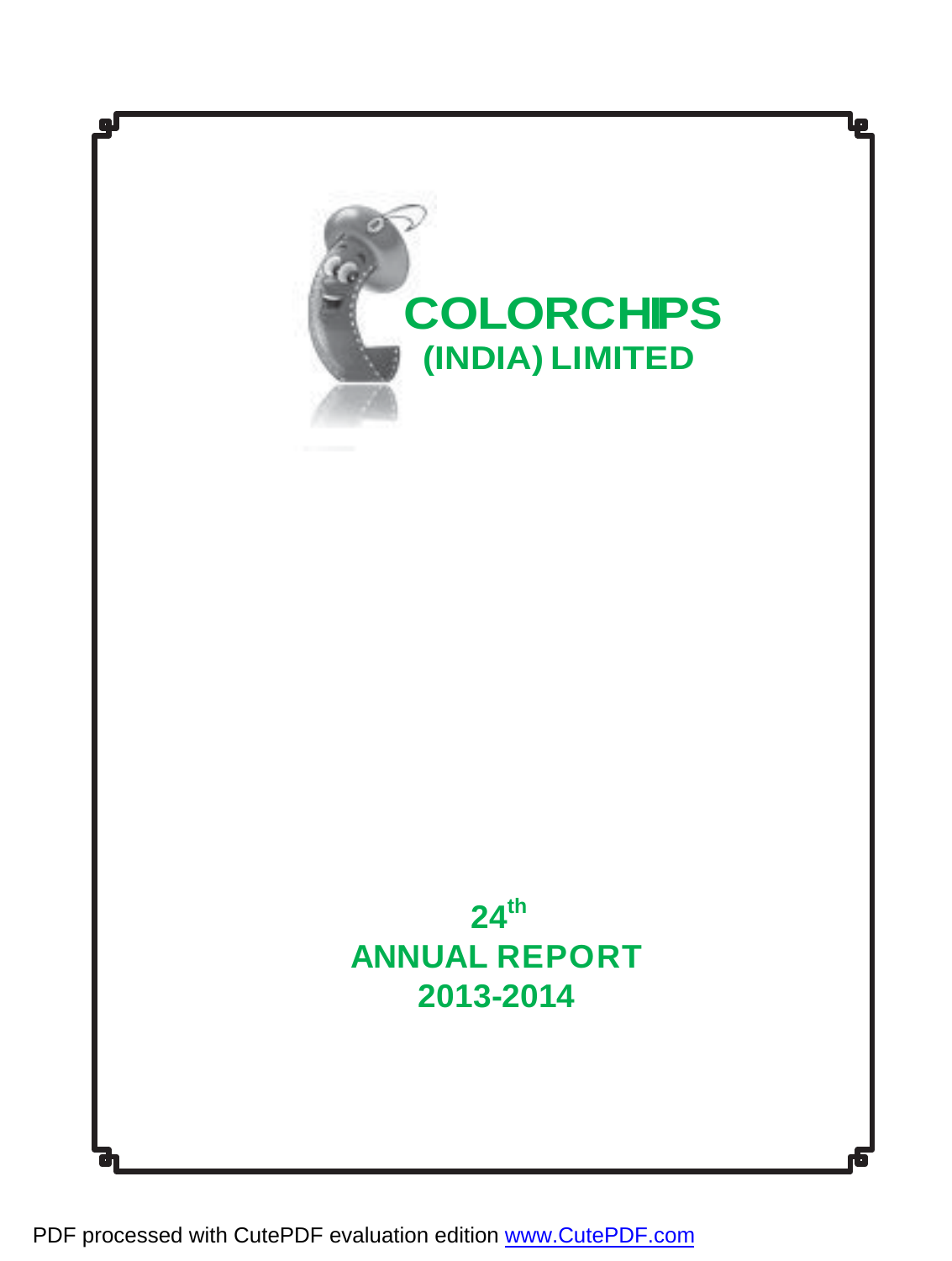

|                | <b>CONTENTS</b>                               | Pg. No         |
|----------------|-----------------------------------------------|----------------|
| $\mathbf{1}$   | Corporate Information                         | $\overline{2}$ |
| $\overline{2}$ | Notice                                        | 3              |
| 3              | Directors' Report                             | 26             |
| 4              | Management Discussion and Analysis            | 32             |
| 5              | Report on Corporate Governance                | 36             |
| 6              | Auditor's Certificate on Corporate Governance | 47             |
| $\overline{7}$ | <b>Balance Sheet</b>                          | 54             |
| 8              | <b>Profit and Loss Account</b>                | 55             |
| 9              | <b>Cash Flow Statement</b>                    | 56             |
| 10             | Notes to Financial Statements                 | 57             |
| 11             | Notes to Accounts                             | 64             |
| 12             | Proxy Form and Attendance Slip                | 67             |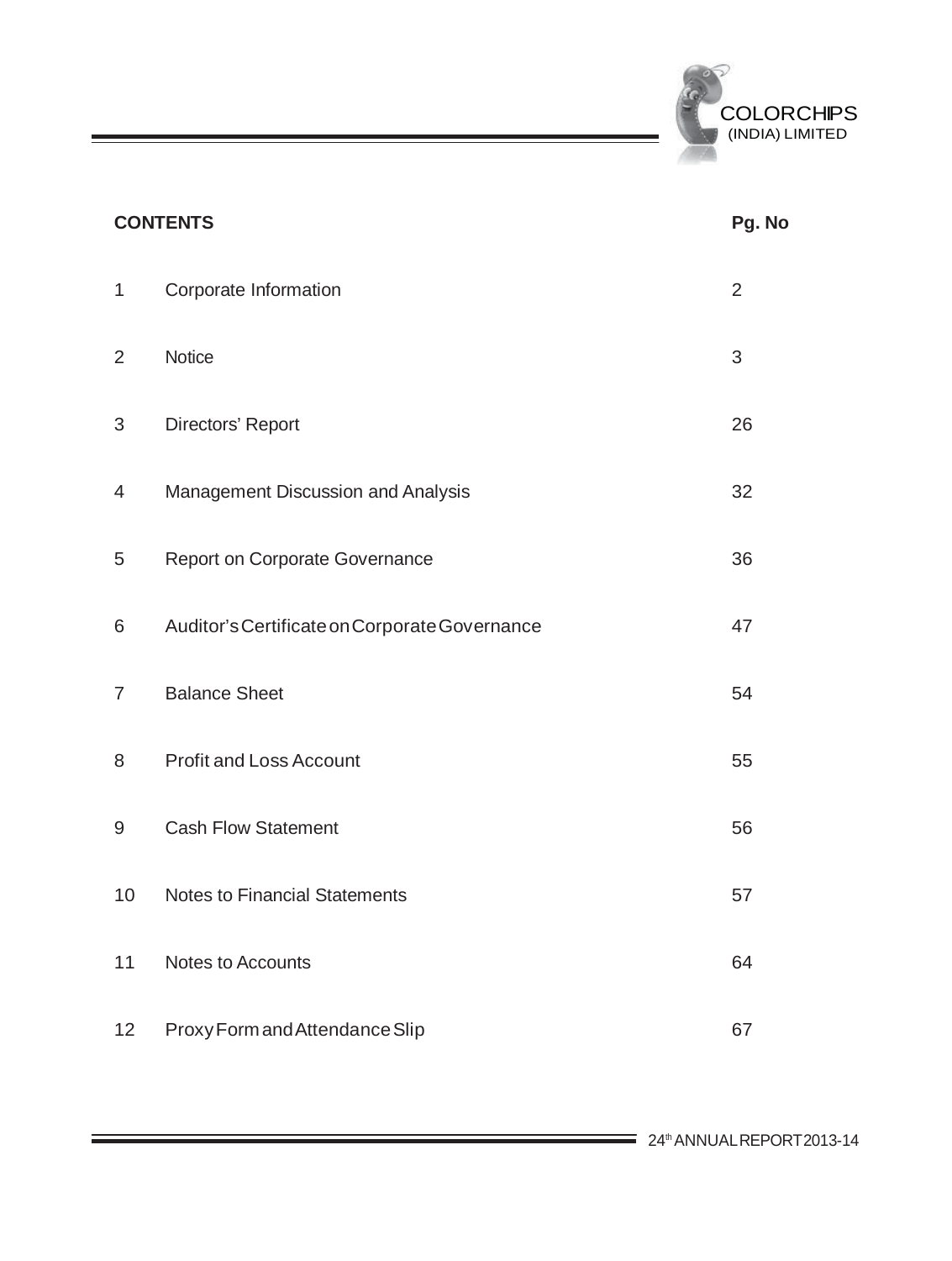

# **Board of Directors:**

| Mr. Rama Krishna Bhaskar<br>Mr. Nyayapathi Sunder Raj<br>Mr. Kotturi Ravi Kumar<br>Mr. S.R. S.Srivastav<br>Mr. Prakash Tripathi | Executive Director (DIN 01620392)<br>Non-Executive & Independent Director (DIN 01679215)<br>Non-Executive & Independent Director (DIN 06363981)<br>Non-Executive Director (DIN 06558343)<br>Executive Director (DIN 06926812) |
|---------------------------------------------------------------------------------------------------------------------------------|-------------------------------------------------------------------------------------------------------------------------------------------------------------------------------------------------------------------------------|
| <b>Registered Office:</b>                                                                                                       | Plot No.91 Road no.7-B<br>Jubilee Hills, Hyderabad - 500 033<br>Tel No. 040 - 23550268, 23544862                                                                                                                              |
| <b>Auditors:</b>                                                                                                                | M/s. S.N.MURTHY & CO.<br><b>Chartered Accountants</b><br>1-8-30, Upstairs,<br>Chikkadpally, Hyderabad- 500 020.                                                                                                               |
| <b>Audit Committee:</b>                                                                                                         | 1. Mr. K. Ravi Kumar<br>2. Mr. Nyayapathi Sunder Raj<br>3. Mr. Rama Krishna Bhaskar                                                                                                                                           |
| <b>Nomination &amp; Remuneration Committee:</b>                                                                                 |                                                                                                                                                                                                                               |
|                                                                                                                                 | 1. Mr. Ravi Kumar<br>2. Mr. Nyayapathi Sunder Raj<br>3. Mr. S.R.S.Srivastav                                                                                                                                                   |
| <b>Stakeholders Relationship Committee:</b>                                                                                     |                                                                                                                                                                                                                               |
|                                                                                                                                 | 1. Mr. K. Ravi Kumar<br>2. Mr. Nyayapathi Sunder Raj<br>3. Mr. Rama Krishna Bhaskar                                                                                                                                           |
| <b>Bankers:</b>                                                                                                                 | ICICI Bank Limited Jubilee Hills Branch Hyderabad                                                                                                                                                                             |
| <b>Registrars &amp; Share Transfer Agents:</b>                                                                                  |                                                                                                                                                                                                                               |
|                                                                                                                                 | Venture Capital and Corporate Investments Private Ltd<br>12-10-167<br><b>Bharat Nagar</b><br>Hyderabad-500018<br>Ph: 040-23818475/476 Fax: 040-23868024                                                                       |
| <b>ISIN:</b>                                                                                                                    | INE737B01033                                                                                                                                                                                                                  |
| Website:                                                                                                                        | www.colorchipsindia.com                                                                                                                                                                                                       |
| <b>Investor Email:</b>                                                                                                          | cs@colorchipsindia.com                                                                                                                                                                                                        |
| <b>Corporate Identity Number:</b>                                                                                               | L36999TG1990PLC011129                                                                                                                                                                                                         |
|                                                                                                                                 |                                                                                                                                                                                                                               |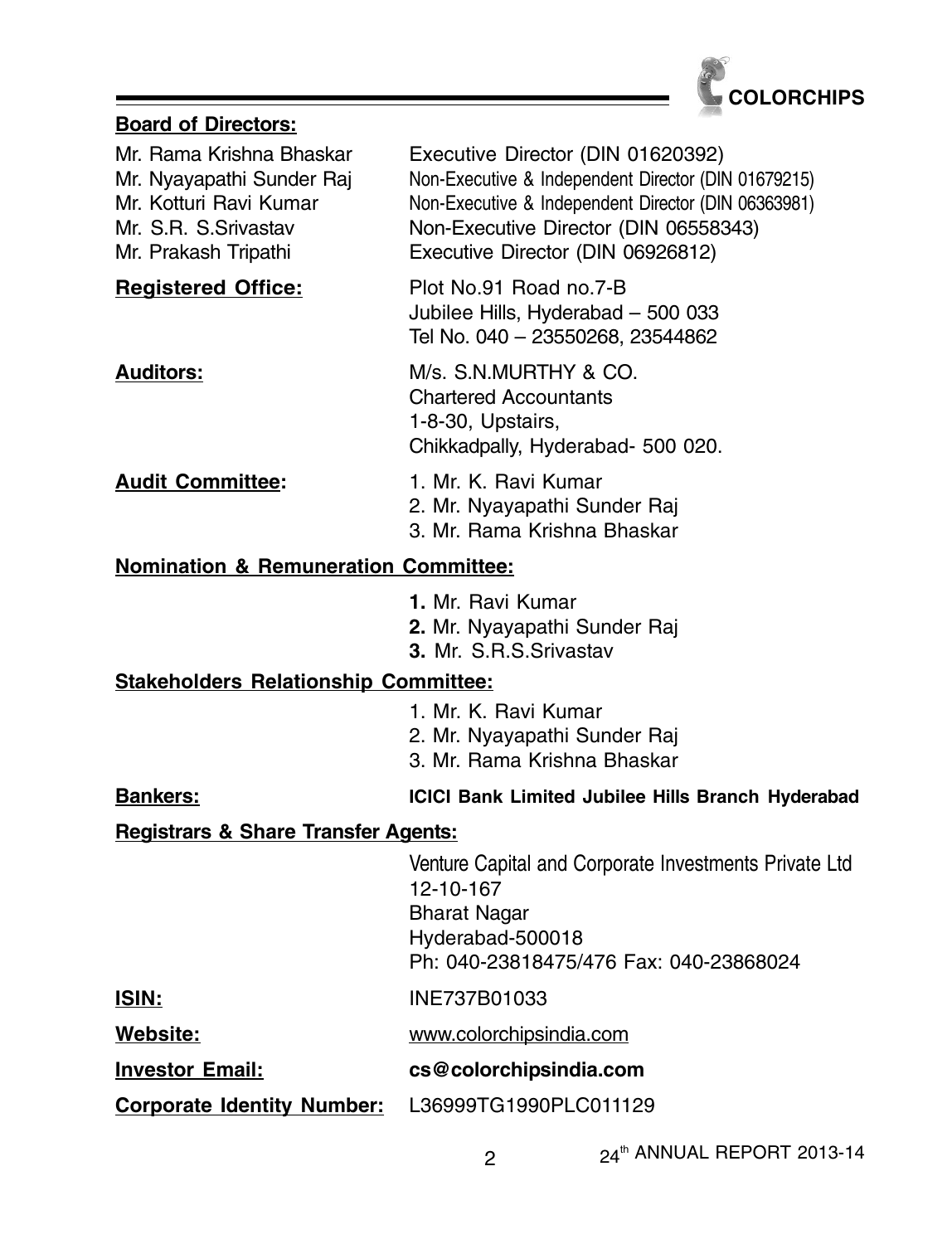

# **NOTICE**

NOTICE IS HEREBY GIVEN THAT THE 24TH ANNUAL GENERAL MEETING OF THE MEMBERS OF COLOR CHIPS (INDIA) LIMITED WILL BE HELD ON SATURDAY, THE 20<sup>TH</sup> DAY OF SEPTEMBER, 2014 AT 09.00 AM AT PLOT NO 91, ROAD NO 7B, WOMENS HOUSING CO OPERATIVE SOCIETY, JUBILEE HILLS, HYDERABAD – 500033 TO TRANSACT THE FOLLOWING BUSINESS:

Ordinary Business:

- 1. To receive, consider and adopt the Balance Sheet as at  $31<sup>st</sup>$  March, 2014 and the Profit and Loss Account for the year ended 31<sup>st</sup> March, 2014 and the Reports of Board of Directors and Auditors thereon.
- **2.** To consider and if thought it, to pass, with or without modification the following resolution as a Special Resolution:

**RESOLVED THAT** pursuant to the provisions of Sections 139-142 and other applicable provisions, if any, of the Companies Act, 2013 read with the underlying rules viz. Companies (Audit and Auditors) Rules, 2014 as may be applicable, M/s. Niranjan & Narayan, Chartered Accountants (registration No. 005899S), be appointed as statutory auditors of the Company, in place of retiring auditors M/s. S.N.Murthy & Co, Chartered Accountants(registration No. 005899S), to hold office from the conclusion of this Meeting until the conclusion of the next Annual General Meeting (AGM) of the Company, on a remuneration (including terms of payment) to be fixed by the Board of Directors of the Company and based on the recommendation of the Audit Committee.

# **SPECIAL BUSINESS:**

**3.** To consider and if thought fit, to pass, with or without modification(s) the following resolution as an **Ordinary Resolution**:

"RESOLVED THAT pursuant to the provisions of Section 149 of the Companies Act, 2013 and the Rules made there under and the Articles of Association of the Company, Mr. Rama Krishna Bhaskar, who was appointed as an Additional Director of the Company by the Board of Directors with effect from 26.07.2014 and who holds office until the date of the AGM, in terms of Section 161 of the Companies Act, 2013, and in respect of whom the Company has received a notice in writing from a member under Section 160 of the Companies Act, 2013 signifying his intention to propose Mr. Rama Krishna Bhaskar as a candidate for the office of a director of the Company, be and is hereby appointed as a director of the Company.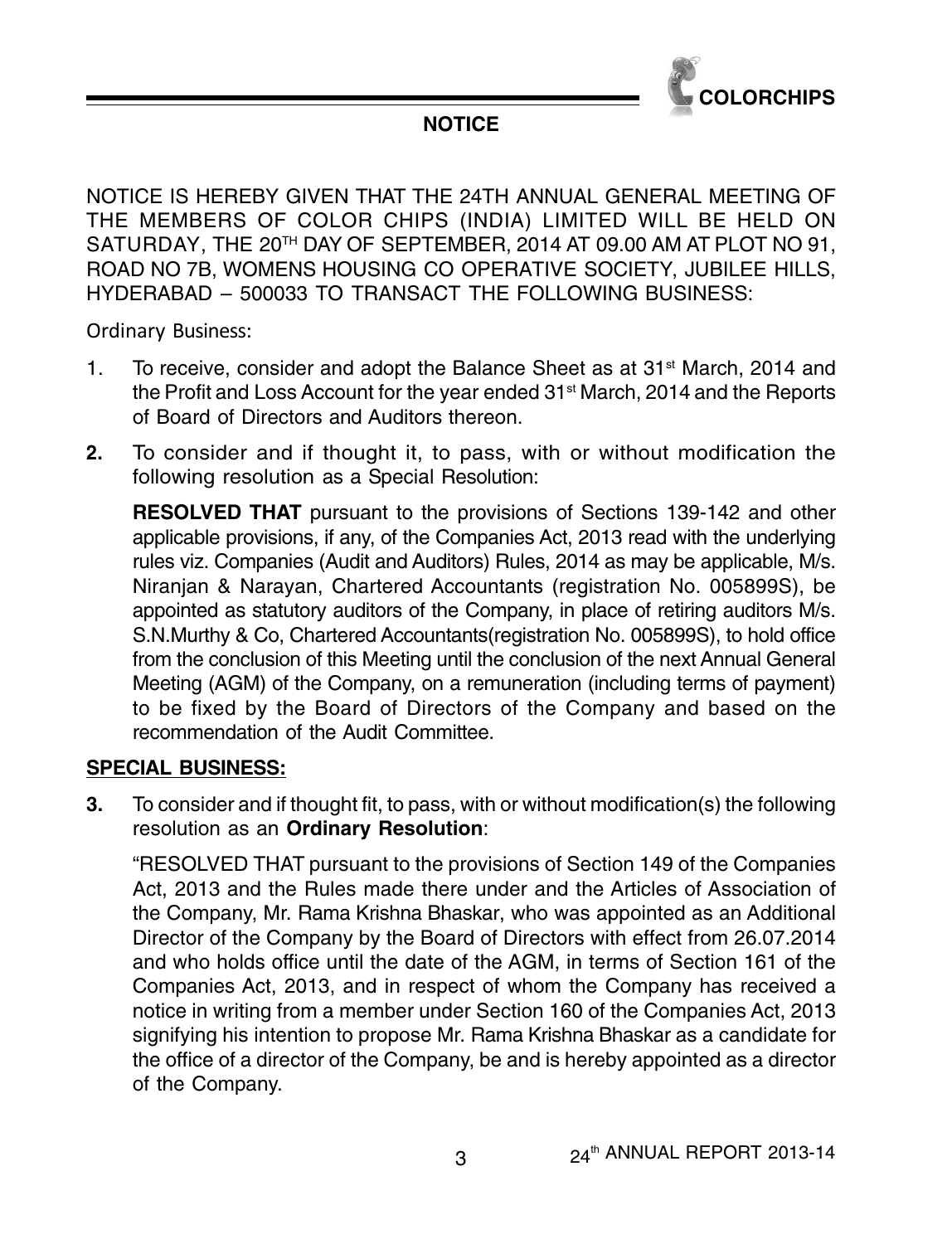

4. To consider and if thought fit, to pass, with or without modification(s) the following resolution as a **Special Resolution**:

"Resolved that in accordance with the provisions of Sections 196,197,203 and Schedule V and other applicable provisions, if any, of the Companies Act, 2013 and the Companies (Appointment and Remuneration of Managerial Personnel) Rules, 2014 (including any statutory modification(s) or re-enactment thereof for the time being in force), and also subject to the approval of the Central Government, if required, the company hereby accords its approval to the appointment of Mr. Rama Krishna Bhaskar, as a Whole Time Director of the Company w.e.f 20.09.2014 on the terms and conditions including terms of remuneration as set out in the explanatory statement attached hereto and forming part of this notice with a liberty to Board of Directors to alter and vary the terms and conditions of the said appointment and/ or remuneration so as the total remuneration payable to him shall not exceed the limits specified in schedule V to the Companies Act, 2013 including any statutory modification or re-enactment thereof, for the time being in force and as agreed by and between the Board of Directors and Mr. Rama Krishna Bhaskar.

"Resolved further that notwithstanding anything contained to the contrary in the Companies Act, 2013 wherein any financial year the company has no profits or has inadequate profit, Mr. Rama Krishna Bhaskar will be paid minimum remuneration as stated in the Explanatory statement or such remuneration as may be approved by the Board within the ceiling prescribed under schedule V of the Companies Act, 2013 or any modification or re-enactment thereof at relevant time.

" Resolved further that in the event of any statutory amendment or modification by the Central Government to Schedule V to the Companies Act, 2013, the Board of Directors be ad is hereby authorized to vary and alter in terms of appointment including salary, commission, perquisities, allowances etc. payable to Mr. Rama Krishna Bhaskar within such prescribed limit or ceiling and as agreed by and between the Company and Mr. Rama Krishna Bhaskar without any further reference to the Company in General Meeting."

"Resolved further that the Board of Directors of the Company be and is hereby authorized to take such steps as may be necessary to give effect to this resolution."

**5.** To consider and if thought fit, to pass, with or without modification(s) the following resolution as an **Ordinary Resolution**:

**"RESOLVED THAT** pursuant to the provisions of section 149, 152 of the Companies Act, 2013 and rules made there under, Mr. Nyayapathi Sunder Raj (DIN 01679215), who was appointed 'Additional Director' in the Board of the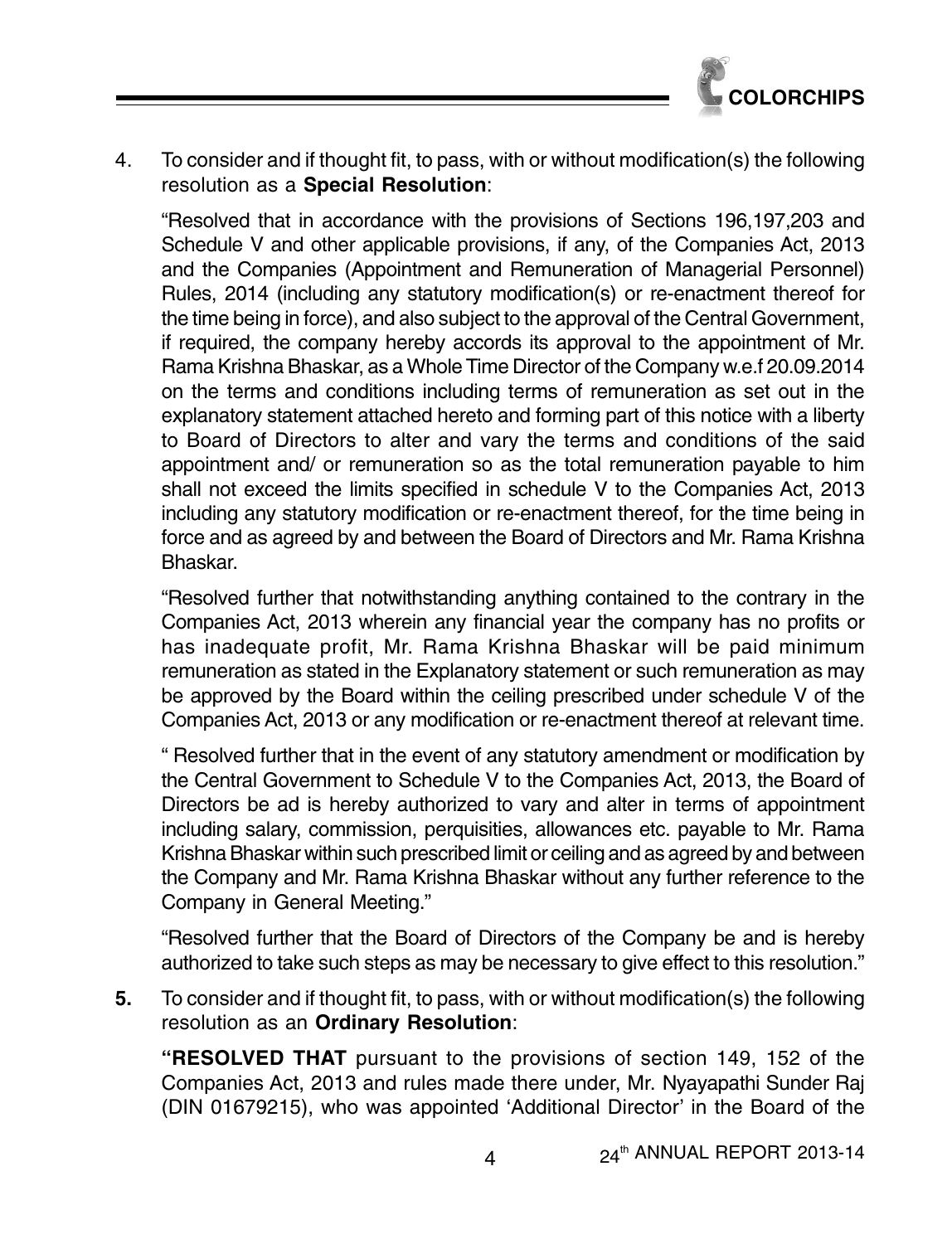

Company on 26.07.2014 in terms of Section 161 (1) of the Companies Act, 2013 ("the Act") read with Articles of Association of the Company , and whose term of office expires at the ensuing Annual General Meeting of the Company, and in respect of whom the company has received a notice in writing from a member under section 160 of the Companies Act, 2013 signifying his intention to propose Mr. Nyayapathi Sunder Raj as a candidate for the office of a director of the company who meets the criteria of Independence as provided under Section 149(6) of the Companies Act, 2013, be and is hereby appointed as Independent Director upto 31st March, 2019."

**6.** To consider and if thought fit, to pass, with or without modification(s) the following resolution as an **Ordinary Resolution**:

**"RESOLVED THAT** pursuant to the provisions of section 149, 152 of the Companies Act, 2013 and rules made there under, Mr. Sai Ramakrishna Srivastav Sadasivuni (DIN 06558343), who was appointed 'Additional Director' in the Board of the Company on 19.01.2014 in terms of Section 161 (1) of the Companies Act, 2013 ("the Act") read with Articles of Association of the Company , and whose term of office expires at the ensuing Annual General Meeting of the Company, and in respect of whom the company has received a notice in writing from a member under section 160 of the Companies Act, 2013 from a member proposing his candidature for the office of Director, be and is hereby appointed as a Director of the Company to retire by rotation."

7. To consider and if thought fit, to pass, with or without modification(s) the following resolution as an **Ordinary Resolution**:

**"RESOLVED THAT** pursuant to the provisions of section 149, 152 of the Companies Act, 2013 and rules made there under, Mr. Prakash Tripathi (DIN 06926812 ), who was appointed 'Additional Director' in the Board of the Company on 14.08.2014 in terms of Section 161 (1) of the Companies Act, 2013 ("the Act") read with Articles of Association of the Company , and whose term of office expires at the ensuing Annual General Meeting of the Company, and in respect of whom the company has received a notice in writing from a member under section 160 of the Companies Act, 2013 from a member proposing his candidature for the office of Director, be and is hereby appointed as a Director of the Company to retire by rotation."

8. To consider and if thought it, to pass with or without modification(s), the following resolution as a Special Resolution:

"RESOLVED THAT pursuant to the provisions of Section 14 and any other applicable provisions, if any, of the Companies Act, 2013, approval of the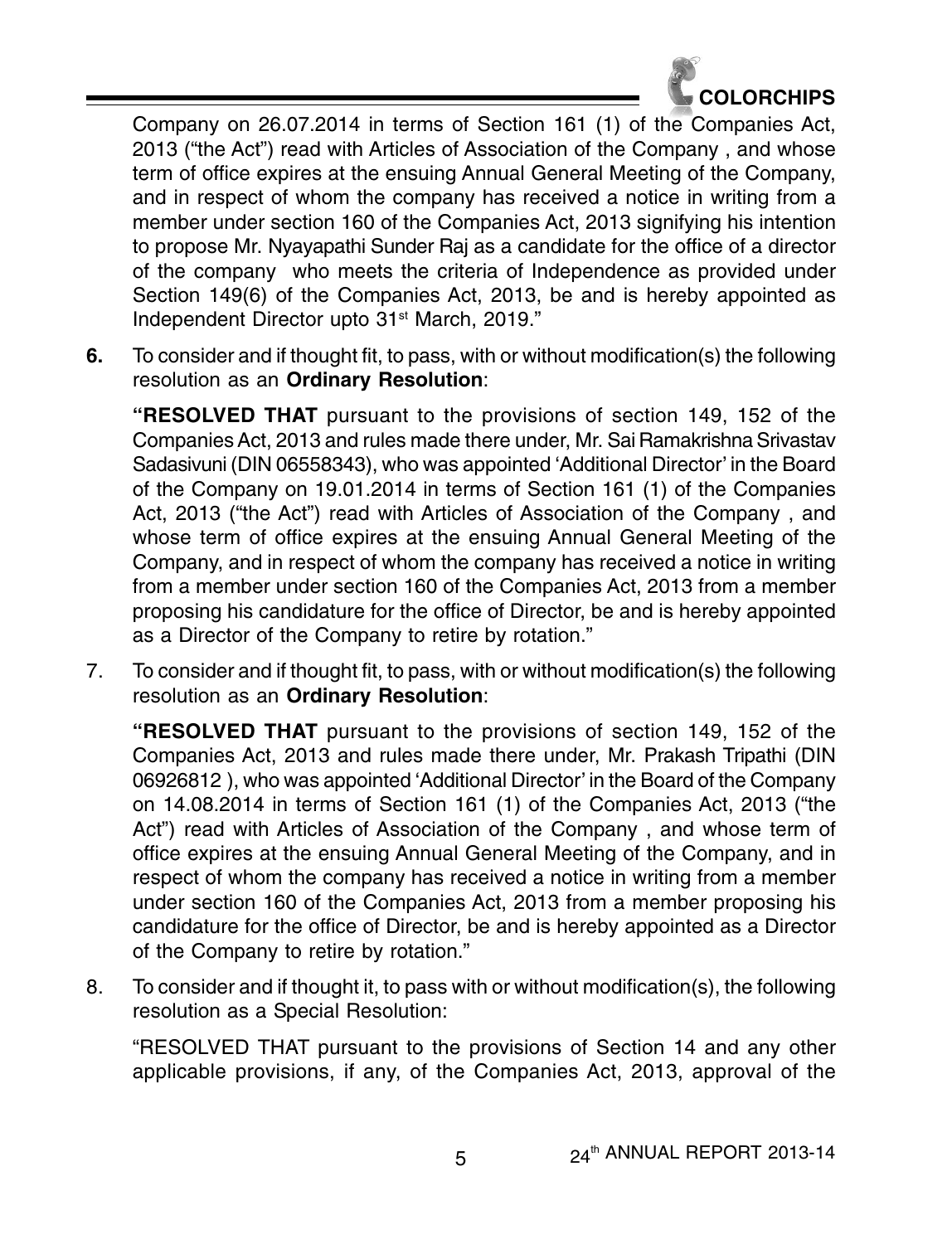

shareholders be and is hereby accorded to the Company to amend the Articles of Association of the Company in the following manner;

To insert the following in place of Article 1:

The regulations contained in Table F of Schedule I of the Companies Act, 2013, shall apply to the Company in so far as they are not inconsistent with or repugnant to any of the regulations contained in the Articles of the Association of the Company.

"Resolved further that the Board of Directors of the Company be and is hereby authorized to do all acts and take necessary, to give effect to this resolution."

# 9. **EMPLOYEE STOCK OPTION SCHEME – 2014:**

To consider and if thought fit, to pass, the following resolution as a Special resolution:

"RESOLVED THAT in accordance with the provisions of Section 62(1)(b) and all other applicable provisions, if any, of the Companies Act, 2013 ("the Act") and the rules made there under and the Securities and Exchange Board of India (Employees Stock Option Scheme and Employee Stock Purchase Scheme) Guidelines, 1999 ("the Guidelines") or any statutory modification(s) or re-enactment of the Act or the Guidelines, the provisions of any other applicable laws and regulations and Listing Agreement entered into by the Company with the Stock Exchanges where the securities of the Company are listed and subject to any applicable approval(s), permission(s) and sanction(s) of any authorities and subject to any condition(s) and modification(s) as may be prescribed or imposed by such authorities while granting such approval(s), permission(s) and sanction(s) and which may be agreed to and accepted by the Board of Directors of the Company (hereinafter referred to as "the Board" which term shall include Nomination and Remuneration / Compensation Committee of the Board) approval of the members be and is hereby accorded to the Board/Committee of Directors to grant, offer and issue, in one or more tranches, to such permanent employees (including joining employees) of the Company whether working in India or out of India and directors of the company whether whole-time directors or otherwise (hereinafter collectively referred as the "Employees") who are eligible to participate as per the Guidelines and as may be decided by the Board/Committee, under a plan titled **"CCIL- ESOP Scheme 2014"** (hereinafter referred to as "the Scheme') the salient features of which are detailed in the explanatory statement, such number of options which could rise to the issue of equity shares of the Company not exceeding 10,00,000 equity shares at such price and on such terms and conditions as may be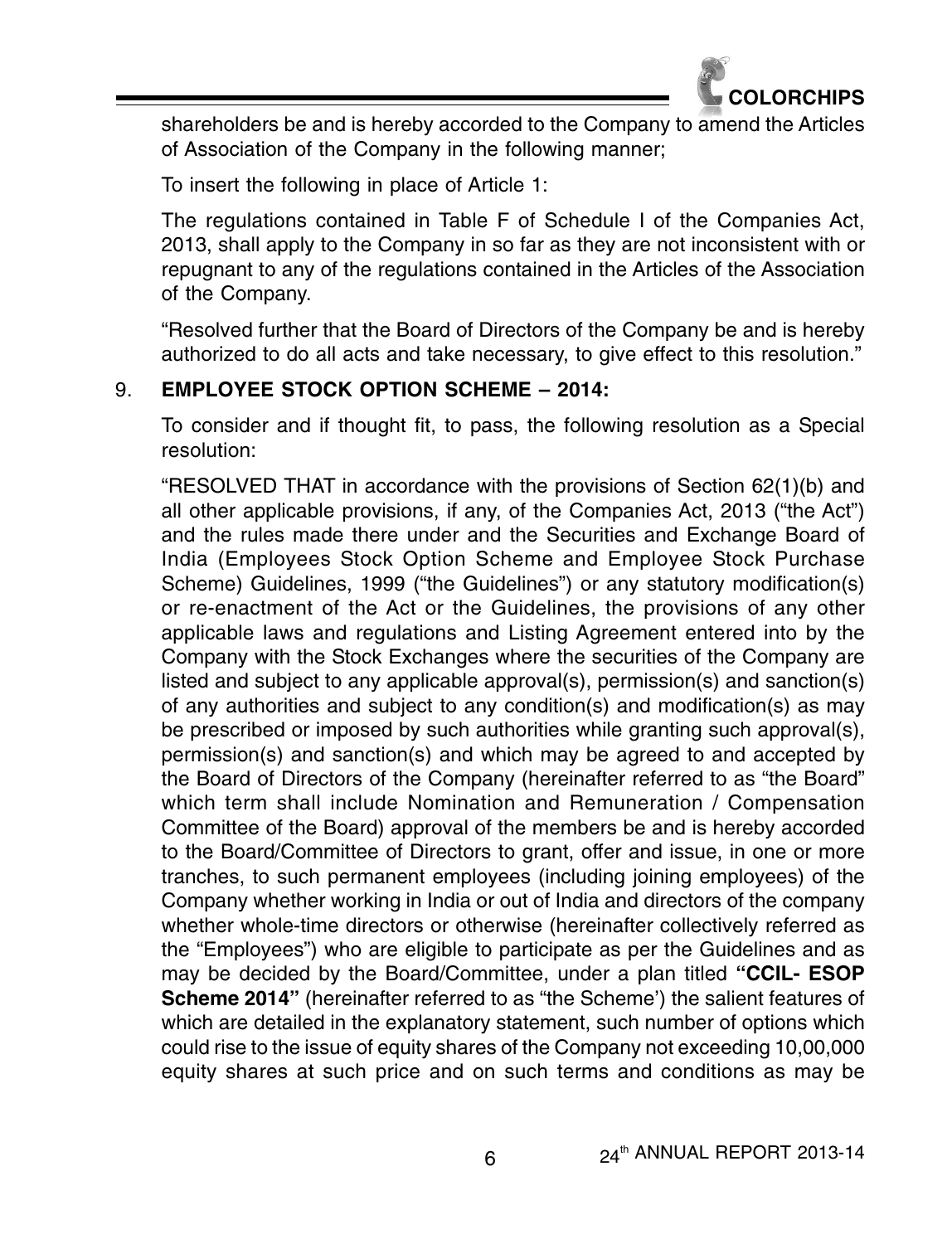

determined by the Board/Committee in accordance with the ESOP Guidelines or any other applicable provisions as may be prevailing at that time."

"RESOLVED FURTHER THAT the Board be and is hereby authorized to formulate, evolve, decide upon and bring into effect the Scheme on such terms and conditions as contained in the Explanatory Statement to this item in the notice and to make any modification(s), change(s), variation(s), alternation(s) or revision(s) in the terms and conditions of Scheme from time to time including but not limited to, amendment(s) with respect to vesting period and schedule, exercise price, exercise period, eligibility criteria or to suspend, withdraw, terminate or revise the Plan."

"RESOLVED FURTHER THAT any new equity shares to be issued and allotted as aforesaid shall Rank pari-passu inter se with the then existing equity shares of the Company in all respects."

"RESOLVED FURTHER THAT in case Color Chips (India) Limited equity share capital or its valuation is affected due to any corporate action like issue of bonus shares/rights issue, stock split, merger, restructuring or any such event happening subsequent to the grant of option, the Board / Compensation Committee shall have the discretion to make appropriate amendments to the scheme, including changes in the number of options, the Exercise Price or floating a new Scheme / extending the applications of the existing scheme or any other fair and just mechanism including acceleration of Option, if deemed necessary, in accordance with Law, as deems fit, while striving to ensure that the rights of the employees are not adversely affected".

"RESOLVED FURTHER THAT the Board be and is hereby authorized to take necessary steps for listing of the equity shares allotted under the Scheme on the Stock Exchanges where the shares of the Company are listed as per the provisions of the Listing Agreement with the Stock Exchange concerned, the Guidelines and other applicable laws and regulations."

"RESOLVED FURTHER THAT for the purpose of giving effect to this resolution, the Board/ Committee be and is hereby authorized to do all such acts, deeds, matters and things as it may, in its absolute discretion, deem necessary, expedient or proper and to settle any questions, difficulties or doubts that may arise in this regard at any stage including at the time of listing of securities without requiring the Board to secure any further consent or approval of the shareholders of the Company to the end and intent that they shall be deemed to have given their approval thereto expressly by the authority of this resolution."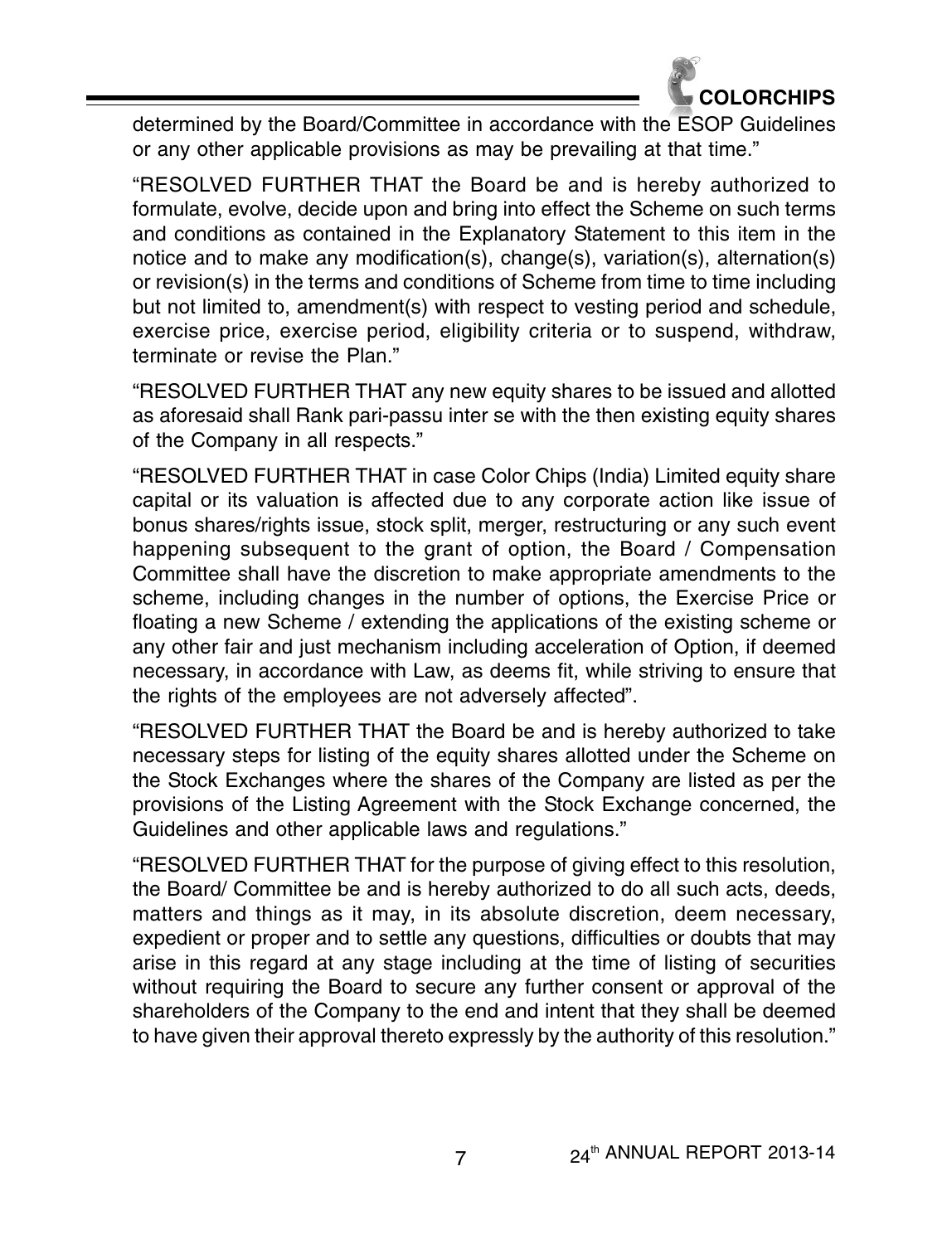

# 10. **GRANT OF OPTIONS TO THE EMPLOYEES OF SUBSIDIARY AND STEP DOWN SUBSIDIARY COMPANY UNDER EMPLOYEE STOCK OPTIONS SCHEME – 2014:**

To consider and if thought fit, to pass, the following resolution as a Special resolution:

"RESOLVED THAT in accordance with the provisions of Section 62(1)(b) and all other applicable provisions, if any, of the Companies Act, 2013 ("the Act") and the rules made there under and the Securities and Exchange Board of India (Employees Stock Option Scheme and Employee Stock Purchase Scheme) Guidelines, 1999 ("the Guidelines") or any statutory modification(s) or re-enactment of the Act or the Guidelines, the provisions of any other applicable laws and regulations and Listing Agreements entered into by the Company with the Stock Exchanges where the securities of the Company are listed and subject to any applicable approval(s), permission(s) and sanction(s) of any authorities and subject to any condition(s) and modification(s) as may be prescribed or imposed by such authorities while granting such approval(s), permission(s) and sanction(s) and which may be agreed to and accepted by the Board of Directors of the Company (hereinafter referred to as "the Board" which term shall include Compensation Committee of the Board) approval of the members be and is hereby accorded to the Board/Committee of Directors to extend the benefits of the " **CCIL- ESOP Scheme 2014**" referred to in the resolution under item No.9 in this Notice and duly passed at this meeting, also to such permanent employees (including joining employees) of the subsidiary companies including step down subsidiary companies whether working in India or out of India and directors of the company whether whole-time directors or otherwise, as may be decided by the Board and / or Committee or such other persons, as may from time to time, be allowed under prevailing laws and regulations on such terms and conditions as may be decided by the Board".

"RESOLVED FURTHER THAT in case Color Chips (India) Limited equity share capital or its valuation is affected due to any corporate action like issue of bonus shares/rights issue, stock split, merger, restructuring or any such event happening subsequent to the Grant of option, the Board / Compensation Committee shall have the discretion to make appropriate amendments to the scheme, including changes in the number of options, the Exercise Price or floating a new Scheme / extending the applications of the existing scheme or any other fair and just mechanism including acceleration of Option, if deemed necessary, in accordance with Law, as deems fit, while striving to ensure that the rights of the employees are not adversely affected".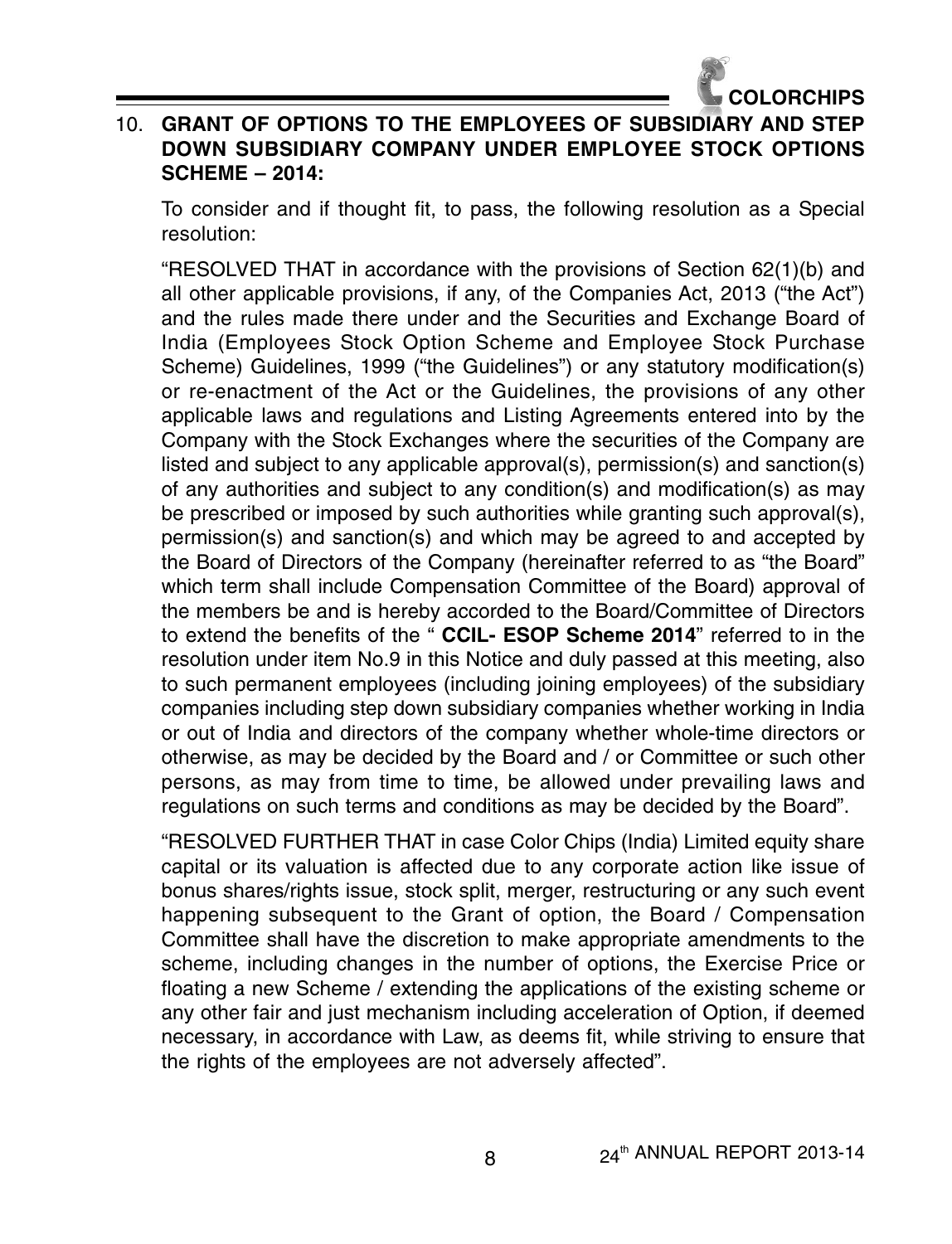

"RESOLVED FURTHER THAT for the purpose of giving effect to this resolution, the Board/ Committee be and is hereby authorized to do all such acts, deeds, matters and things as it may, in its absolute discretion, deem necessary, expedient or proper and to settle any questions, difficulties or doubts that may arise in this regard at any stage including at the time of listing of securities without requiring the Board to secure any further consent or approval of the Members of the Company to the end and intent that they shall be deemed to have given their approval thereto expressly by the authority of this resolution."

# 11. **ALLOTMENT OF EQUITY SHARES EXCEEDING 1% OF THE PAID UP CAPITAL OF THE COMPANY UNDER ESOP SCHEME – 2014:**

To consider and if thought fit, to pass, the following resolution as a Special resolution:

"RESOLVED THAT in accordance with the provisions of Section 62(1)(b) and all other applicable provisions, if any, of the Companies Act, 2013 ("the Act") and the rules made there under and the Securities and Exchange Board of India (Employees Stock Option Scheme and Employee Stock Purchase Scheme) Guidelines, 1999 ("the Guidelines") or any statutory modification(s) or re-enactment of the Act or the Guidelines, the provisions of any other applicable laws and regulations and Listing Agreements entered into by the Company with the Stock Exchanges where the securities of the Company are listed and subject to any applicable approval(s), permission(s) and sanction(s) of any authorities and subject to any condition(s) and modification(s) as may be prescribed or imposed by such authorities while granting such approval(s), permission(s) and sanction(s) and which may be agreed to and accepted by the Board of Directors of the Company (hereinafter referred to as "the Board" which term shall include Compensation Committee of the Board) approval of the members be and is hereby accorded to the Board/Committee of Directors to grant, offer and issue of options or equity shares equal to or exceeding 1% of the paid up capital including outstanding warrants and conversions) of the Company, in one or more tranches, the benefits of the Employees Stock Option Scheme-2014 referred to in the Resolutions under item nos. 9 and 10 in this notice and duly passed at this meeting, to such key permanent employees (including joining employees) of the Company as may be identified by the Compensation Committee for their outstanding performance / contribution at the time of grant of options whether working in India or out of India and Directors of the company whether whole-time directors or otherwise (hereinafter collectively as the "Employees") who are eligible to participate as per SEBI (Employees Stock Option Scheme and Employee Stock Purchase Scheme) Guidelines, 1999, Options exercisable by the Employees under a plan titled "**CCIL- ESOP Scheme 2014**", as may from time to time, be allowed under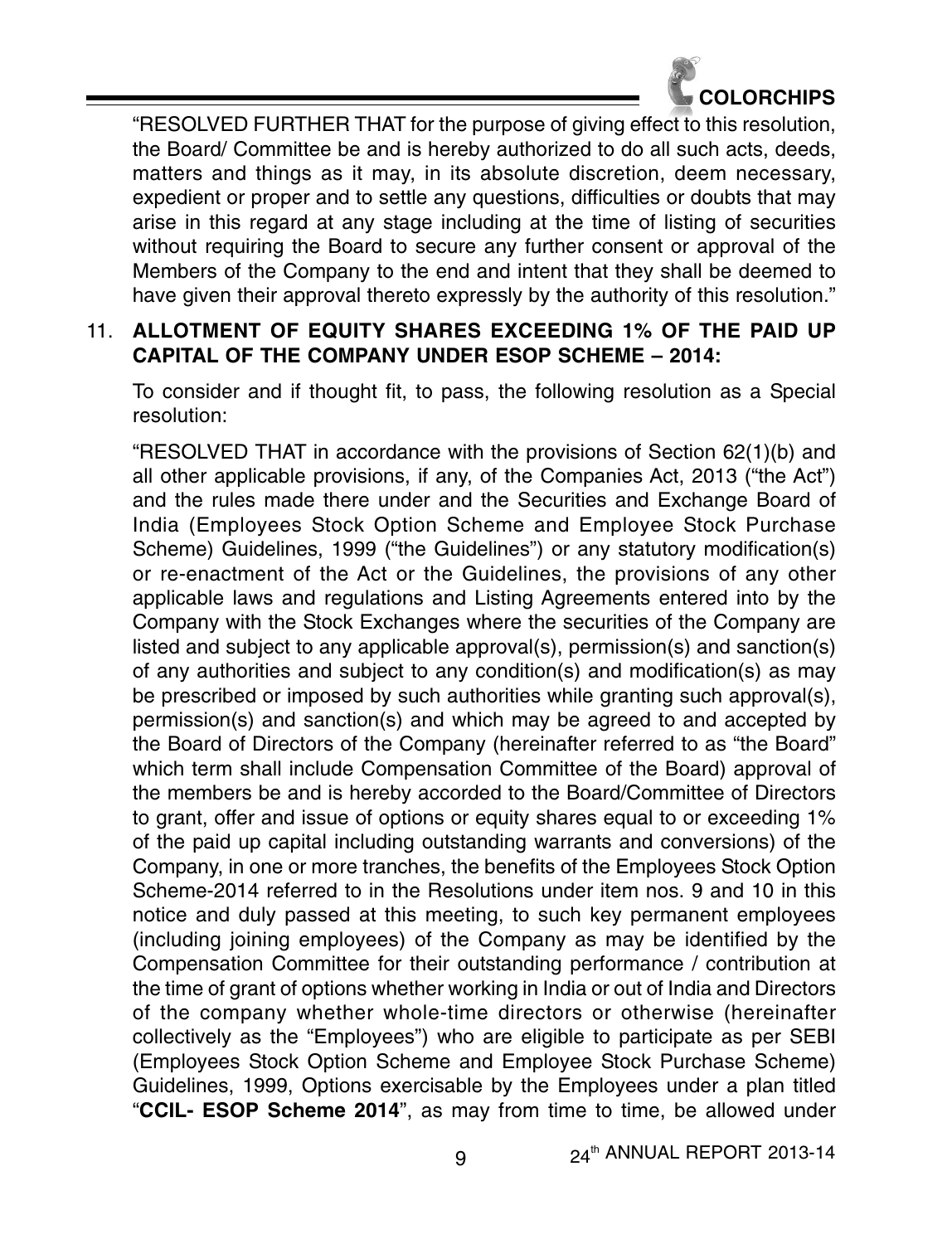

prevailing laws and regulations on such terms and conditions as may be decided by the Board (hereinafter referred to as "the scheme') the salient features of which are detailed in the explanatory statement.

"RESOLVED FURTHER THAT for the purpose of giving effect to this resolution, the Board/Committee be and is hereby authorized to do all such acts, deeds, matters and things as it may, in its absolute discretion, deem necessary, expedient or proper and to settle any questions, difficulties or doubts that may arise in this regard at any stage including at the time of listing of securities without requiring the Board to secure any further consent or approval of the Members of the Company to the end and intent that they shall be deemed to have given their approval thereto expressly by the authority of this resolution."

12. To approve Borrowing limits of the Company

To consider and, if thought fit, to pass with or without modification, the following resolution as a Special Resolution:

"RESOLVED that pursuant to Section 180(1)(c) and other applicable provisions, if any, of the Companies Act, 2013, as amended from time to time, the consent of the Company be and is hereby accorded to the Board of Directors of the Company (hereinafter referred to as the "Board" which term shall include any committee thereof for the time being exercising the powers conferred on the Board by this Resolution) for borrowing from time to time, any sum or sums of monies, which together with the monies already borrowed by the Company (apart from temporary loans obtained or to be obtained from the Company's bankers in the ordinary course of business), may exceed the aggregate of the paid-up capital of the Company and its free reserves, that is to say, reserves not set apart for any specific purpose, provided that the total outstanding amount so borrowed shall not at any time exceed the limit of Rs.10,00,00,000."

"RESOLVED FURTHER that the Board be and is hereby authorized and empowered to arrange or settle the terms and conditions on which all such monies are to be borrowed from time to time as to interest, repayment, security or otherwise howsoever as it may think fit and to do all such acts, deeds and things, to execute all such documents, instruments and writings as may be required.

13. To consider and if thought fit, to pass with or without modification(s), the following resolution as a **Special Resolution**:

**"RESOLVED THAT** pursuant to the provisions of Section 13 and rules made there under and other applicable provisions of the Companies Act, 2013, if any, the consent of the members of the Company be and is hereby accorded for changing the name of the Company from **"COLOR CHIPS (INDIA) LIMITED"**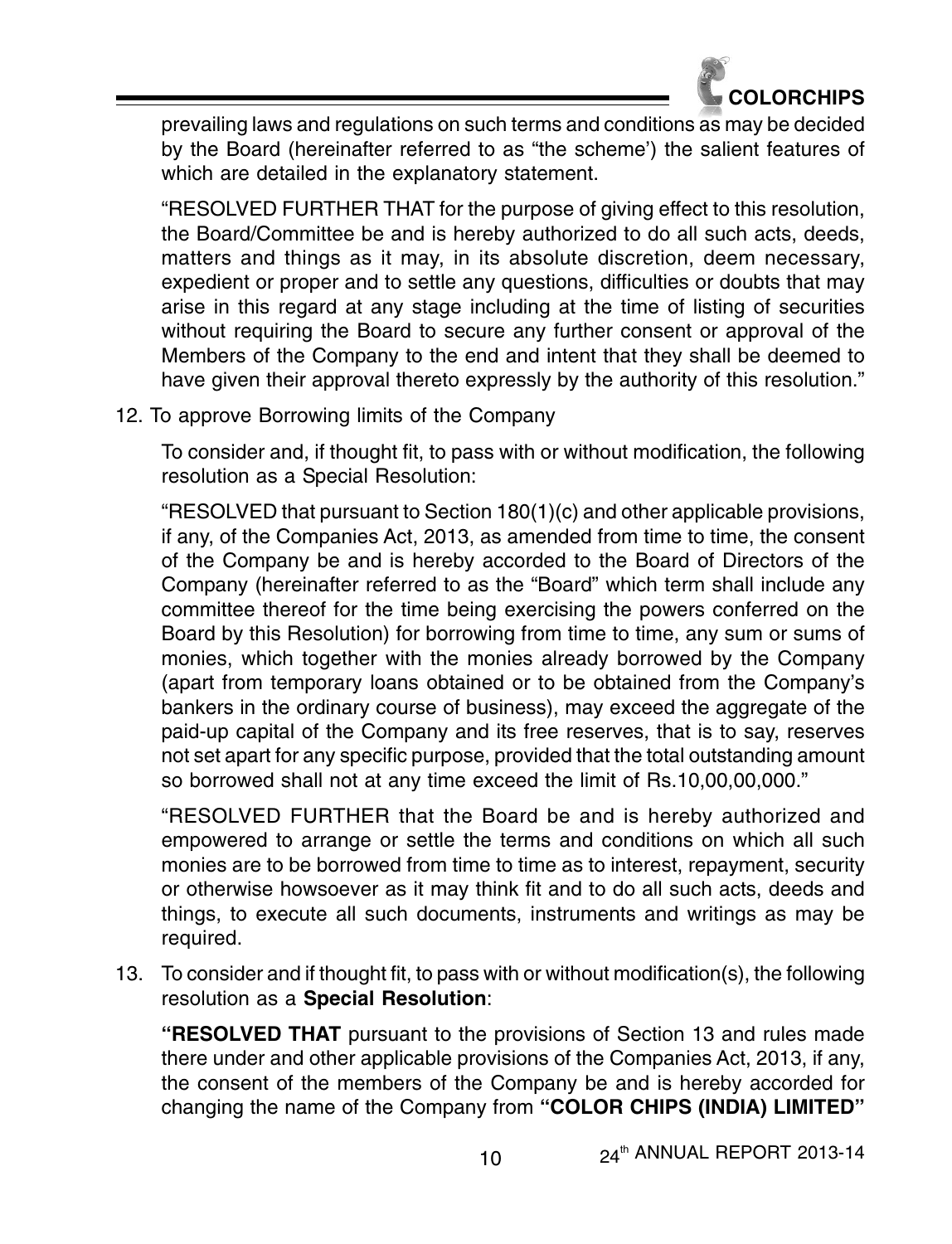

to **"SPHERE GLOBAL SERVICES LIMITED"** or such other name as may be approved by the Registrar of Companies, Andhra Pradesh in this behalf."

**"RESOLVED FURTHER THAT** consequent to the above, Clause I in the Memorandum of Association be and is hereby altered by substituting the same with the following:

The name of the Company is **"SPHERE GLOBAL SERVICES LIMITED**."

"**RESOLVED FURTHER THAT** the Board be and is hereby authorized to do all such acts, deeds and things for this resolution including signing all such necessary documents as may be required in this regard."

> On behalf of the Board Color Chips (India) Limited

> > Sd/-

**Prakash Tripathi**

Hyderabad Director August 14th, 2014 (DIN 06926812)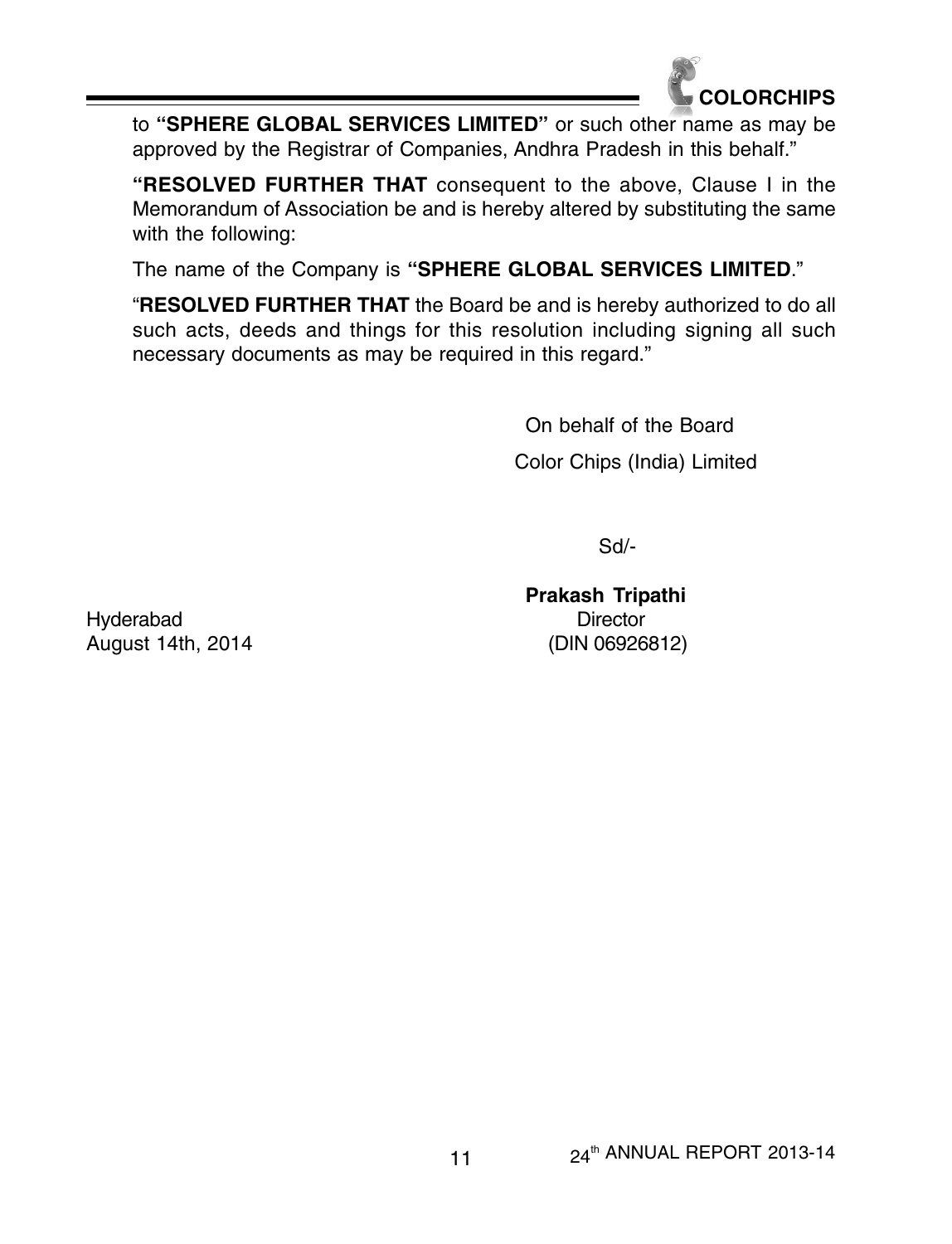

#### **NOTES:**

- 1. An Explanatory Statement pursuant to Section 102 of the Companies Act, 2013 relating to the Special Businesses to be transacted at the Annual General Meeting (AGM) is annexed hereto.
- 2. A MEMBER ENTITLED TO ATTEND AND VOTE IS ENTITLED TO APPOINT A PROXY TO ATTEND AND VOTE ON HIS / HER BEHALF AND THE PROXY NEED NOT BE A MEMBER OF THE COMPANY. Pursuant to the provisions of Section 105 of the Companies Act, 2013, a person can act as a proxy on behalf of not more than fifty members and holding in aggregate not more than ten percent of the total Share Capital of the Company. Members holding more than ten percent of the total Share Capital of the Company may appoint a single person as proxy, who shall not act as a proxy for any other Member. The instrument of Proxy, in order to be effective, should be deposited at the Registered Office of the Company, duly completed and signed, not later than 48 hours before the commencement of the meeting. A Proxy Form is annexed to this Report. Proxies submitted on behalf of limited companies, societies, etc., must be supported by an appropriate resolution / authority, as applicable.
- 3. The Register of Members and Share Transfer Books of the Company will remain closed from 13.09.2014 to 20.09.2014 (both days inclusive).
- 4. As per the provisions of the Companies Act, 2013, Independent Directors are required to be appointed for a term of up to five consecutive years and are not liable to retire by rotation. Accordingly, resolution proposing appointment of Independent Director is given at item no. 4.
- 5. Pursuant to Section 101 and Section 136 of the Companies Act, 2013 read with relevant Rules made there under, Companies can serve Annual Reports and other communications through electronic mode to those Members who have registered their e-mail address either with the Company or with the Depository. Members who have not registered their e-mail address with the Company can now register the same by submitting a duly filled in 'E-Communication Registration Form' available on the website of the Company www.colorchipsindia.com to M/s. Venture Capital and Corporate Investments Private Ltd / Investor Service Department of the Company. Members holding shares in demat form are requested to register their e-mail address with their Depository Participant(s) only. Members of the Company, who have registered their e-mail address, are entitled to receive such communication in physical form upon request.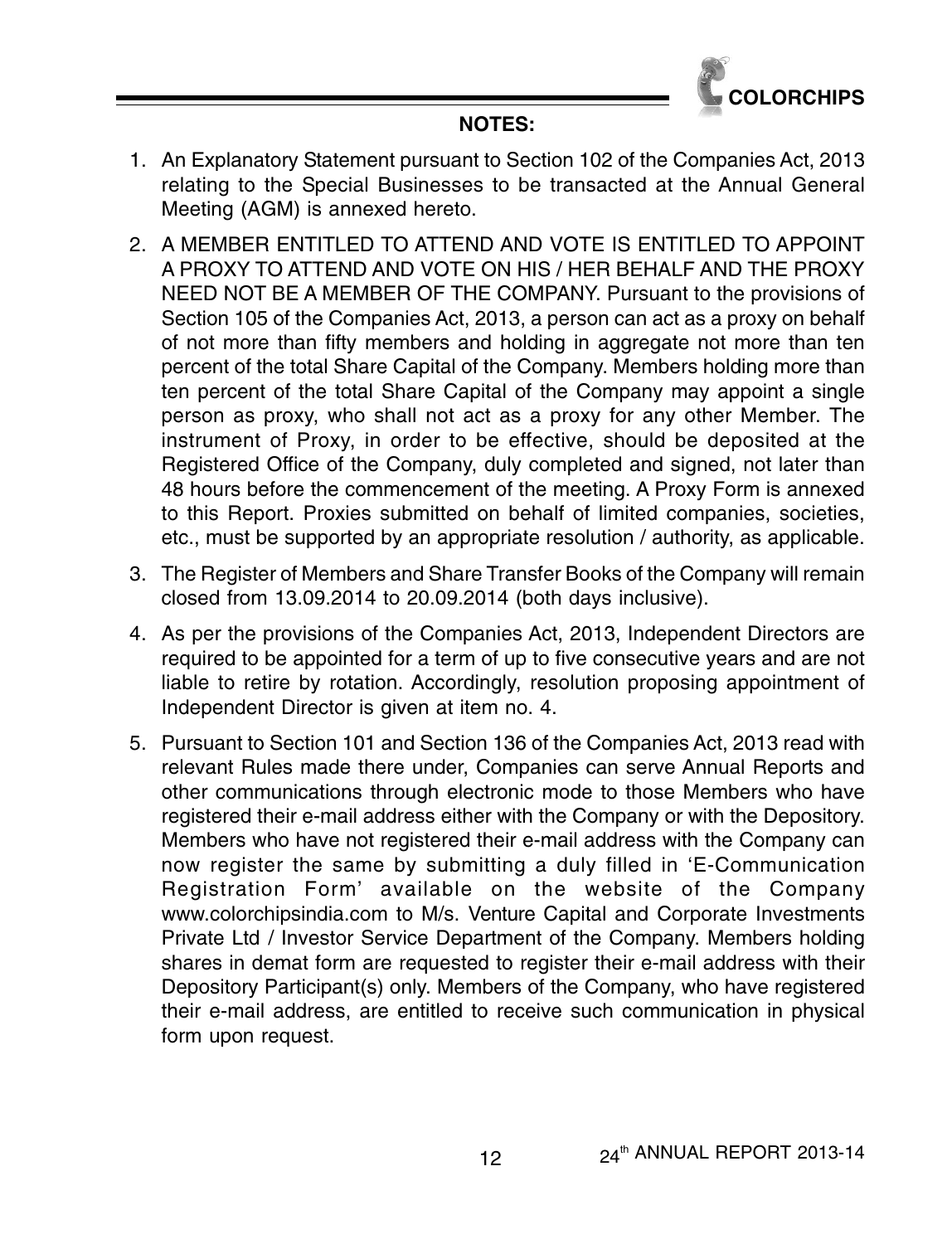

- 6. The Notice of AGM, Annual Report and Attendance Slip are being sent in electronic mode to Members whose e-mail IDs are registered with the Company or the Depository Participant(s) unless the Members have registered their request for a hard copy of the same. Physical copy of the Notice of AGM, Annual Report and Attendance Slip are being sent to those Members who have not registered their e-mail IDs with the Company or Depository Participant(s). Members who have received the Notice of AGM, Annual Report and Attendance Slip in electronic mode are requested to print the Attendance Slip and submit a duly filled in Attendance Slip at the registration counter to attend the AGM.
- 7. Pursuant to Section 108 of the Companies Act, 2013, read with the relevant Rules of the Act, the Company is pleased to provide the facility to Members to exercise their right to vote by electronic means. The Members, whose names appear in the Register of Members / list of Beneficial Owners as on 12.09.2014, i.e. the date prior to the commencement of book closure date are entitled to vote on the Resolutions set forth in this Notice. Members who have acquired shares after the despatch of the Annual Report and before the book closure may vote physically in the Annual General Meeting and approach the Company for copy of Annual Report. The e-voting period will commence at 9.00 a.m. on 14.09.2014 and will end at 6.00 p.m on 16.09.2014. The Company has appointed Mr. Vivek Surana, Practicing Company Secretary, to act as the Scrutinizer, for conducting the scrutiny of the votes cast. The Members desiring to vote through electronic mode may refer to the detailed procedure on e-voting given hereinafter.

# **PROCEDURE FOR E-VOTING:**

#### **In case of members receiving e-mail:**

- (i) Log on to the e-voting website www.evotingindia.com
- (ii) Click on "Shareholders" tab.
- (iii) Now, select the "COMPANY NAME" from the drop down menu and click on "SUBMIT"
- (iv) Now Enter your User ID
	- (i) For CDSL: 16 digits beneficiary ID,
	- (ii) For NSDL: 8 Character DP ID followed by 8 Digits Client ID,
	- (iii) Members holding shares in Physical Form should enter Folio Number registered with the Company.
- (v) Next enter the Image Verification as displayed and Click on Login.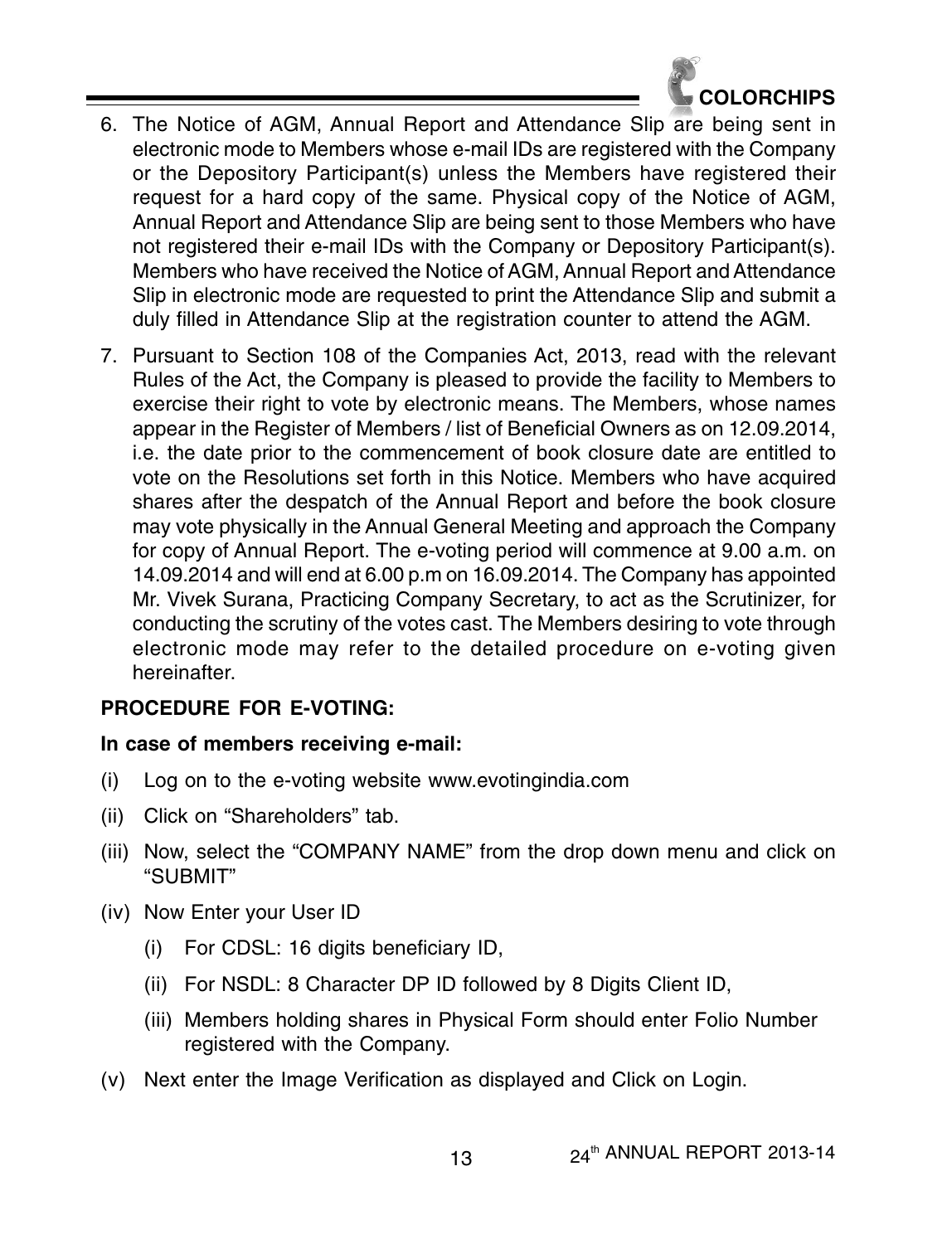

(vi) If you are holding shares in demat form and had logged on to www.evotingindia.com and voted on an earlier voting of any company, then your existing password is to be used.

If you are a first time user follow the steps given below:

|                                     | For Members holding shares in Demat Form and Physical Form                                                                                                                                                                                                                                                                                                                                                                                                                                                                                                                                         |
|-------------------------------------|----------------------------------------------------------------------------------------------------------------------------------------------------------------------------------------------------------------------------------------------------------------------------------------------------------------------------------------------------------------------------------------------------------------------------------------------------------------------------------------------------------------------------------------------------------------------------------------------------|
| PAN <sup>*</sup>                    | Enter your 10 digit alpha-numeric *PAN issued by Income Tax<br>Department (Applicable for both demat shareholders as well as physical<br>shareholders).                                                                                                                                                                                                                                                                                                                                                                                                                                            |
|                                     | • Members who have not updated their PAN with the Company/<br>Depository Participant are requested to use the first two letters of their<br>name and the 8 digits of the sequence number (Available on the Address<br>label pasted in the cover and/or in the e-mail sent to the members) in<br>the PAN field.<br>• In case the sequence number is less than 8 digits enter the applicable<br>number of 0's before the number after the first two characters of the<br>name in CAPITAL letters. Eg. If your name is Ramesh Kumar with<br>sequence number 1 then enter RA00000001 in the PAN field. |
| DOB#                                | Enter the Date of Birth as recorded in your demat account or in the<br>company records for the said demat account or folio in dd/mm/yyyy<br>format.                                                                                                                                                                                                                                                                                                                                                                                                                                                |
| <b>Dividend</b><br>Bank<br>Details# | Enter the Dividend Bank Details as recorded in your demat account of<br>in the company records for the said demat account or folio.<br>• Please enter the DOB or Dividend Bank Details in order to login. If<br>the details are not recorded with the depository or company please<br>enter the member id / folio number in the Dividend Bank details field.                                                                                                                                                                                                                                       |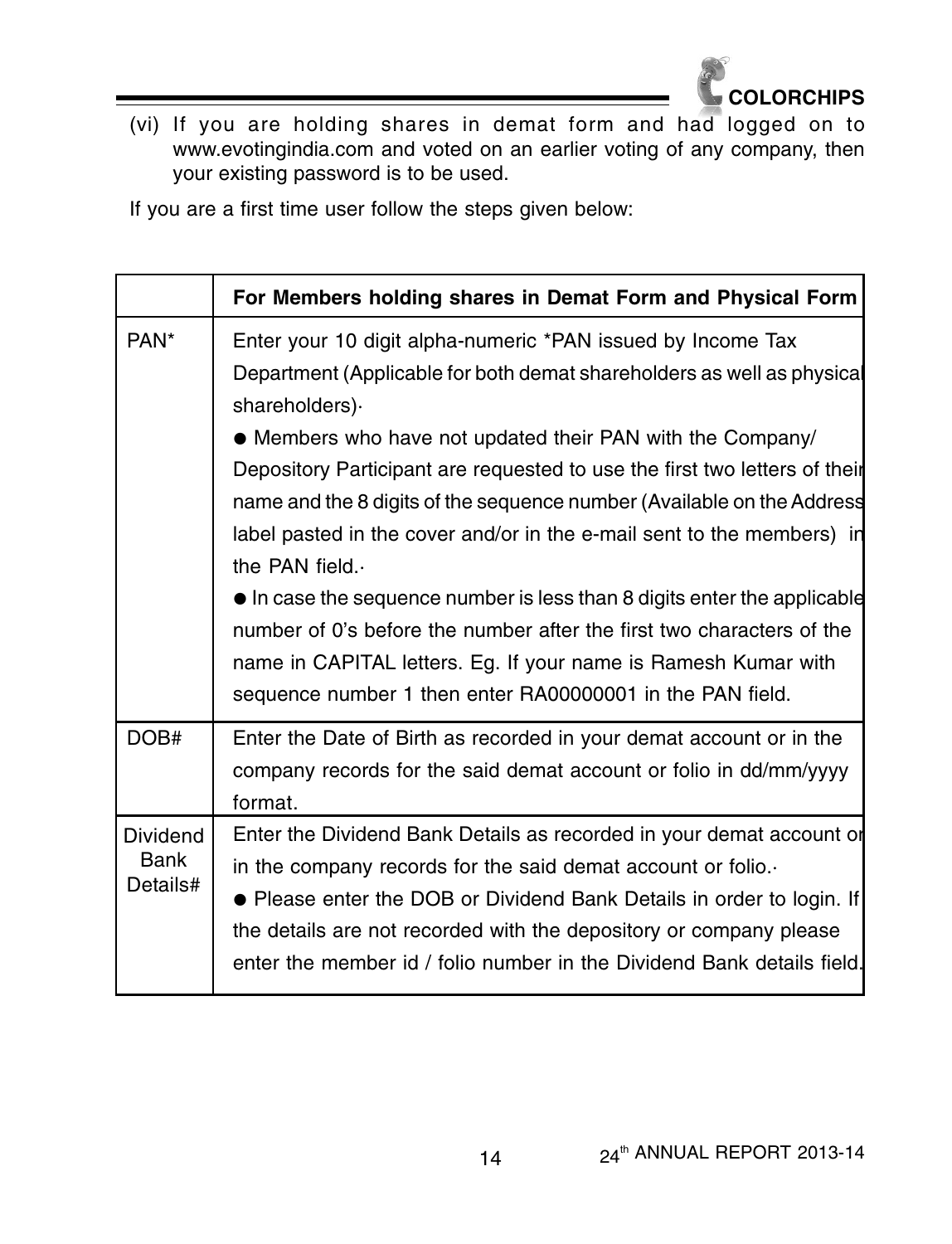

(viii)After entering these details appropriately, click on "SUBMIT" tab.

- (ix) Members holding shares in physical form will then reach directly the Company selection screen. However, members holding shares in demat form will now reach 'Password Creation' menu wherein they are required to mandatorily enter their login password in the new password field. Kindly note that thispassword is to be also used by the demat holders for voting for resolutions of any other company on which they are eligible to vote, provided that company opts for evoting through CDSL platform. It is strongly recommended not to share your password with any other person and take utmost care to keep your password confidential.
- (x) For Members holding shares in physical form, the details can be used only for e-voting on the resolutions contained in this Notice.
- (iv) Click on the EVSN for the relevant <Company Name> on which you choose to vote.
- (v) On the voting page, you will see "RESOLUTION DESCRIPTION" and against the same the option "YES/NO" for voting. Select the option YES or NO as desired. The option YES implies that you assent to the Resolution and option NO implies that you dissent to the Resolution.
- (vi) Click on the "RESOLUTIONS FILE LINK" if you wish to view the entire Resolution details.
- (vii) After selecting the resolution you have decided to vote on, click on "SUBMIT". A confirmation box will be displayed. If you wish to confirm your vote, click on "OK", else to change your vote, click on "CANCEL" and accordingly modify your vote.
- (viii)Once you "CONFIRM" your vote on the resolution, you will not be allowed to modify your vote.
- (ix) You can also take out print of the voting done by you by clicking on "Click here to print" option on the Voting page.
- (x) If Demat account holder has forgotten the changed password then Enter the User ID and the image verification code and click on Forgot Password & enter the details as prompted by the system.
- Institutional shareholders (i.e. other than Individuals, HUF, NRI etc.) are required to log on to https://www.evotingindia.co.in and register themselves as Corporates.
- They should submit a scanned copy of the Registration Form bearing the stamp and sign of the entity to helpdesk.evoting@cdslindia.com.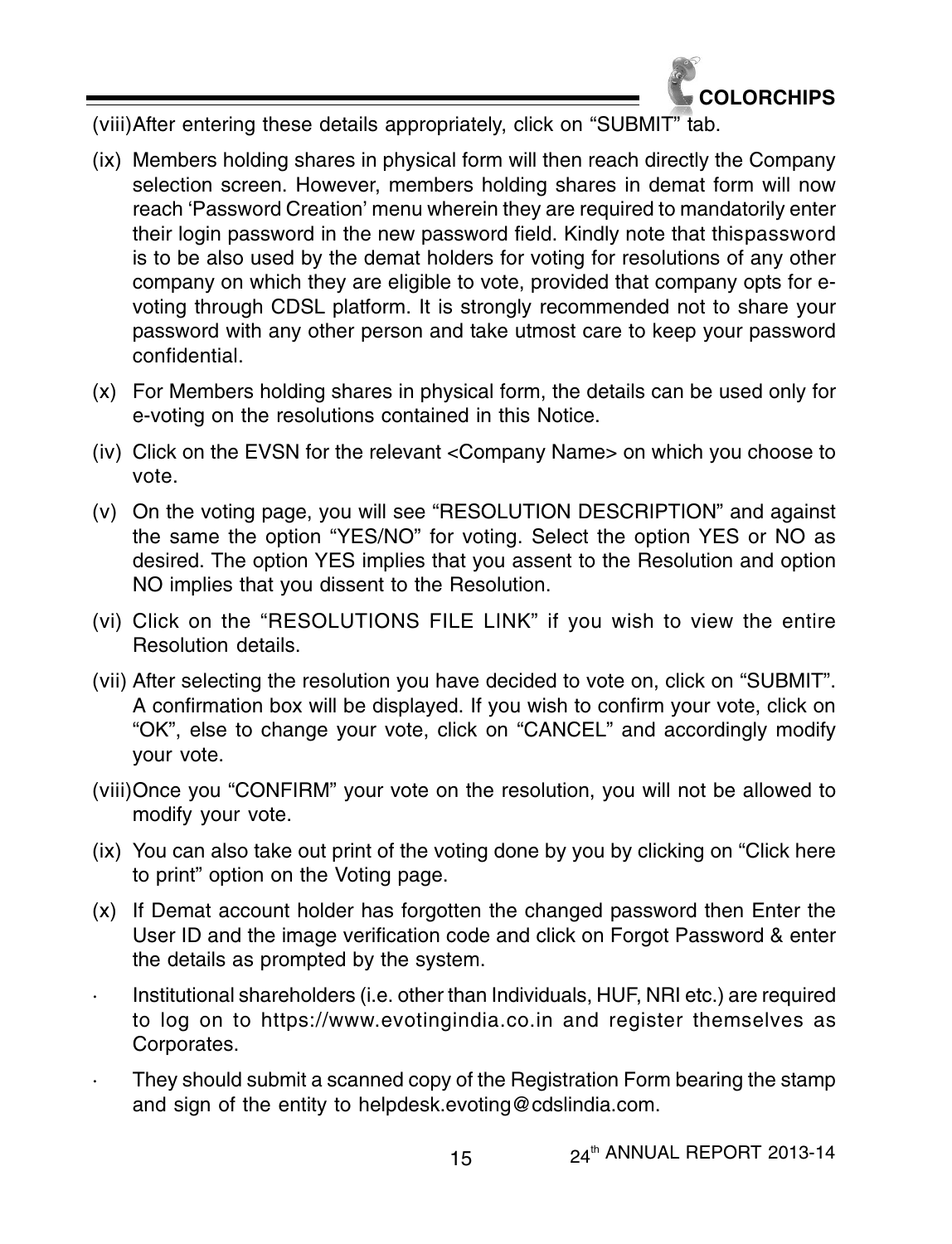

- $\bullet$  After receiving the login details they have to create a user who would be able to link the account(s) which they wish to vote on.
- $\bullet$  The list of accounts should be mailed to helpdesk.evoting@cdslindia.com and on approval of the accounts they would be able to cast their vote.
- $\bullet$  They should upload a scanned copy of the Board Resolution and Power of Attorney (POA) which they have issued in favour of the Custodian, if any, in PDF format in the system for the scrutinizer to verify the same.

#### **In case of members receiving the physical copy:**

- (i) Please follow all steps from sl. no. (i) to sl. no. (xvii) above to cast vote.
- ii) Institutional shareholders (i.e. other than individuals, HUF, NRI etc.) are required to log on to https://www.evotingindia.co.in and register themselves, link their account which they wish to vote on and then cast their vote. They should upload a scanned copy of the Board Resolution and POA in favour of the Custodian who they have authorized to vote on their behalf, in PDF format in the system for the scrutinizer to verify the vote.
- iii) The voting period begins on 14.09.2014 at 9.00 A.M. and ends on 16.09.2014 at 6.00.P.M. During this period shareholders' of the Company, holding shares either in physical form or in dematerialized form, as on the 12.09.2014, may cast their vote electronically. The e-voting module shall be disabled by CDSL for voting thereafter. Once the vote on a resolution is cast by the shareholder, the shareholder shall not be allowed to change it subsequently.
- iv) In case you have any queries or issues regarding e-voting, you may refer the Frequently Asked Questions ("FAQs") and e-voting manual available at www.evotingindia.com under help section or write an email to helpdesk.evoting@cdslindia.com.
- v). The voting rights of shareholders shall be in proportion to their shares of the paid up equity share capital of the Company as on the cut-off date (record date) of 12.09.2014 for e voting purpose.
- vi). Mr. Vivek Surana, Practicing Company Secretary, C.P. No. 12901 has been appointed as the Scrutinizer to scrutinize the e-voting process in a fair and transparent manner.
- vii). The Scrutinizer shall within a period not exceeding three (3) working days from the conclusion of the e-voting period unblock the votes in the presence of at least two (2) witnesses not in the employment of the Company and make a Scrutinizer's Report of the votes cast in favour or against, if any, forthwith to the Chairman of the Company.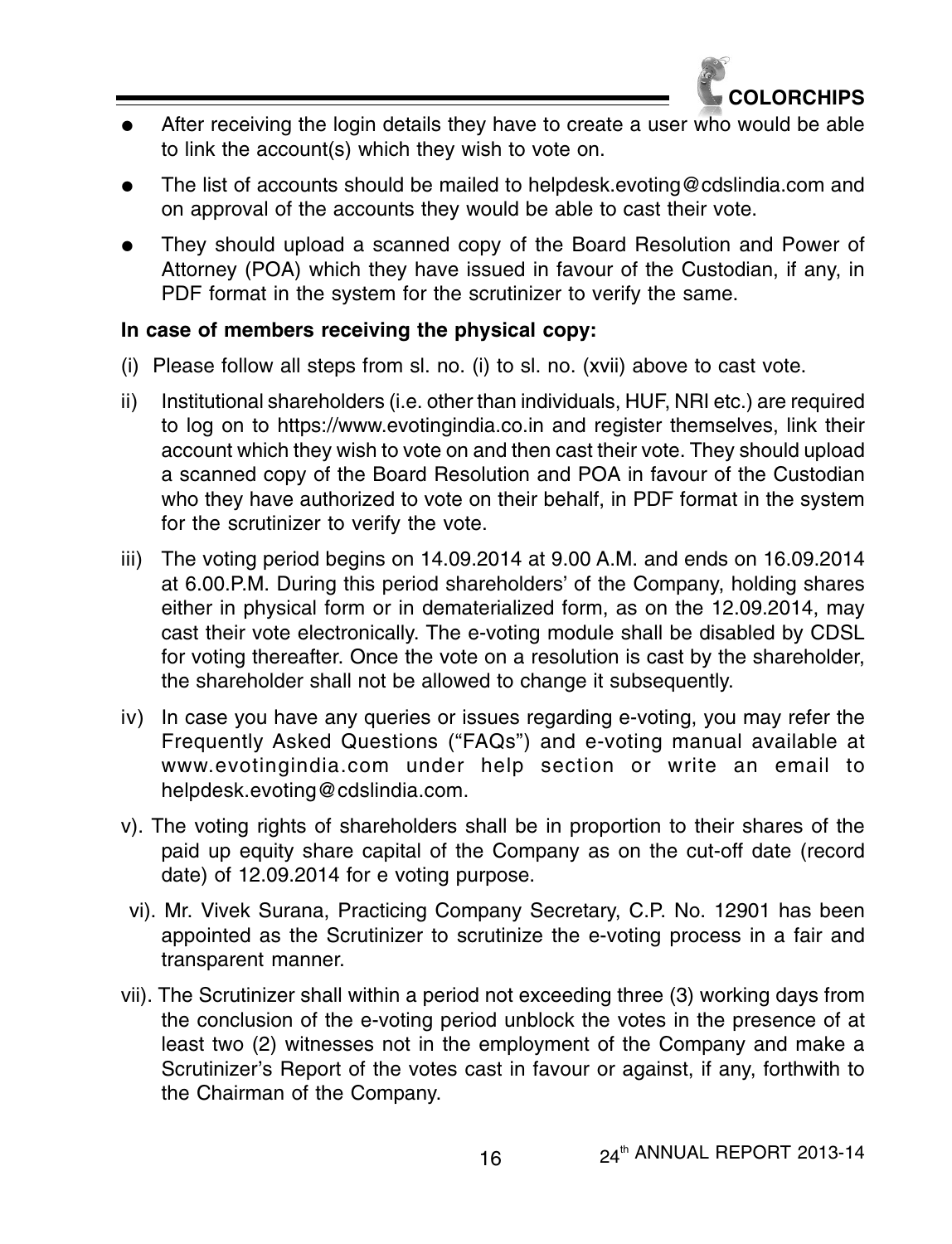

- viii). The Results shall be declared on or after the AGM of the Company. The Results declared along with the Scrutinizer's Report shall be placed on the Company's website www.colorchipsindia.com and on the website of CDSL within two(2) days of passing of the resolutions at the AGM of the Company and communicated to the BSE Limited.
- ix). Since the Company is required to provide members facility to cast their vote by electronic means, shareholders of the Company holding shares either in physical form or in dematerialized form, as on the cut-off date of 12.09.2014 and not casting their vote electronically, may only cast their vote at the Annual General Meeting.
- 1. Members holding shares in demat form are hereby informed that bank particulars registered with their respective Depository Participant(s), with whom they maintain their demat accounts, will be used by the Company. The Company or its Registrar cannot act on any request received directly from the Members holding shares in demat form for any change in bank particulars. Members holding shares in demat form are requested to intimate any change in their address and / or bank mandate to their Depository Participants immediately.
- 2. Members holding shares in physical form are requested to intimate any change of address and / or bank mandate to M/s. Venture Capital and Corporate Investments Private Ltd / Investor Service Department of the Company immediately.
- 3. The Securities and Exchange Board of India has mandated submission of Permanent Account Number (PAN) by every participant in securities market. Members holding shares in demat form are, therefore, requested to submit PAN details to the Depository Participants with whom they have demat accounts. Members holding shares in physical form can submit their PAN details to M/s. M/s. Venture Capital and Corporate Investments Private Ltd / Investor Service Department of the Company.
- 4. For convenience of the Members and proper conduct of the meeting, entry to the meeting venue will be regulated by Attendance Slip. Members are requested to sign at the place provided on the Attendance Slip and hand it over at the registration counter.
- 5. Members desiring any information relating to the accounts are requested to write to the Company well in advance so as to enable the management to keep the information ready.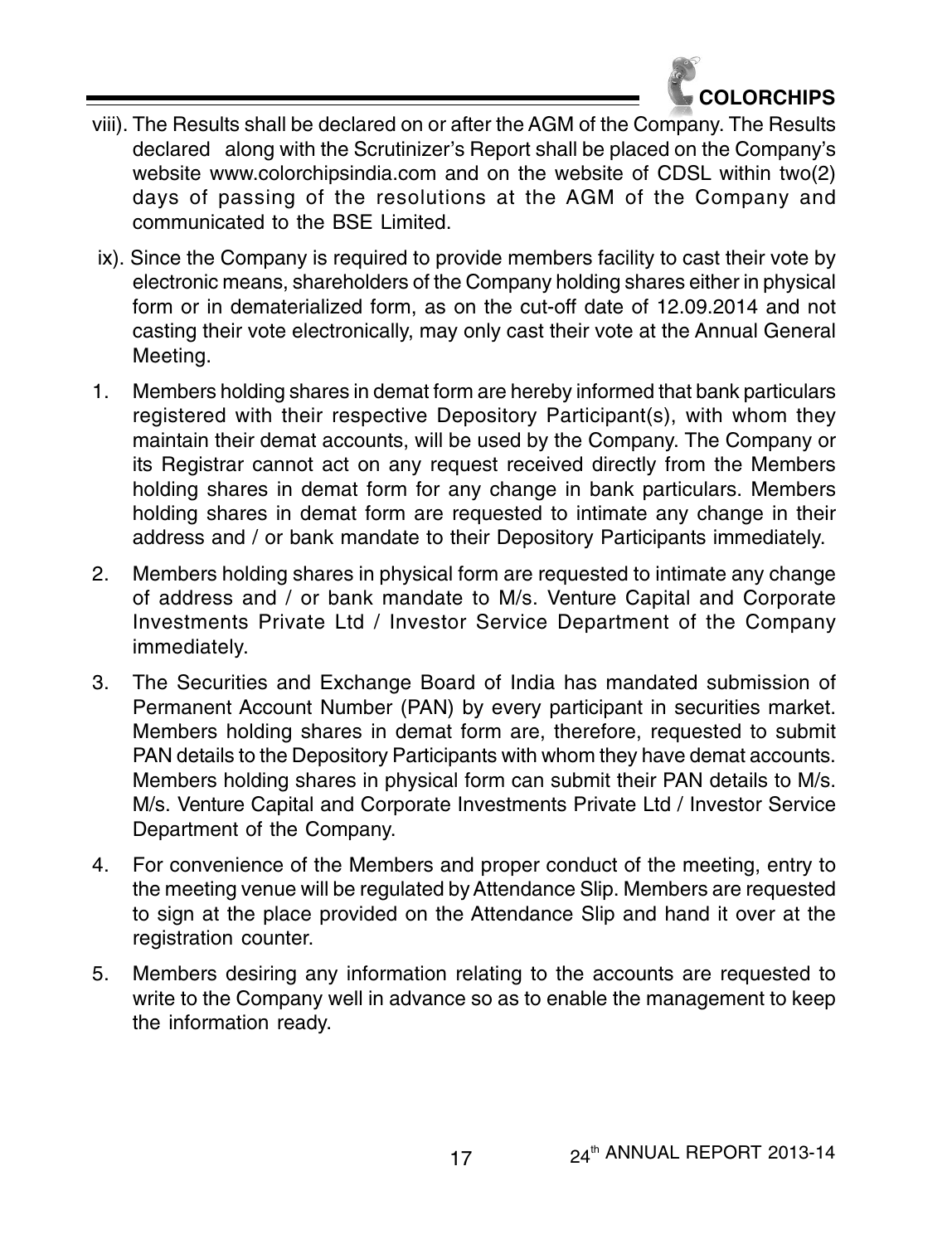

# **EXPLANTORY STATEMENT (Pursuant to Section 102 of the Companies Act, 2013)**

#### **Item No. 3 & 4:**

Mr. Rama Krishna Bhaskar was appointed as an Additional Director of the Company on 26.07.2014 by the Board of Director of the Company. According to the provisions of Section 161 of the Companies Act, 2013, he holds office as Director only upto the date of ensuing Annual General Meeting. As required under section 160 of the Companies Act, 2013, notice has been received from a member signifying its intention to propose the appointment of Mr. Rama Krishna Bhaskar as a Director along with the deposit of requisite amount.

The Board of Directors at its meeting held on the 26.07.2014 has appointed Mr. Rama Krishna Bhaskar as a Additional Director and the Board Proposes him to appoint as a Whole Time Director unanimously for a period of five years w.e.f 20.09.2014, on a remuneration including salary, perks and other benefits plus any increment in remuneration by way of bonus/incentive/performance linked incentive, if any, payable to Mr. Rama Krishna Bhaskar with a liberty to the Board of Director or Nomination and Remuneration Committee to revise the remuneration without the approval Shareholders within the prescribed ceiling limit of Schedule V and other applicable provisions of the Companies Act, 2013.

In the event of absence or inadequancy of profits of the Company in any financial year, Mr. Rama Krishna Bhaskar will be entitled to receive the remuneration, perquisites and benefits as aforesaid or such remuneration as may be approved by the Board, subject to the compliance with the applicable provisions of schedule V of the Act.

 Mr. Rama Krishna Bhaskar currently works for Flowell Technologies Pvt Ltd. It's a water treatment company which also manufactures equipment for Water treatment. The Company is also into consultancy.

 He also worked in Lausanne, Switzerland as the Admin head of the Lausanne University. He has obtained a Master of Commerce degree from Osmania University, Hyderabad.

The Board of Directors felt that it is the interest of the Company to continue to avail services of Rama Krishna Bhaskar as a Whole time director.

The Board recommends the said resolution for your approval.

Mr. Rama Krishna Bhaskar is deemed to be interested in the said resolution as it relates to his appointment. None of the other Directors or any key managerial personnel or any relative of any of the Directors of the Company or the relatives of any key managerial personnel is, in anyway, concerned or interested in the above resolution.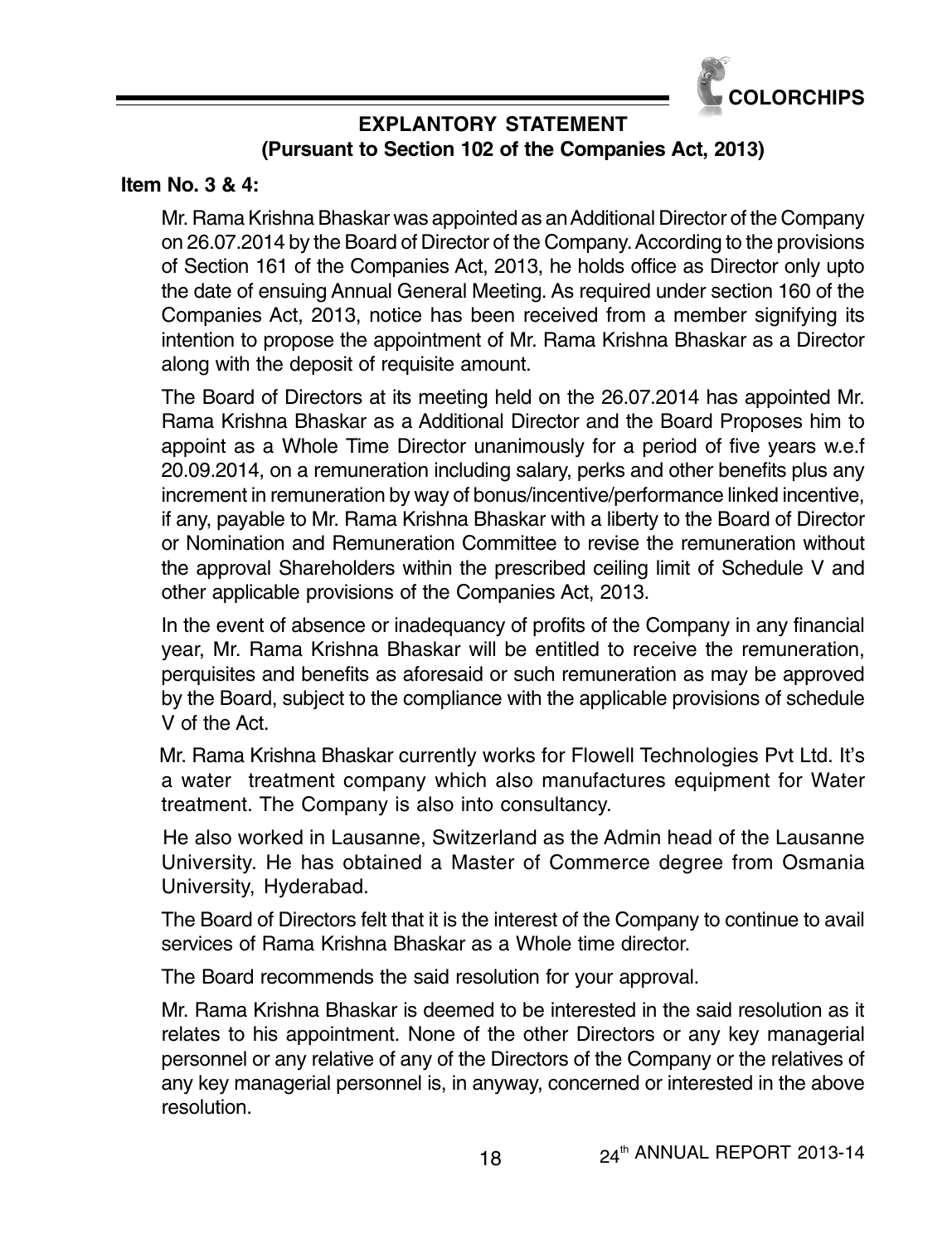

#### **Item No.5**

Mr. Nyayapathi Sunder Raj was appointed Additional Director on 26.07.2014, in terms of Section 161 (1) of the Companies Act, 2013, in the category of 'Non-Executive Independent' and is continuing as 'Independent Director'. In terms of the aforesaid section of the Companies Act, 2013, an Additional Director shall hold office upto the date of the next Annual General Meeting and be eligible for appointment to the office of a director at any General Meeting in terms of Section 160 of the Companies Act, 2013.

In order to ensure compliance with the provisions of Sections 149 and 152 of the Companies Act, 2013 read with Rules made thereunder and Schedule IV of the Act, it is proposed that approval of the shareholders be accorded for the appointment of Nyayapathi Sunder Raj as 'Independent Director' for a term upto 31.03.2019, and pass the resolution set out at Item No. 4. The appointment of Mr. Nyayapathi Sunder Raj is required to be in compliance with the provisions of Section 160 of the Companies Act, 2013.

Mr. Nyayapathi Sunder Raj has confirmed compliance with the criteria of Independence as provided under Section 149 (6) of the Act. The Board is of the opinion that his continued association with the Company would benefit to the Company. Further, in the opinion of the Board, Mr. Nyayapathi Sunder Raj fulfills the conditions specified in the Companies Act, 2013 and the Rules made thereunder, and he is independent of the Management.

No Director other than Mr. Nyayapathi Sunder Raj himself or any of the Key Managerial Personnel of the Company or their relatives are, directly or indirectly, concerned or interested in the Resolution set out at Item No. 5. Further, Mr. Nyayapathi Sunder Raj is not related to any other Director of the Company.

# **Item No. 6 & 7**

Mr. Sai Ramakrishna Srivastav Sadasivuni and Mr. Prakash Tripathi were appointed as an Additional Directors of the company with effect from 19.01.2014 & 14.08.2014 respectively, by the board of directors of the company. According to the provisions of section 161 of the Companies Act, 2013, he holds office as Director only upto the date of ensuing Annual General Meeting. As required under section 160 of the Companies Act, 2013, notices has been received from a member signifying its intention to propose the appointment of Mr. Sai Ramakrishna Srivastav Sadasivuni and Mr. Prakash Tripathi as Directors along with the deposit of requisite amount.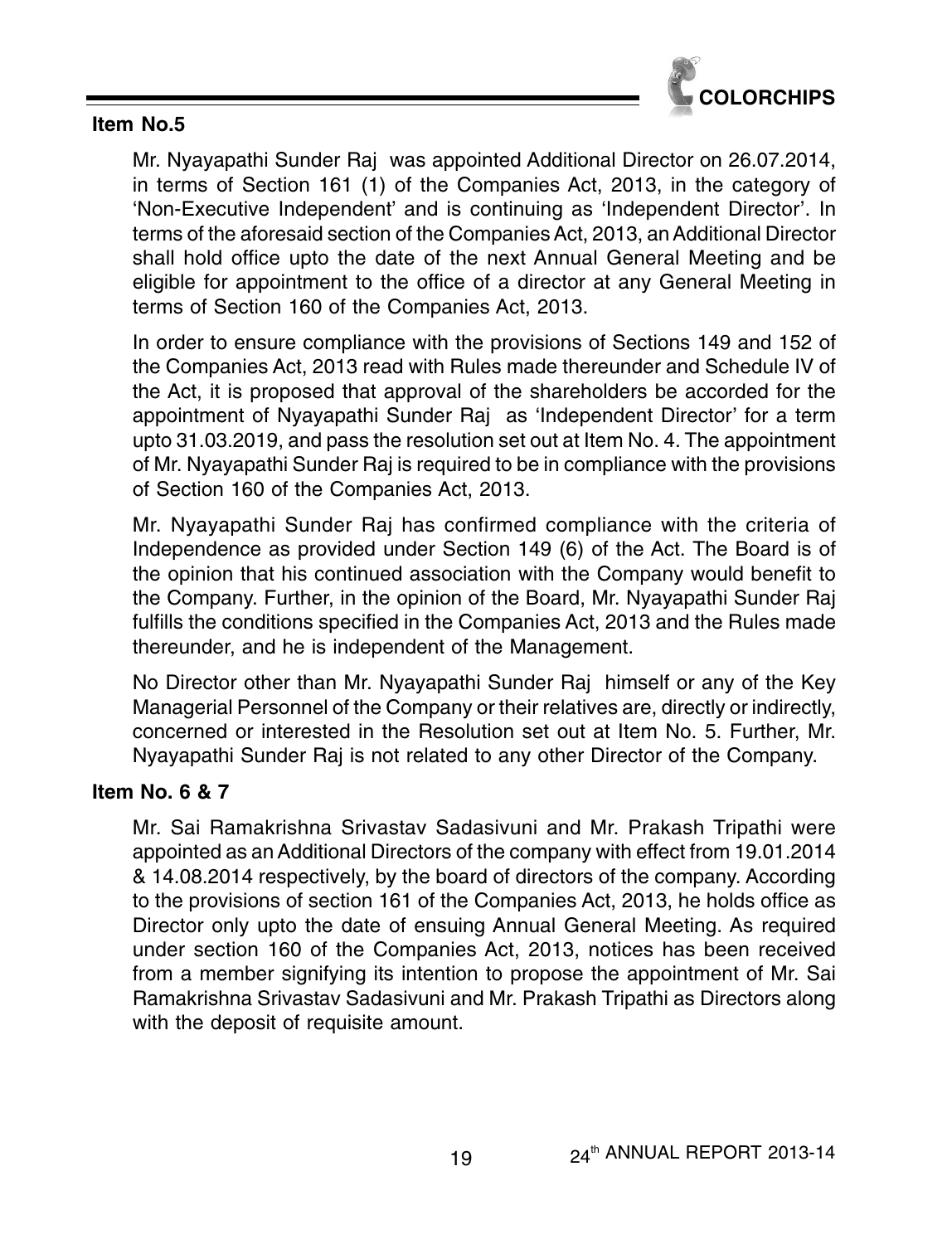

#### **Item No. 8**

Table A of the erstwhile Companies Act, 1956, prescribes a standard and uniform set of regulations to be followed by every public limited company. It is common practice for all such companies to adopt "Table A" regulations, except those that are not inconsistent or repugnant to their own set of Articles of Association.

Since, the Companies Act, 2013, has been notified and became effective, a new "Table F" has been prescribed in place of "Table A" of erstwhile Companies Act, 1956. Your company intends to adopt this new Table F, except in so far as they are not inconsistent with or repugnant to any of the regulations contained in the Articles of the Association of the Company.

The Board commends the Special Resolution as set out at item no.8 for approval of the Members.

None of the Directors / Key Managerial Personnel and their relatives are interested or concerned in the above said resolution.

#### **Item No. 9, 10 & 11**

# **ESOP scheme and grant of options to the employees of subsidiary and step down subsidiary company under Employee Stock Options Scheme – 2014**

The main objectives of this scheme is to give employees who are performing well, a certain minimum opportunity to gain from the Company's performance, thereby acting as a retention tool and to attract best talent available in the market. The Employees Stock Option Scheme 2014 (the Scheme) will be administered by the Nomination & Remuneration Committee/ Compensation Committee of the Board or the Board in terms of the Employee Stock Option Guidelines.

A Special Resolution are also proposed for issuing/granting of options to the employees of the subsidiary and step down subsidiary to Color Chips (India) Limited and also exceed 1% of the paid up capital of the company. The Board / Compensation Committee will formulate inter alia the detailed terms and conditions of the Scheme including:

- $\bullet$  The tranches within which the options are to be granted in accordance with the Eligibility Criteria.
- $\bullet$  The terms and conditions subject to which the options granted would vest in the respective employees.
- $\bullet$  The terms and conditions subject to which the options vested would be exercised by the employees. The right of the employees to Exercise all the options vested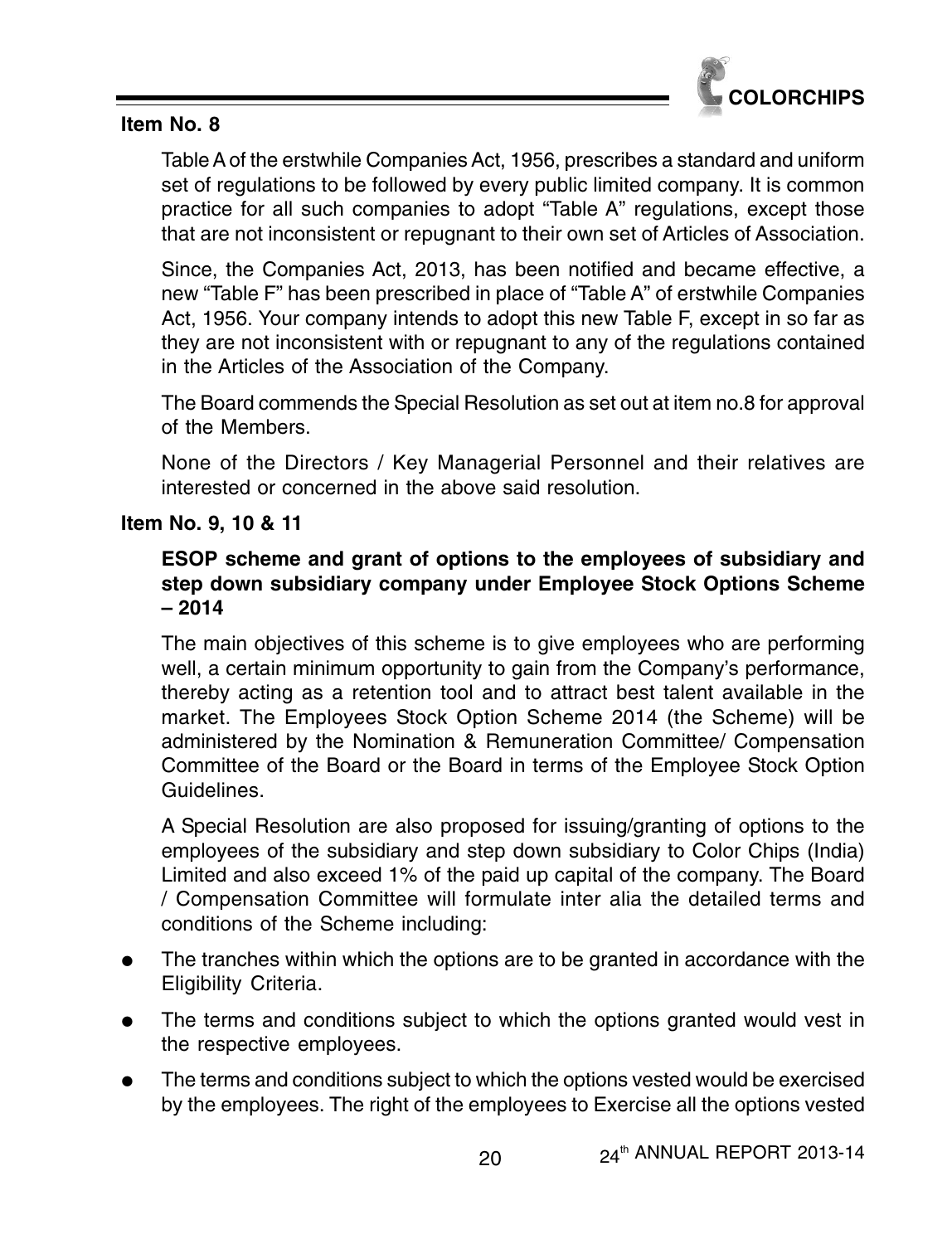

in him at one time or at various points of time within the Exercise Period; Conditions under which the options vested in the employees may lapse.

 $\bullet$  The procedure for making fair and reasonable adjustment to the number and options and exercise price in case of any corporate actions, such as rights issues, bonus issues, merger, sale of division and others.

In this regard following shall be taken into consideration by the Board / compensation committee:

- 1. The number and the price of options shall be adjusted in a manner such that total value of the options remains the same after the corporate action. For this purpose global best practice in this area including the procedures followed by the derivative markets in India and abroad shall be considered.
- 2. The Vesting Period and the life of the options shall be left unaltered as far as possible to protect the rights of the Option holders.
- 3. The procedure for cashless exercise of options, if any.
- 4. Framing appropriate procedure for granting, vesting and exercising of options.
- 5. Obtaining permission from and making periodic reports to regulatory authorities, as may be required and ensuring compliance with all rules and SEBI ESOP Guidelines applicable to the "CCIL- ESOP-2014"; framing suitable policies and systems to ensure that there is no violation by any person of Securities and Exchange Board of India (Prohibition of Insider Trading) Regulations,1992, Securities and Exchange Board of India (Prohibition of Fraudulent and Unfair Trade Practices Relating to Securities Market) Regulations, 2003, the Securities and Exchange Board of India (Substantial Acquisition of Shares and Takeovers) Regulations, 2011 and any statutory modifications and re-enactments thereof.

# **SALIENT FEATURES OF COLOR CHIPS (INDIA) LIMITED EMPLOYEES STOCK OPTION SCHEME – 2014:**

# **(a). The total number of options to be granted:-**

The total number of options that may in the aggregate, be granted shall be up to 10,00,000 options that shall be converted into 10,00,000 fully paid up equity shares of the face value Rs.10/- each of the Company. Any vested option(s) that lapse due to non-exercise or unvested option(s) that do not vest due to any reasons whatsoever would be available for re-grant at a future date.

# **(b). Identification of classes of employees entitled to participate in CCIL- ESOP Scheme 2014**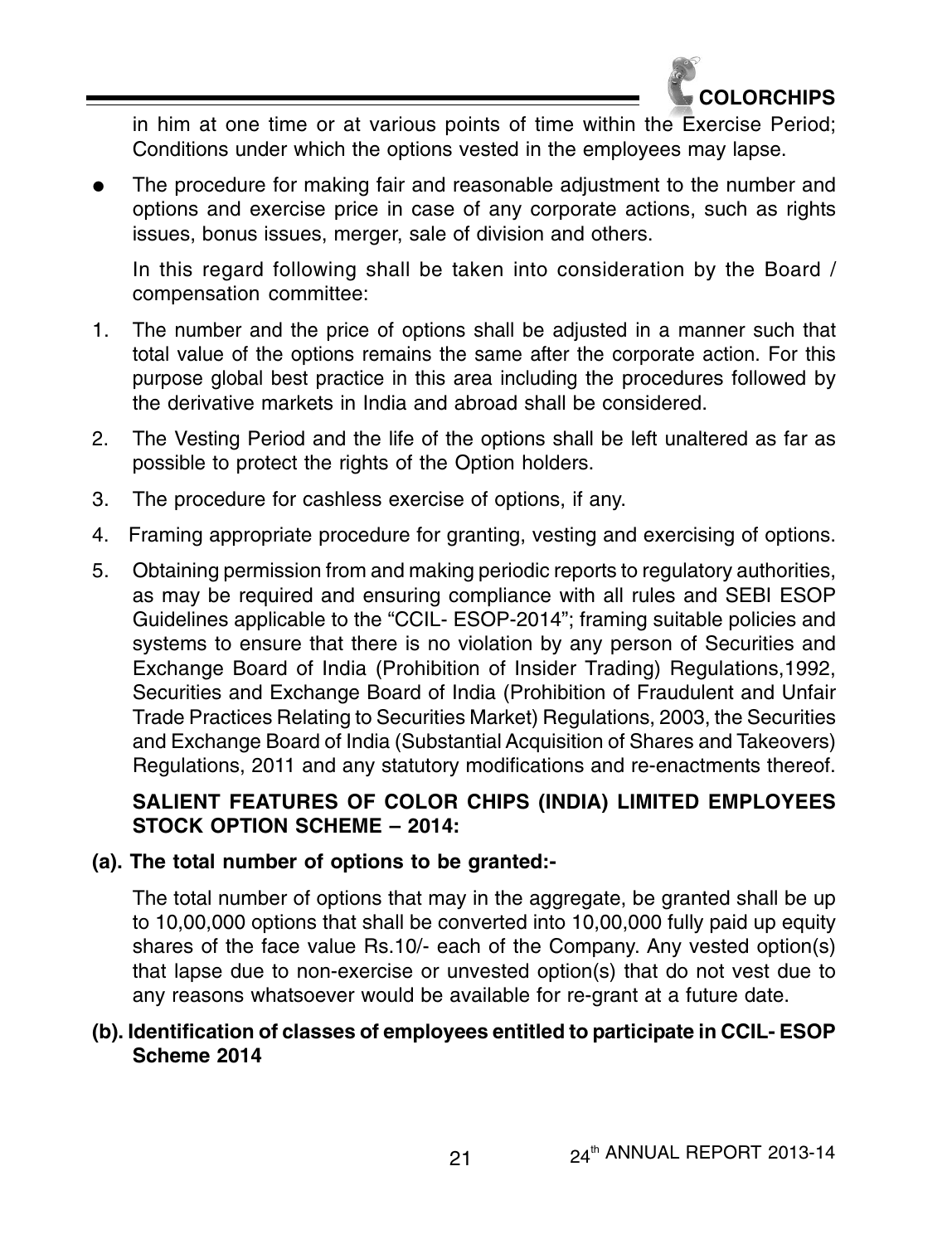

Persons who are "permanent employees" of the Company, subsidiary company and step down subsidiary company including joining employees, as defined in the ESOP Guidelines (including any statutory modification(s) or enactment of the Act or the Guidelines for the time being in force), and as may be decided by the ESOP Compensation Committee, from time to time will be entitled to participate in the Scheme based on annual appraisal process.

An employee who is a promoter or belongs to the promoter group and a director who either by himself or through his relative or through anybody corporate, directly or indirectly holds more than 10 % of the outstanding equity shares of the company shall not be eligible to participate in the ESOP scheme.

The options granted under the scheme shall not be renounced, transferred, pledged, hypothecated, mortgaged or otherwise alienated, other than the manner specified in the Scheme.

- **(c). Requirement of vesting, period of vesting including maximum period within which options shall be vested:**
- i). Continuation of employment is the requirement for vesting of Options.
- ii). There shall be a minimum period of one year between the grant of options and vesting of options.
- iii). Vesting of options will commence after a period of 1 year from the date of grant, and may extend up to 5 yearsfrom the date of grant.
- iv). The vesting may occur in tranches, subject to the terms and conditions of vesting, as may be stipulated by the ESOP Compensation Committee, in its discretion, and which will include performance appraisal of the employee and achievement of other performance milestones.

# **(d) Exercise price or pricing formula:**

The exercise price for the purpose of grant of options shall be the price as defined in the SEBI Guidelines/Regulations on the date of grant of options or the price equal to the closing price of the equity shares a day prior to the date of the meeting of the Board of Directors or Nomination & Remuneration Committee / Compensation Committee, in which the options are granted, on the Stock Exchanges where the equity shares of the company are listed and traded with highest trading volume on the said date or such other price as decided by the ESOP Nomination & Remuneration Committee / compensation committee which shall not be less than the face value of the equity share of the company.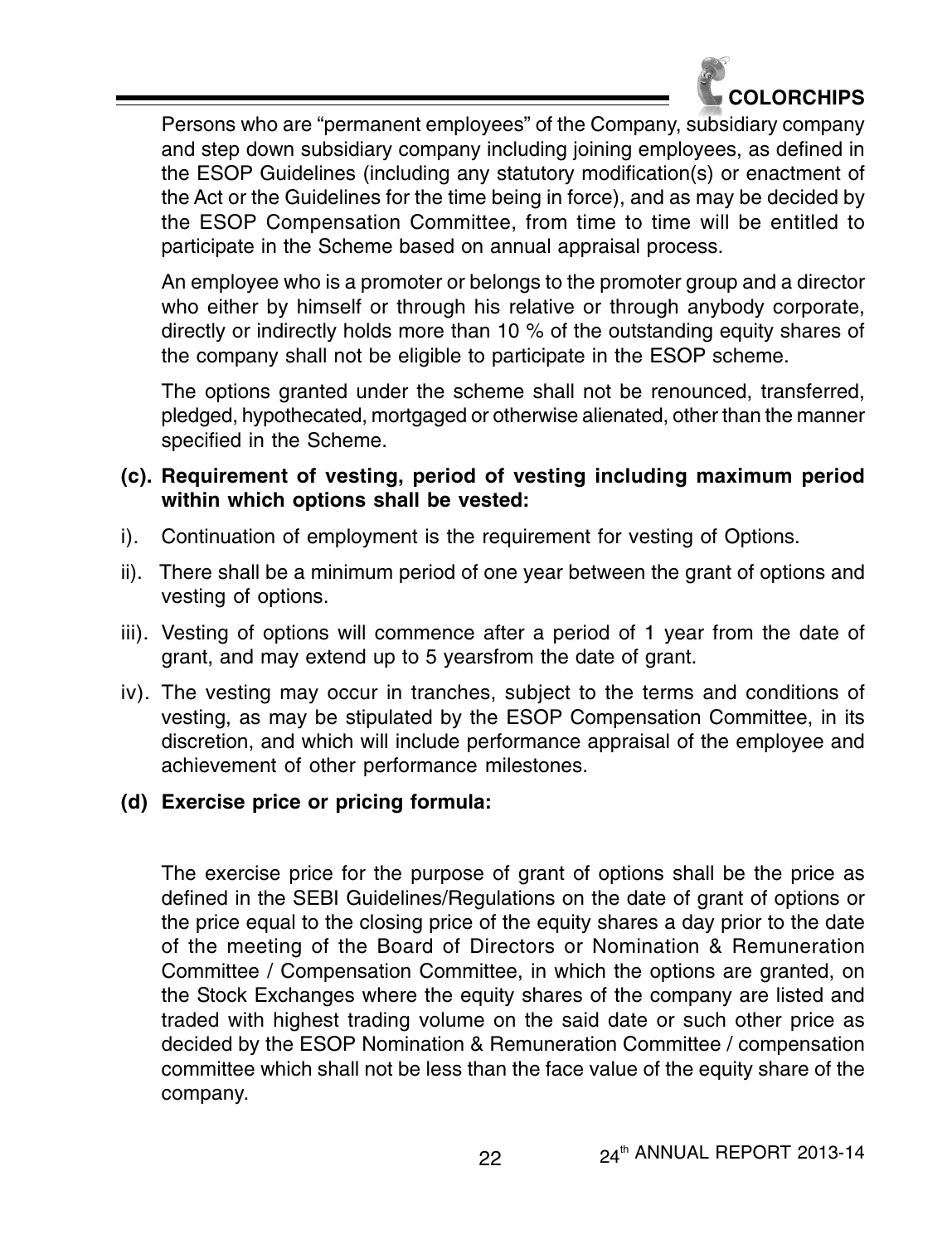

#### **(e) Exercise Period and the process of Exercise:**

The Exercise Period has been defined in the **CCIL- ESOP Scheme 2014** as the period of 4 years from the date of vesting of the options, within which period the Option Grantee should exercise the options vested in him. The options will be exercisable by the option grantee(s) by a written application to the Company to exercise the options in such manner and on execution of such documents, as may be prescribed by the compensation committee from time to time.

# **(f)Appraisal process of determining the eligibility of employees to the ESOP, 2014:**

The Company has a formal performance appraisal system established wherein the performance of the employee is assessed each year on the basis of various parameters. The appraisal process is reviewed at regular intervals. In determining the number of options to be granted, the Nomination and Remuneration Committee / Compensation Committee consider the following:

- 1. Performance of the employee
- 2. Position, seniority and responsibilities of the employee
- 3. Nature & value of the eligible employee's services & accomplishments, whether direct or indirect, to the company.
- 4. The employee's present and potential contribution to the success of the company or its Subsidiary or Holding Company.
- 5. Gap in compensation package as per market, if any.
- 6. Such other factors as the compensation committee may deem relevant
- **(g) Maximum number of options to be issued per employees and in the aggregate:**
- i) The maximum number of options granted to Eligible Employees will depend upon the Rank / designation of the employee as on the date of grant of options.
- ii) The ESOP Committee shall decide on the number of options to be granted to each Employee within the limit.

# **(h)Accounting Policies:**

The company will conform to the accounting policies specified in Clause 13.1 of the ESOP Guidelines and/or such other guidelines as may be applicable from time to time.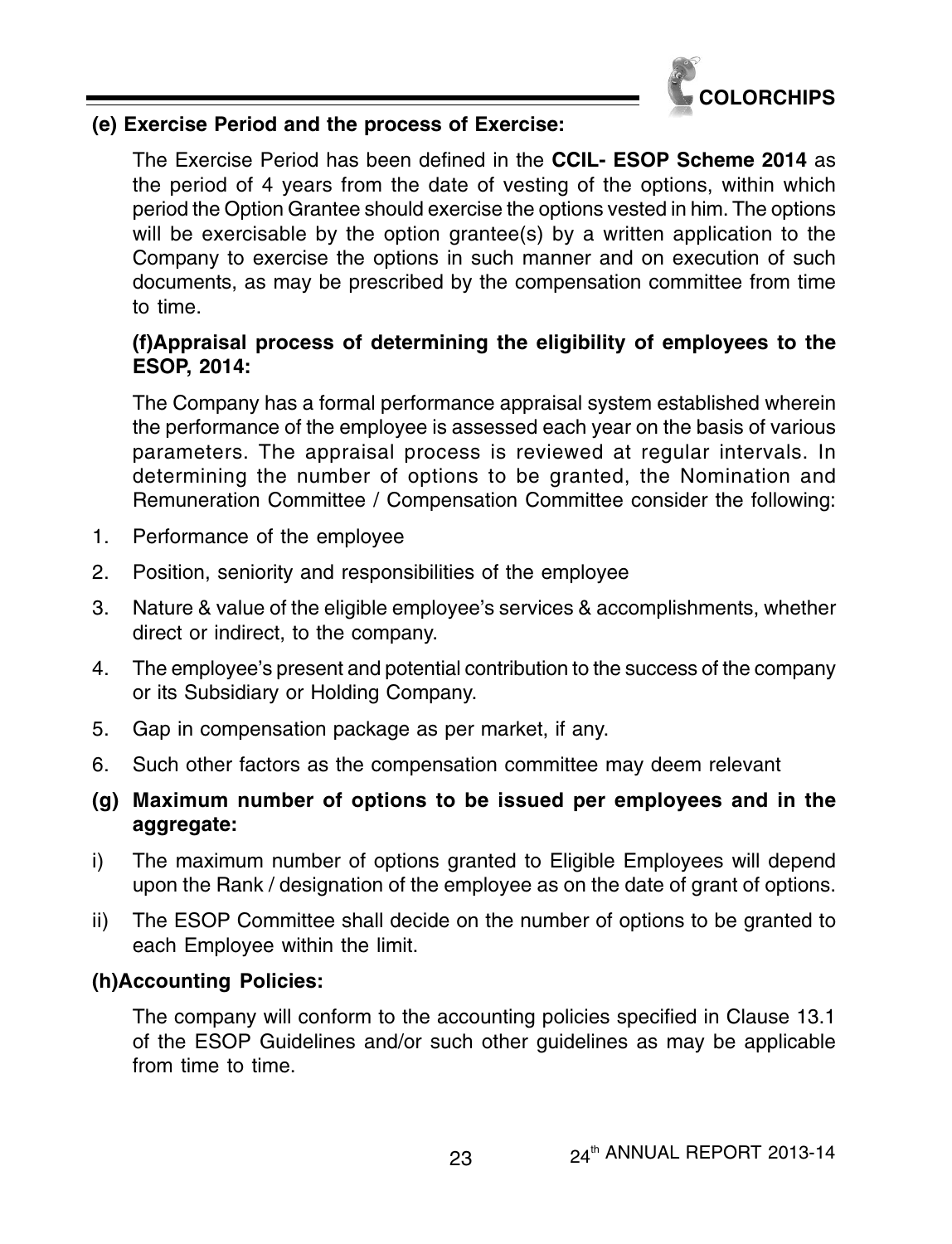

#### **(i) Method of Valuation:**

The Company shall use the intrinsic value method prescribed under the ESOP Guidelines to value its options. In case the company calculates the employees compensation cost using the intrinsic value of the stock options, the difference between the employee compensation cost so computed and the employee compensation cost that shall have been recognized if it had used the fair value of the options, shall be disclosed in the Director's Report and also the impact of this difference on profits and on EPS of the company shall be disclosed in the Director's Report. The Company shall disclose in its Directors' Report, the difference between the employee compensation cost computed using the intrinsic method of valuation of options and the employee compensation cost that shall have been recognized if it had used the fair value of the options and also the impact of this difference on profits and the EPS (Earning Per Share) of the Company.

# **Resolution in terms of Clause 6.3(b) of the ESOS Guidelines**

Clause 6.3(b) of the ESOS Guidelines require the approval of the shareholders by way of a separate resolution for the grant of equity shares to identified employees, during any one year, equal to or exceeding 1% of the issued capital (excluding outstanding warrants and conversions) of the company at the time of allotment of equity shares and also for allotment of shares to the employees of subsidiary and step down subsidiary company.

Approval of shareholders by way of separate resolution is being sought as the Company proposes to allot to the key/top level employees more than 1% of the outstanding issued capital in any year. The rationale for grant of more than 1% to the employees will be decided by the Board or Nomination & Remuneration Committee / Compensation Committee.

The **CCIL- ESOP Scheme 2014** seeks to reward the employees who do not currently propose to take or have adequate remuneration as per the industry standards from the Company and has expressed their willingness to be compensated for their efforts by the issue of equity shares.

Your Directors recommend the resolutions as set out in Item Nos. 9, 10 and 11 for the approval of the members as Special Resolutions.

None of the Directors, key managerial personnel and their relatives are concerned or interested in the above said resolution.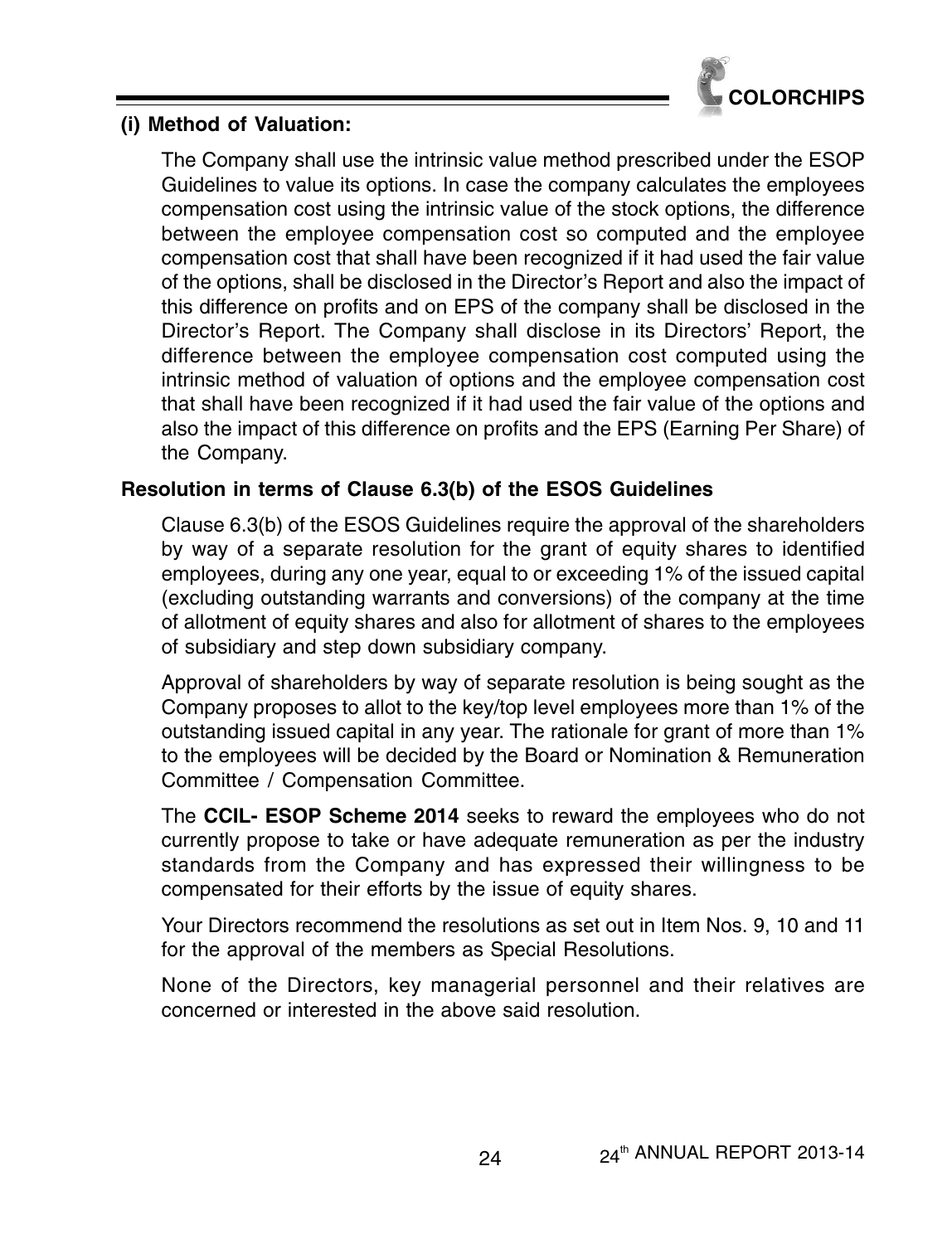

#### **Item no. 12:**

The borrowing monies on behalf of the Company (apart from temporary loans obtained or to be obtained from the Company's bankers in the ordinary course of business) in excess of the aggregate of the paid-up capital of the Company and its free reserves, subject to the total outstanding amount so borrowed not exceeding a sum of Rs. 10,00,00,000 at any point of time.

Under Section 180 of the Act, the above powers of the Board are required to be exercised only with the consent of the company by a Special Resolution.

The approval of the Members for the said borrowings is therefore now being sought, by way of a Special Resolutions, pursuant to 180(1)(c) of the Act.

The Directors commend the Resolution at Item No. 11 of the accompanying Notice for the approval of the Members of the Company.

#### **Item no. 13:**

The Board of directors of the company felt a need to change the name of the company and has approved the change of name of the company and accordingly decided to amend the Memorandum and Articles of Association subject to the approval of the Registrar of Companies and members of the company.

Pursuant to the provisions of Section 13 of the Companies Act, 2013, change of name of the company requires approval of members. Hence, approval of the members is, therefore, sought in terms of the said sections.

Your Directors recommend the above Special Resolution for your approval.

None of the Directors or key managerial personnel or their relatives of the company are in anyway concerned or interested in the above resolutions.

> On behalf of the Board Color Chips (India) Limited

> > Sd/-

#### **Prakash Tripathi**

Hyderabad Director August 14th, 2014 (DIN 06926812)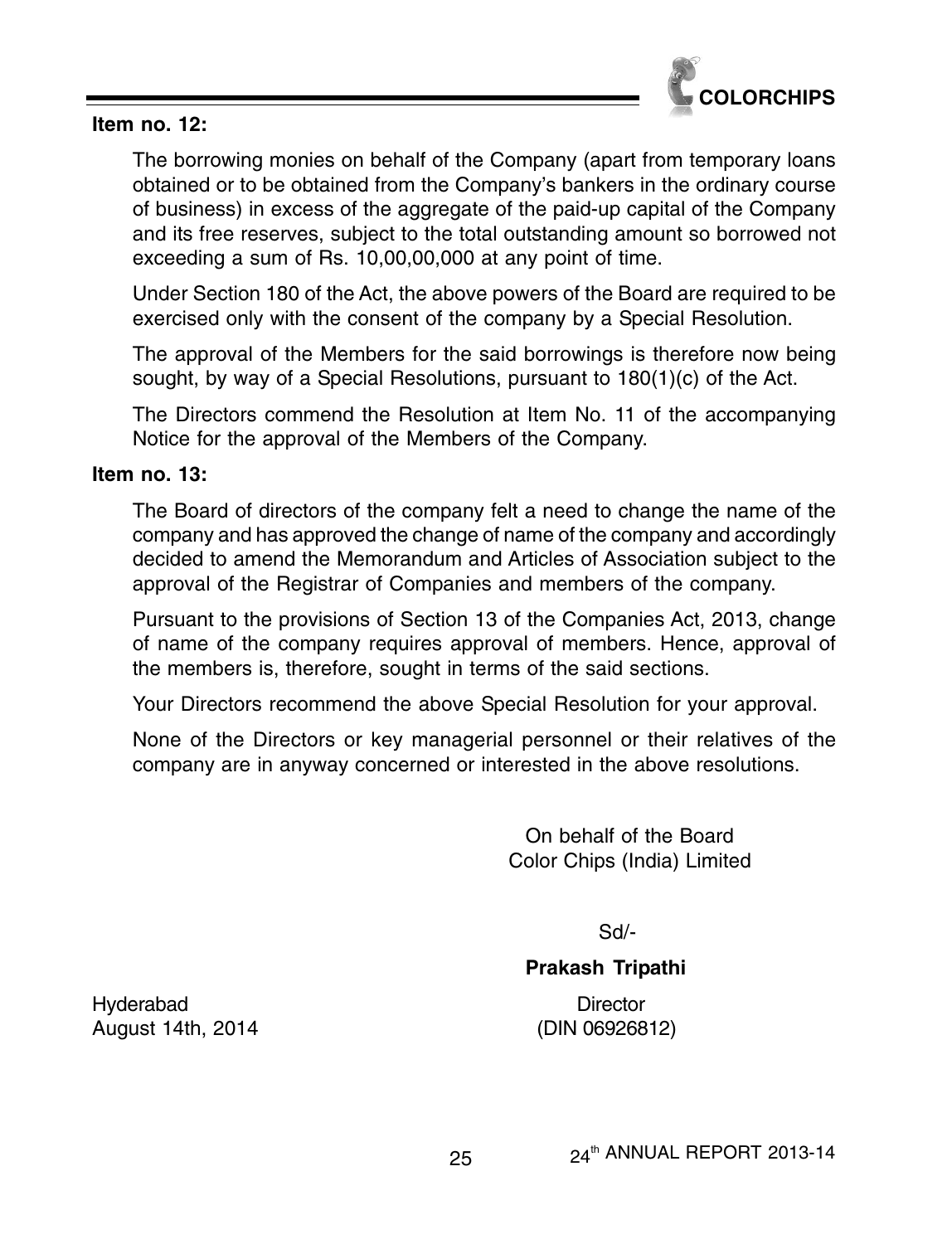

# **DIRECTORS' REPORT**

To

The Members

Color Chips (India) Limited

Your Directors have pleasure in placing before you the 24th Annual Report of the Company with Audited Financial Statements for the year ended 31st March 2014.

Financial Results: Rs in Lakhs

| <b>Particulars</b>                             | 2013-14 | 2012-13 |  |
|------------------------------------------------|---------|---------|--|
| Gross Total Income from Operations             | 4.45    | 40.82   |  |
| Profit before Depreciation, Interest and Taxes | (19.03) | (34.79) |  |
| Depreciation                                   | 9.84    | 12.68   |  |
| Finance expenses                               |         |         |  |
| Profit Before Tax                              | (14.58) | (22.11) |  |
| Provision for Tax                              |         |         |  |
| Net Profit / (Loss)                            | (14.58) | (27.00) |  |
| Balance Carry forward to Balance Sheet         | (14.58) | (27.00) |  |

#### **Performance:**

During the year under review, your company has achieved a income of Rs.4.45 Lacs as compared to Rs. 40.82 Lacs in previous year in value.The Net loss of the company stood at Rs.(14.58) Lacs as compared to Rs. (27.00) Lacs in previous year.

#### **Dividend:**

Your directors have not recommended any dividend for the financial year.

#### **Transfer to Reserves:**

No transfer to reserves was made during the financial year 2013-2014.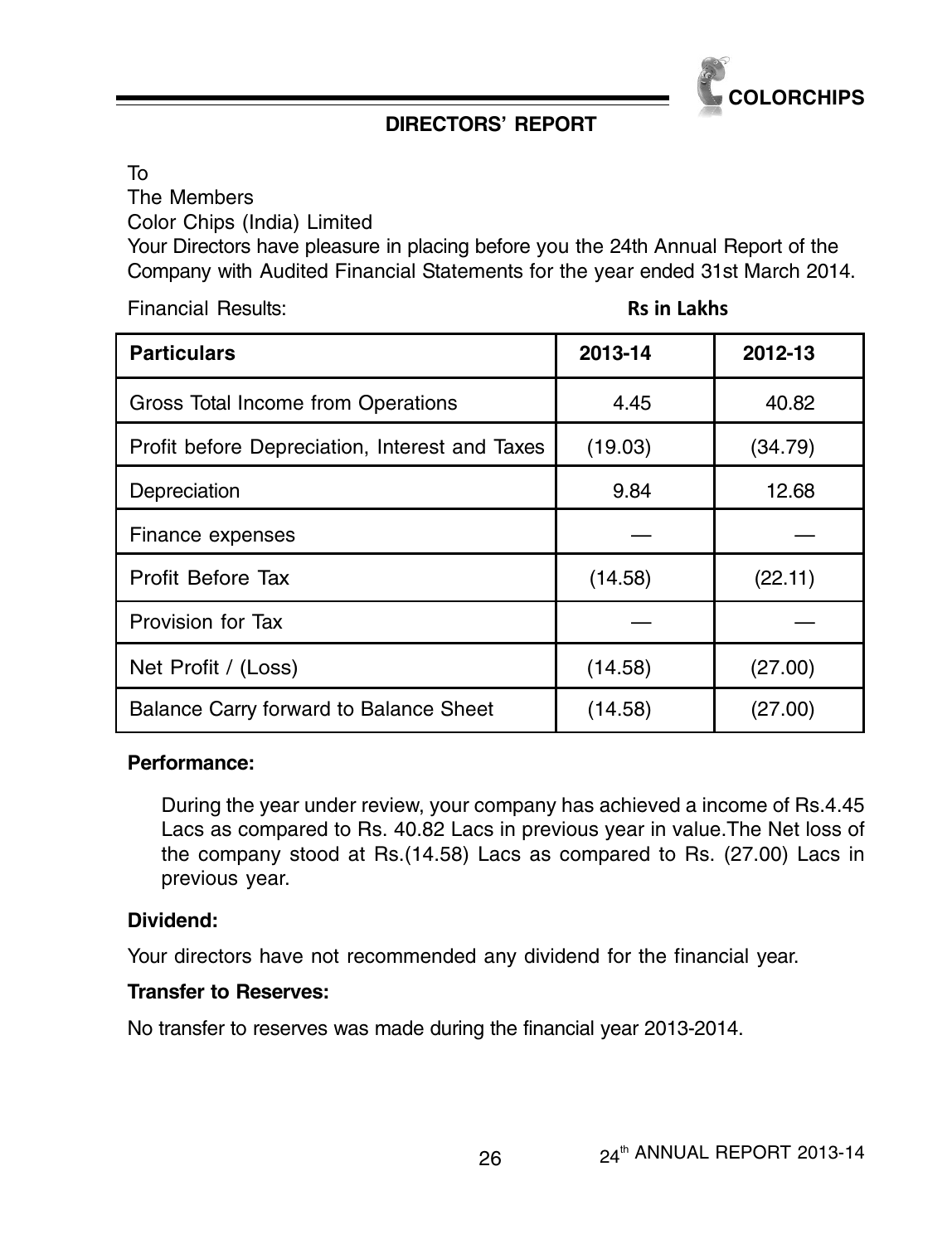

# **Capital:**

The Authorised capital of the Company is Rs. 393,150,000 divided into 39,15,000 equity shares of Rs. 10/- each per share. The Paid up capital of the Company is Rs. 17,46,88,720 divided into 1,74,68,872 equity shares of Rs. 10/- each per share.

# **Directors:**

Mr. G. Chandra Bhushan, Mr. D.S. Subramanian, and Mr. G. Chandra Bhushan resigned from the office of Directorship citing personal reasons during the year. The Board places on record its sincere appreciation for the valuable services rendered by them during their tenure as directors of the company.

During the year, Mr. Rama Krishna Bhaskar was appointed as Additional Director and Whole Time Director with effect from 26.07.2014 & 20.09.2014 respectively.

Mr. Nyayaapthi Sunder Raj, Mr. S.R. Srivastav and Mr. T. Prakash were appointed as Additional Directors w.e.f. 26.07.2014, 19.01.2014 & 14.08.2014 respectively. Now the Board proposes them to regularize.

The Board of Directors of the Company has decided to adopt the provisions with respect to appointment and tenure of Independent Directors which is consistent with the Companies Act, 2013 and the amended Listing Agreement. With the changes in the Companies Act, the Company would not have any upper age limit of retirement of Independent Director from the Board and their appointment and tenure will be governed by the provisions of Companies Act, 2013. In line with the requirements of the Companies Act, 2013, it is therefore proposed to appoint existing independent director, as Independent Director on the Board of the Company for a term up to five consecutive years. A brief profile of proposed Independent Director, including nature of expertise, is provided in this Annual Report.

Notice has been received from Member proposing candidature of the Directors namely Mr. Nyayaapthi Sunder Raj for the office of Independent Director of the Company. In the opinion of the Board, they fulfil the conditions specified in the Companies Act, 2013 and the Rules made there under for appointment as Independent Director of the Company. A copy of the draft Letter of Appointment for Independent Director, setting out terms and conditions of their appointment, is available for inspection at the Registered Office of the Company during business hours on any working day.

# **Auditor:**

The Auditors of the Company M/s. S.N.Murthy & Co. Chartered Accountants, Hyderabad retire at the ensuing Annual General Meeting of the Company, in place of them M/s. Niranjan & Narayan, Chartered Accountants, Hyderabad is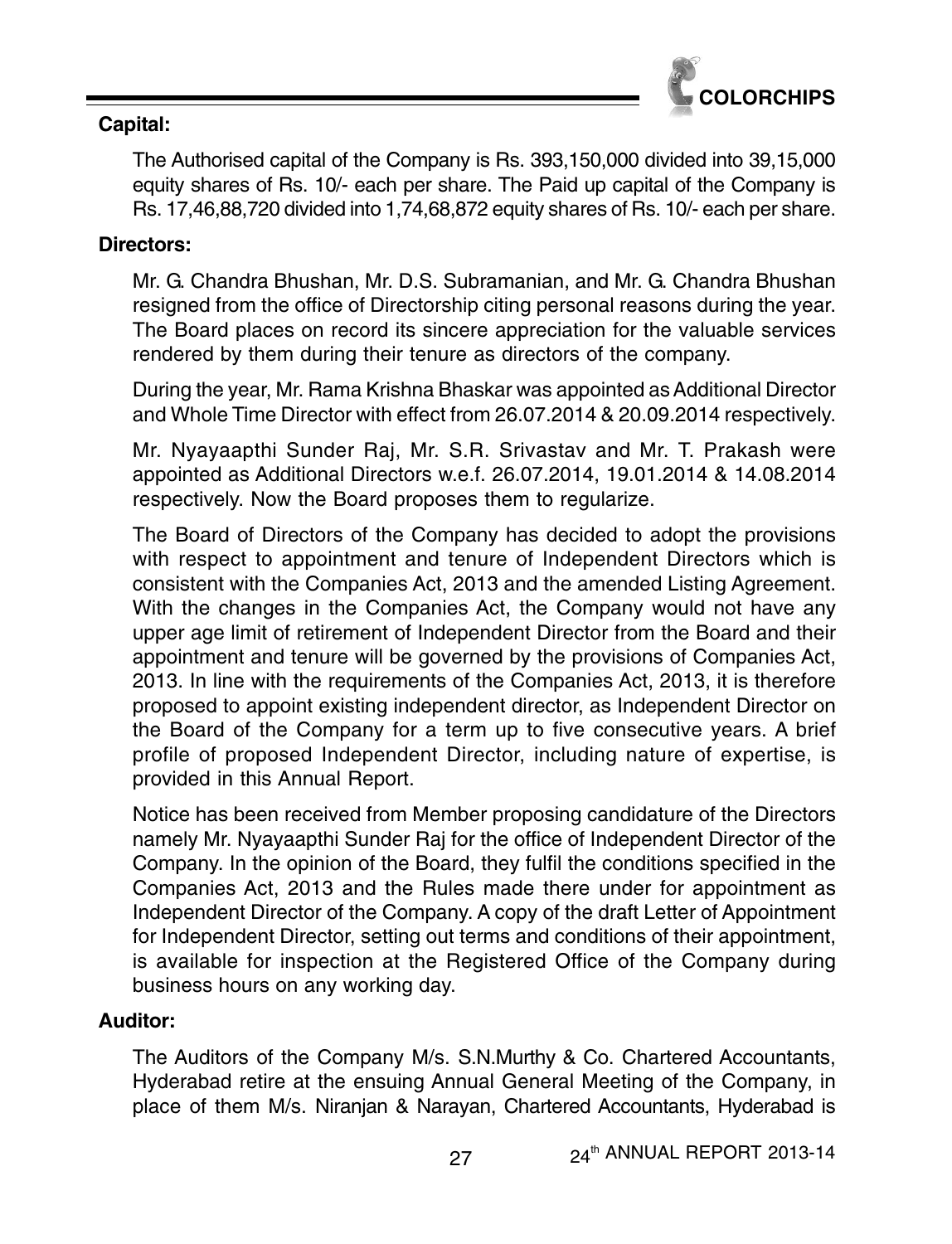

being appointed as a statutory auditor of the Company.

# **Auditor's Report:**

With reference to the observations made by the Auditors in their report, the notes forming part of Accounts are self explanatory and hence do not require any further clarification.

# **Directors' Responsibility Statement Pursuant to Sec. 217(2AA):**

Pursuant to Section 217(2AA) of the Companies Act, 1956, the Directors based on the representation received from the operating management hereby confirm that:

In the preparation of the annual accounts for the year ended March 31st, 2014, the applicable accounting standards have been followed along with proper explanation relating to material departures;

The directors have selected such accounting policies and applied them consistently and made judgments and estimates that are reasonable and prudent so as to give a true and fair view of the state of affairs of the company as on March 31st, 2014, and of the profit or loss of the company for that period;

The directors have taken proper and sufficient care for the maintenance of adequate accounting records in accordance with the provisions of the Act for safeguarding the assets of the company and for preventing and detecting fraud and other irregularities;

The directors have prepared the annual accounts of the Company on a going concern basis.

# **Conservation of Energy, Technology Absorption, Foreign Exchange Earnings and Outgo:**

Information with respect to conservation of energy, technology absorption, foreign exchange earnings and outgo pursuant to Sec. 217(1)(e) of the Act read with rule 2 of Companies (disclosure of particulars in the report of board of directors) Rules, 1988 are set out in **Annexure-A** to this Report.

# **Management Discussion & Analysis:**

Management's Discussion and Analysis Report for the year under review, as stipulated under Clause 49 of the listing agreement with the Stock Exchanges in India, and forms part of this Annual report as **Annexure-B**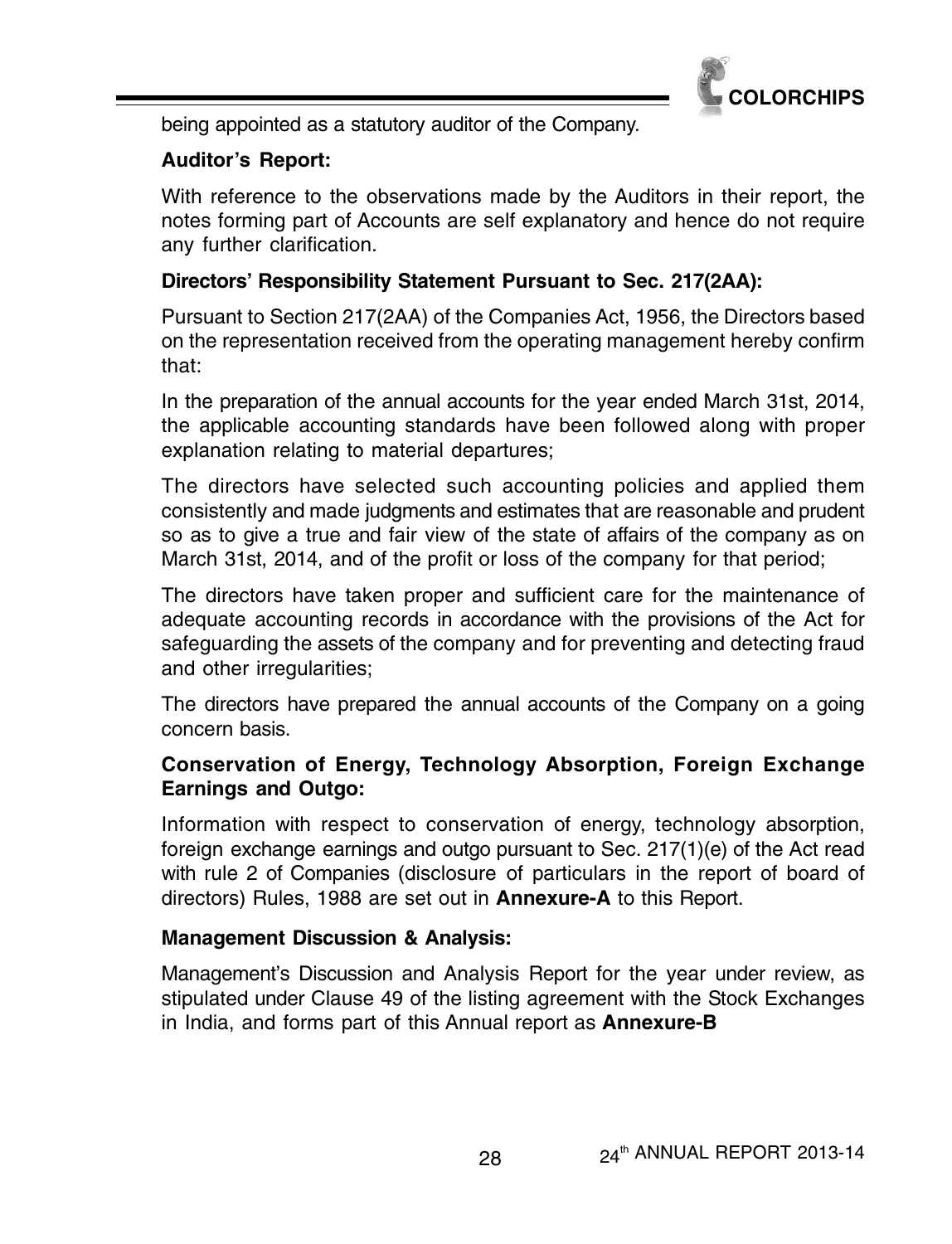

#### **Report On Corporate Governance:**

The Company is committed to maintain the standards of Corporate Governance and adhere to the Corporate Governance requirements as set out by SEBI. Your Directors re-affirm their commitment to these standards and a detailed report on Corporate Governance along with a certificate from statutory auditors on its compliance forms part of this Annual Report as **Annexure-C**

The requisite Certificate from the Auditors of the Company confirming compliance with the conditions of Corporate Governance as stipulated under the aforesaid Clause 49, is attached to this Report as **Annexure-D**

# **CEO'S Declaration As Required Under Clause 49 Of the Listing Agreement:**

Declaration as required under clause 49(I) (D) (ii) of the listing agreement with regard to compliance with the code of conduct of the company is set out as **Annexure- E** to this report.

# **Particulars of Employees - Pursuant To Sec. 217(2A) Of the Companies Act, 1956:**

In terms of the provisions of Section 217(2A) of the Companies Act, 1956 read with the Companies (Particulars of Employees) Rules, 1975 as amended, there are no employee in the Company who is drawing the remuneration worth Rs. 5,00,000 per month or Rs. 60,00,000 per annum during the financial year .

# **Employee stock option scheme:**

Board of Directors of the company believes that in order to build your company into a world leader, we need to attract world class talent and more importantly retain them over the long term. Hence, over the period of time, your Company has introduced different Stock Option Schemes to issue and allot Stock options to the employees of the Company and to the employees of Subsidiary Company. Necessary approvals from the members of the company and statutory authorities were accorded in the due course to give effect to the said schemes.

# **Stock Exchange Listing:**

The Equity Shares of the company are listed and traded on the Bombay Stock Exchange Limited. The listing fee for the year 2014-2015 has been paid to the Bombay Stock Exchange Limited. The Company has also paid custodial fee for the year 2014-2015 to both the depositories' viz. NSDL and CDSL.

# **Code of conduct:**

The Code has been circulated to all the members of the Board and Senior Management and the compliance of the same has been affirmed by them. A declaration signed by the Managing Director is given in Annexure.

29 24<sup>th</sup> ANNUAL REPORT 2013-14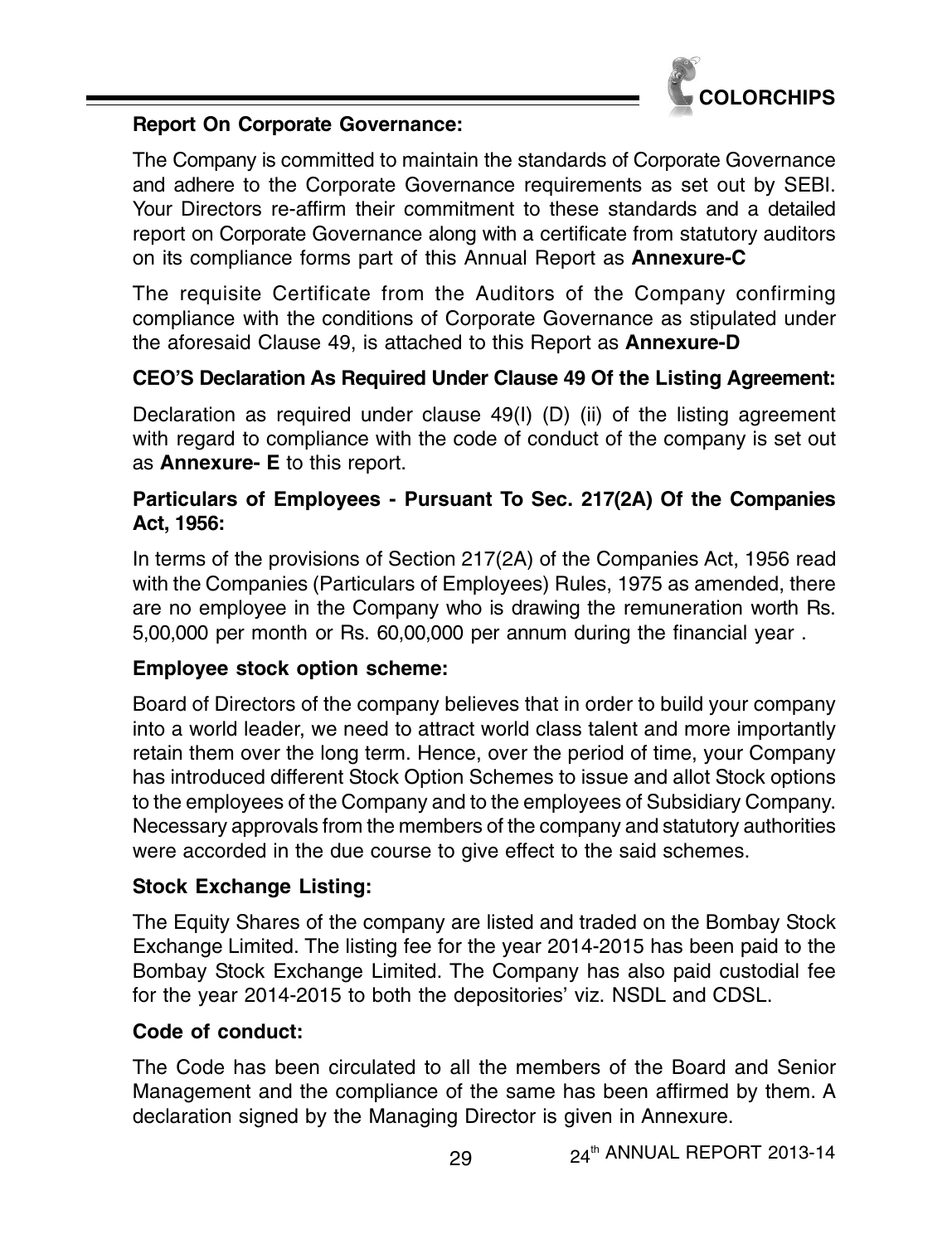

#### **Fixed deposits:**

Your company has not accepted / renewed any fixed deposits under Section 58Aof the Companies Act, 1956 during the year 2012-2013.

#### **Acknowledgements:**

The Directors wish to place on record their appreciation for the continued cooperation and support by the Banks, Government authorities, Business Partners, Customers and other Stakeholders and more importantly, more specifically to the contribution made by all the Executives, Staff members of the Company in the achievements of the Company during the year under review.

# **DECLARATION BY DIRECTOR OF AFFIRMATION BY DIRECTORS AND SENIOR MANAGEMENT PERSONNEL OF COMPLIANCE WITH THE CODE OF CONDUCT:**

The shareholders,

I, Prakash Tripathi, Director of the Company do hereby declare that the directors and senior management of the Company have exercised their authority and powers and discharged their duties and functions in accordance with the requirements of the code of conduct as prescribed by the company and have adhered to the provisions of the same.

By the Order Of the Board

Sd/-

#### **SRIVASTAV SADASIVUNI**

**Director** (DIN 06558343)

Sd/-

**Prakash Tripathi Director** (DIN 06926812)

Hyderabad 14<sup>th</sup> August, 2014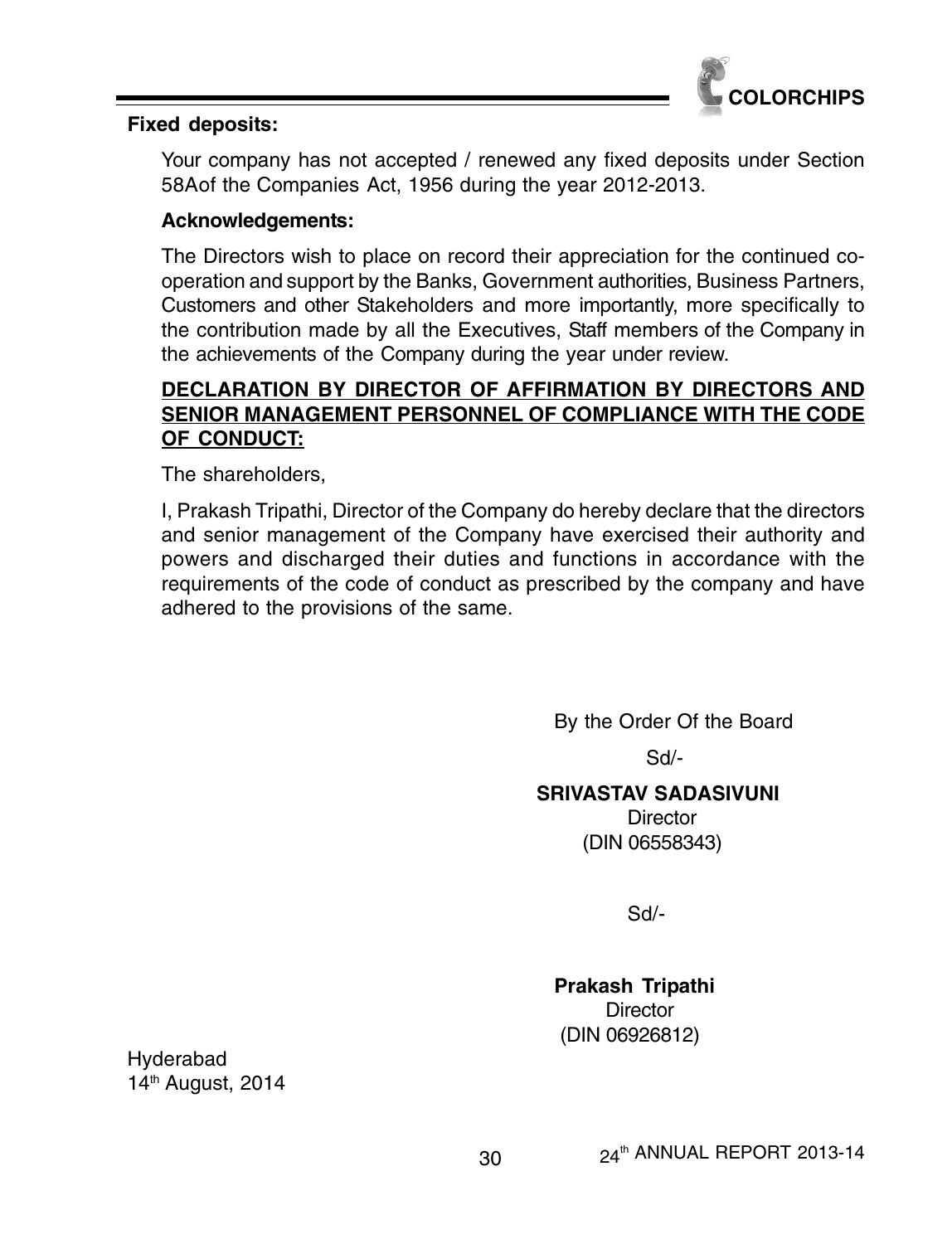

# **ANNEXURE TO THE DIRECTORS' REPORT**

#### **Annexure-A: Conservation of Energy, Technology Absorption, Foreign Exchange Earnings and Outgo:**

We firmly believe that technology is the genesis of innovative business practices, which in turn enable the organization to carry out business effectively and eficiently. Even though the Animation industry is technology intensive, we believe that there is an increasing need to mechanize the processes involved in order to minimize costs and increase eficiency. We intend to make investments in innovative techniques for this regard.

Energy: The Company is in the business of development of Animation software sector and does not require large quantities of energy. However, wherever possible energy saving efforts are made.

#### **Foreign Exchange Earning and outgo:**

Amount in Rs. Lakhs

|    | <b>SI. No. Particulars</b> | 2013-14 | 2012-13 |
|----|----------------------------|---------|---------|
| 1. | Foreign Exchange Earnings  |         |         |
| 2. | Foreign Exchange Outflow   |         |         |

By the Order Of the Board

 Sd/- **SRIVASTAV SADASIVUNI Director** (DIN 06558343)

Sd/-

 **Prakash Tripathi Director** (DIN 06926812)

Hyderabad 14th August, 2014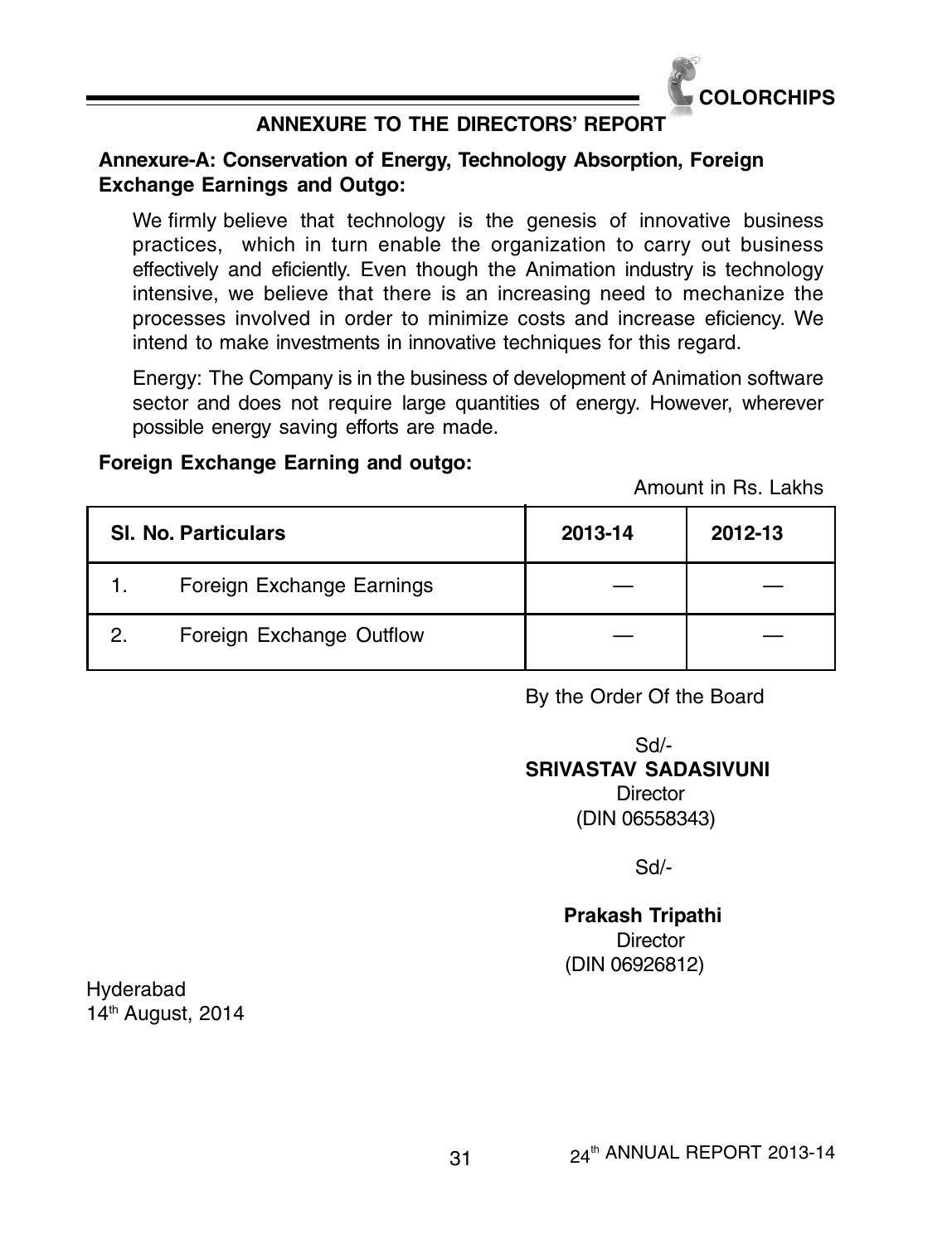

# **Annexure-B Management Discussion and Analysis**

(Forming part of Directors' Report)

# **INDUSTRY OVERVIEW**

Four years after the eruption of the global financial crisis, the world economy is still struggling to recover. During 2013, global economic growth has weakened further. A growing number of developed economies have fallen into a doubledip recession. Those in severe sovereign debt distress moved even deeper into recession, caught in the downward spiraling dynamics from high unemployment, weak aggregate demand compounded by fiscal austerity, high public debt burdens, and financial sector fragility. Growth in the major developing countries and economies in transition has also decelerated notably, reelecting both external vulnerabilities and domestic challenges. Most low-income countries have held up relatively well so far, but now face intensified adverse spillover effects from the slowdown in both developed and major middle-income countries. The prospects for the next two years continue to be challenging, fraught with major uncertainties and risks slanted towards the downside.

# **INDIAN ECONOMY**

The statistic shows the growth of the real gross domestic product (GDP) in India from 2004 to 2014. GDP refers to the total market value of all goods and services that are produced within a country per year. It is an important indicator of the economic strength of a country. Real GDP is adjusted for price changes and is therefore regarded as a key indicator for economic growth. In 2012, India's real gross domestic product growth was at about 4.5 percent compared to the previous year.

# **Gross domestic product (GDP) growth rate in India**

Despite the world-wide recession in 2008 and 2009, India still managed to record impressive GDP growth rates, especially when most of the world recorded negative growth in at least one of those years.

Part of the reason for India's success is the economic liberalization that started in 1991and encouraged trade subsequently ending some public monopolies. GDP growth has slowed in recent years, due in part to skyrocketing inflation. India's workforce is expanding in the industry and services sectors, growing partially because of international outsourcing — a profitable venture for the Indian economy. The agriculture sector in India is still a global power, producing more wheat or tea than anyone in the world except for China. However, with the mechanization of a lot of processes and the rapidly growing population, India's unemployment rate remains relatively high.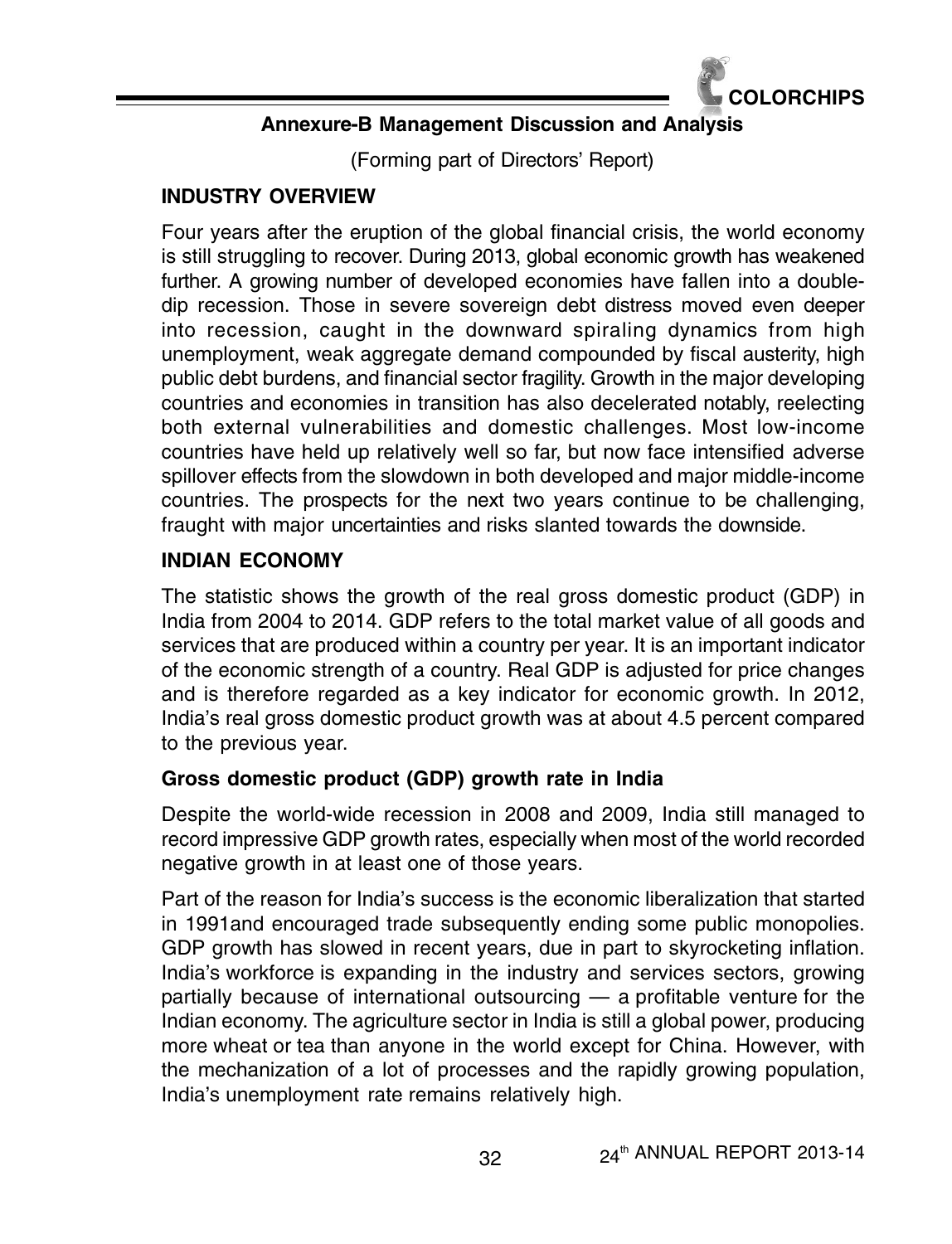

# **INDIAN ENTERTAINMENT AND MEDIA INDUSTRY**

The Indian media and entertainment (M&E) industry is full of potential and has a tremendous impact on the country's economy. As per a FICCI–KPMG report, India's M&E industry reaches 161 million TV households; 94,067 newspapers; about 2000 multiplexes; and 214 million internet users, of which 130 million access the Internet on their mobile phones.

The industry grows with each passing day and plays a significant role in creating awareness on many issues that impact the masses. India's population is over 1.2 billion. These numbers give the M&E industry in India a tremendous opportunity for growth. A few years ago, the idea of reaching and engaging the county's population seemed improbable. That scenario has completely changed today and the current industry is armed with digital technologies, modern mobile devices, penetration of broadband internet and digital cinema, and considerable backing from the Central Government.

# **Market Size**

India's M&E industry registered a growth of 12 per cent in 2013 and touched Rs 91,800 crore (US\$ 15.27 billion). The industry has the potential to grow at 14.2 per cent to more than Rs 1.78 trillion (US\$ 29.61 billion) in the next four years, as per a report by FICCI–KPMG.

The television industry in India, which was estimated at Rs 41,720 crore (US\$ 6.94 billion) in 2013, is projected to increase at a compound annual growth rate (CAGR) of 16.2 per cent over 2013–18, to reach Rs 88,500 crore (US\$ 14.72 billion) by 2018.

With an estimated market size of US\$ 5 billion, India is the 14th biggest advertising market globally, as per the latest edition of the Gunn Report. Digital advertising is also expected to witness a CAGR of 27.7 per cent by 2018.

The foreign direct investment (FDI) inflows in information and broadcasting (I&B) sector (including print media) during April 2000 to March 2014 stood at US\$ 3,712.72 million, as per the data released by Department of Industrial Policy and Promotion (DIPP).

# **FUTURE OUTLOOK**

India's M&E industry will continue to bank on the digital area in future. With a growing internet user base of over 200 million, the industry's potential to generate revenue is vast. In 2013, telecom companies started focusing on data as a way to generating revenue. Also, advertising agencies competed with each other to acquire in the social media and digital domains. These developments suggest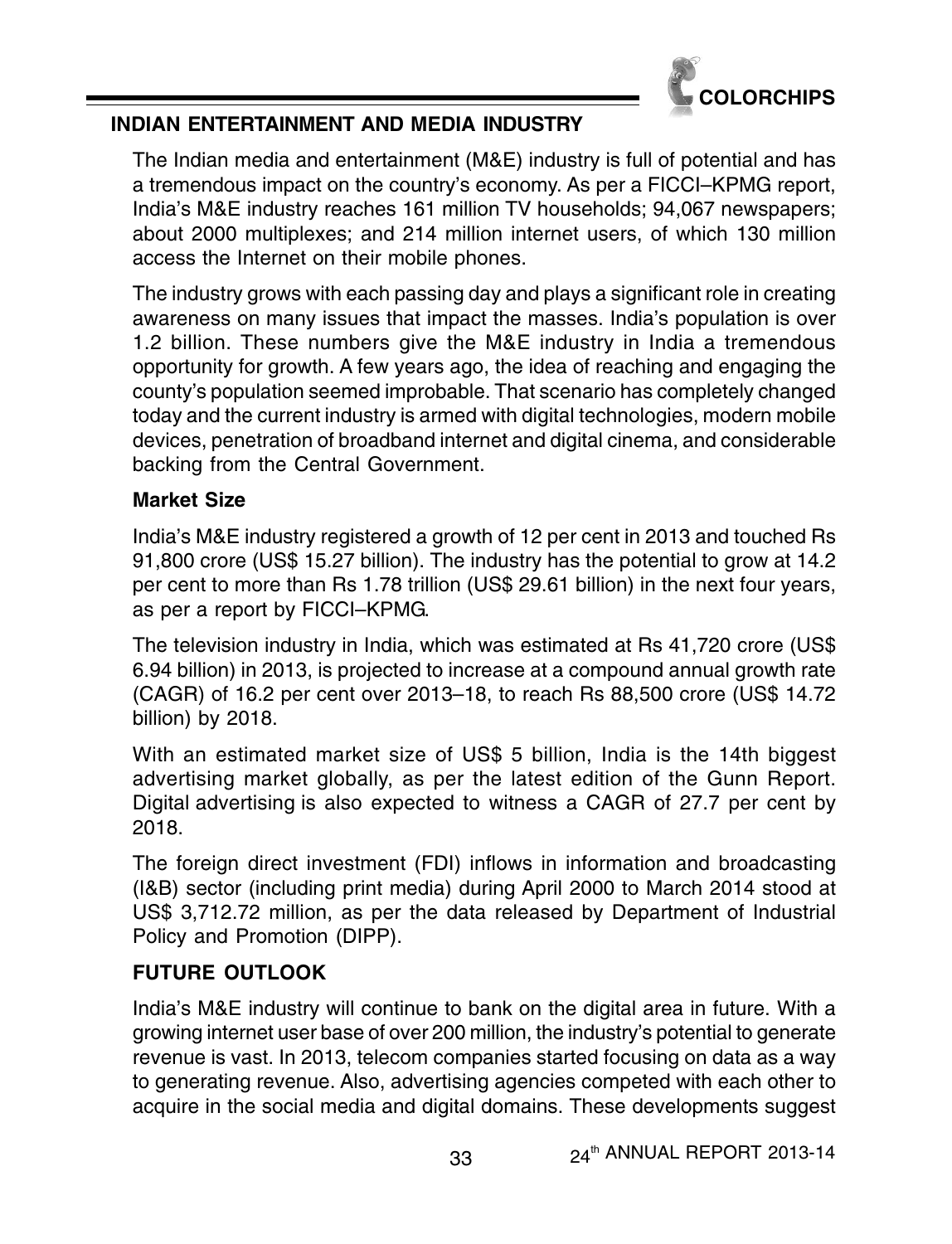

a bright future for the M&E industry in the country.

It is also time for the M&E sector to start looking at opportunities outside India. Africa and the Middle East are two of the fastest growing M&E markets, and Indian M&E companies would do well to explore these regions.

The companies with a variety of opportunities to deliver localized content. Many global ilm studios and TV broadcasters have already entered these markets and are producing regional language content. Finally, there is the evolution of consumption of digital content, which is at an inlection point in India. Although internet penetration is currently low in the country, the recent launch of 3G services and the eventual launch of 4G are expected to bring a late surge in wireless- based broadband adoption. In conjunction with India's mobile phone user base of more than 750 million subscribers, the scale and impact of the country's potential for digital content consumption is huge. This presents M&E companies, foreign and domestic, with an exciting opportunity to develop digital businesses that cater to a new generation of broadband users. While there are many opportunities to tap, there are also unique differences and challenges. Diverse content preferences and the low price point and high volumes of content consumption are some of the critical differences that global M&E companies need to assess when entering the Indian market. Companies that understand and adapt to the economic and social fabric of the country's operating environment and that invest in tailored content and services are likely to maximize their success. M&E companies operating in India continue to be exposed to risks ranging from local competition to fraud, corruption and piracy. Furthermore, although the development of corporate governance norms and ongoing structural and regulatory reforms are expected to mitigate these threats, global M&E companies need to develop lexible business plans, and identifies and develop mitigation strategies for key risks.

# **OPPORTUNITIES**

Increasing importance of new media along with customers increasingly adapting their preferences to the new media devices and technologies, the media and entertainment sector certainly is marching towards new horizons of growth. Regional media consumption is expected to grow phenomenally in foreseeable future. Realizing the potential and power of regional media, many national and foreign players have already forayed into the segment, and many others are likely to follow suit, going forward this foray will increase regional media consumption. There is a huge demand for premium and special interest content like comedy, thriller, horror and action movies and demand for different type of music is also increasing. This can be seen with so many dedicated music channels coming up on television. To tap this niche market and understand the preferences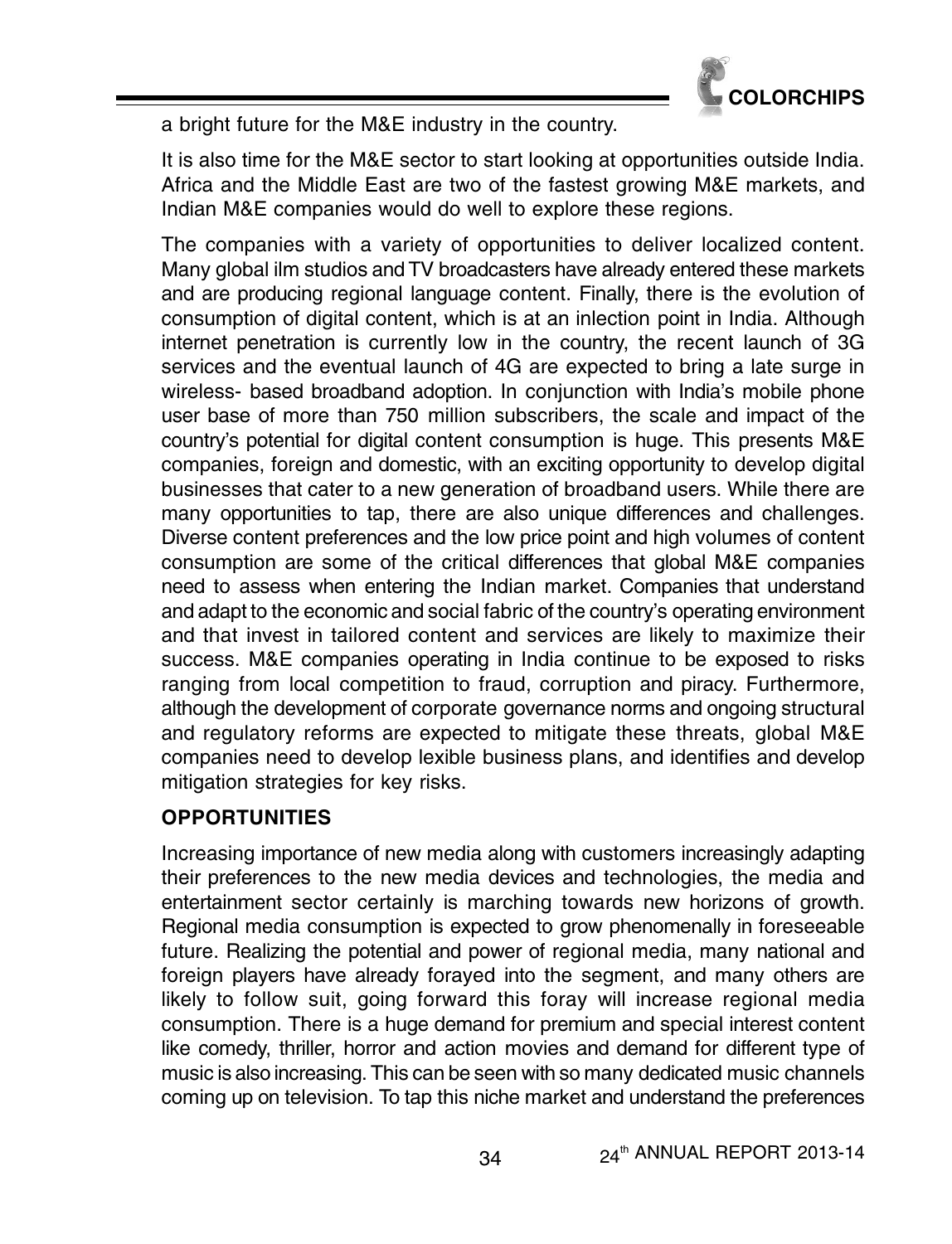

of the consumer in this market through user behavior, creating/ repurposing content for different platform is needed and this will effectively open more channels to monetize content leading to growth of the industry and the Company.

# **THREATS**

# **Economy risk**

Investment in the film industry is highly speculative and inherently risky. There can be no assurance of the economic success of any picture since the revenues derived from the production and distribution of a picture depend primarily upon its acceptance by the public, which cannot be predicted. The commercial success of a picture also depends upon the quality and acceptance of other competing films released into the marketplace at or near the same time, general economic factors and other tangible and intangible factors, all of which can change and cannot be predicted with certainty.

# **High Talent cost**

There has been a constant increase in the talent cost leading to increase in cost of production and making it difficult to recover the cost. The Company has deep relationships with artists at every level which help them sign stars at correct costs, thereby keeping a check on unreal production costs.

# **Piracy**

The problem of piracy assumes a different proportion in a country such as India with an area of

3.3 million sq. km. and a population of over 1 billion speaking 22 different languages. It impacts all segments of the industry especially films, music and television. Most of the credible efforts today to combat piracy have been initiated by industry bodies themselves. On part of the government, lack of empowered officers for enforcement of anti-piracy laws remains the key issue that is encouraging the menace of piracy. This, coupled with the lengthy legal and arbitration process, is being viewed as a deterrent to the crusade against pirates.

# **INTERNAL CONTROL SYSTEMS**

The Company recognizes the importance of internal controls and their adequacy and has taken commensurate steps in this regard. The Company has in process the systems that are needed to manage the business of the scale and size which the company has evolved into. Risks and controls are regularly viewed by senior and responsible officers of the Company that assure strict adherence to budgets and effective and optimal use of resources.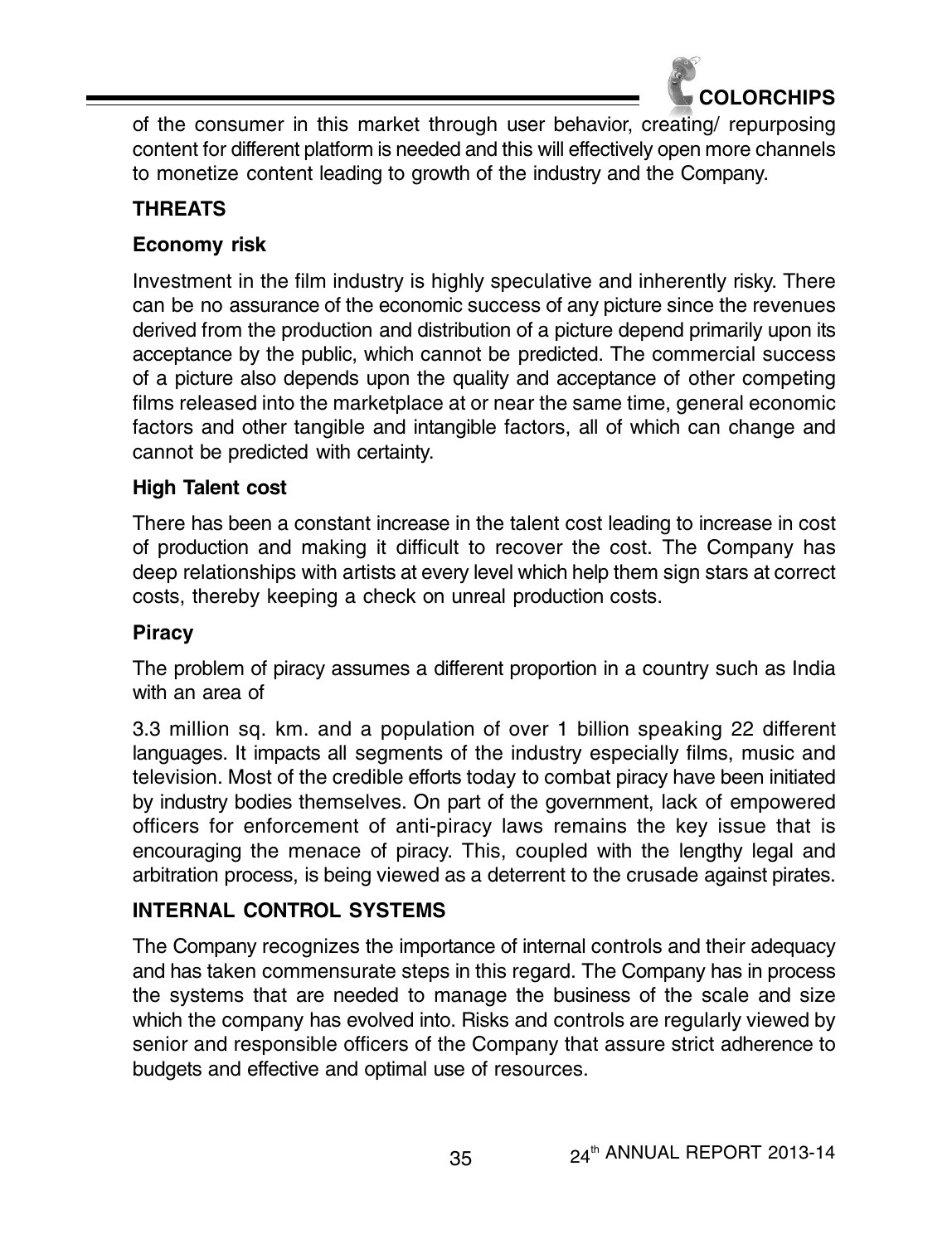

# **DISCUSSION OF FINANCIAL ANALYSIS**

The Company's inancial performance is discussed in details under the head "Results of

Operations" in Directors Report to the Members.

# **HUMAN RESOURCES**

At CCIL, we believe that human resources represent one of the most important organizational assets and it takes pride in its open non-bureaucratic culture marked by high access to decision makers. HR has successfully inculcated a strong family value system among the employees, nurturing the "WE" feeling and a strong sense of belonging among all.

# **CAUTIONARY STATEMENT**

 Statements in the Management Discussion and Analysis describing the Company's objectives, projections, Estimates and expectations may be 'forward looking statements' within the meaning of applicable securities laws and regulations. Actual results could differ materially from those expressed or implied. Important factors that could influence the Company's operations include economic developments within the country, demand and supply conditions in the industry, input prices, changes in Government regulations, tax laws and other factors such as litigation and industrial relations.

**Annexure-C REPORT ON CORPORATE GOVERNANCE**

(Forming part of Directors' Report)

# **I. COMPANY'S PHILOSOPHY ON CODE OF GOVERNANCE:**

Your Company firmly believes in transparency in its dealings and lays emphasis on integrity and regulatory compliance. The Company considers good corporate governance a prerequisite for meeting the needs and aspirations of its shareholders.

# **II. BOARD OF DIRECTORS:**

As on March 31, 2014, the Board of Directors comprised of 5 Directors out of which Three (3) are Non Executive directors and Two (2) are Executive Directors. Out of Three (3) Non Executive Directors Two (2) are Independent Directors. The Composition of the Board is in conformity with the listing requirements.

None of the Directors on the Company's Board is a Member of more than 10 Committees and Chairman of more than 5 Committees across all the Companies in which he is a Director. All the Directors have made necessary disclosures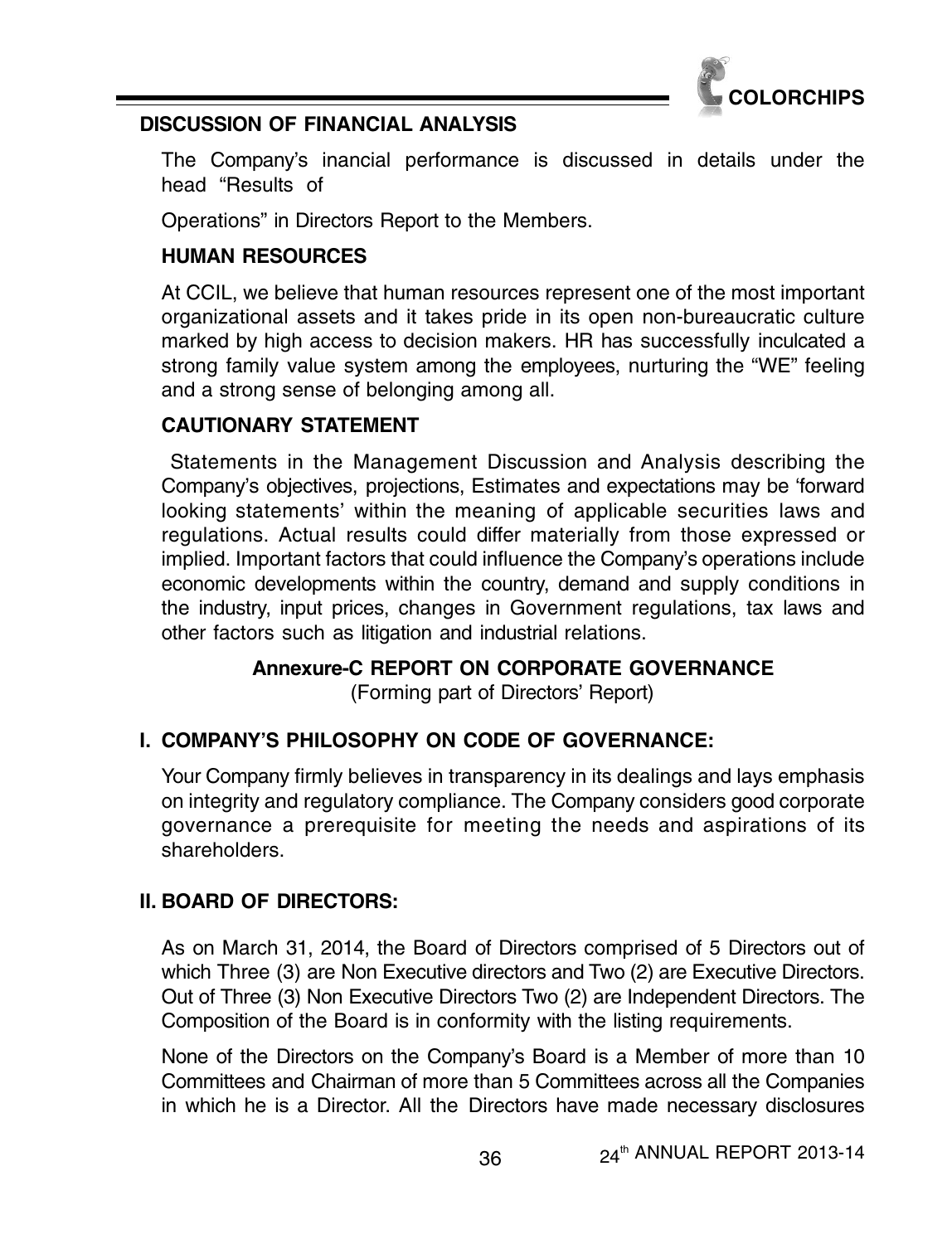

regarding Committee positions held by them in other Companies and do not hold the office of Director in more than 15 public companies.

The Managing Director / CEO has certified to the Board in accordance with Clause 49 (V) of the Listing Agreement pertaining to CEO certification for the Financial Year ended March 31, 2014.

# **BOARD MEETINGS:**

The Board of Directors met Four (4) times during the year on 29-08-2013,14- 11-2013, 19-01-2014 and 14-02-2014, and the maximum gap between any two meetings was less than four months, as stipulated under Clause 49.

The details of composition of Board, attendance at Board Meetings and at last AGM, number of Directorship and membership/chairmanship of Committees in public companies are given below:

| Name of the Director           | Category                       | No. of<br>meeti<br>ngs Atten<br>ded | Whe<br>ther<br>Attend<br>ed<br>Last | No. of<br>other<br>director<br>ships | No. of Board<br>Committees of<br>other Companies |                 |
|--------------------------------|--------------------------------|-------------------------------------|-------------------------------------|--------------------------------------|--------------------------------------------------|-----------------|
|                                |                                |                                     | <b>AGM</b>                          | #                                    |                                                  | Chairman Member |
| * M. Krishnam Raju             | Non ExecutiveDirector          | 03                                  | NO.                                 | 02                                   |                                                  |                 |
| *D.S. Subrahmanyam             | Non Promoter& WTD              | 03                                  | NO.                                 | 02                                   |                                                  | 01              |
| *Dr.G. Chandra Bhushan         | IndependentDirector            | 04                                  | NO.                                 | 02                                   |                                                  |                 |
| *K.Ch.A.V.S.N. Murthy          | IndependentDirector            | 04                                  | NO                                  |                                      |                                                  |                 |
| <del>.Kotturi Ravi Kumar</del> | <del>IndependentDirector</del> | <del>04</del>                       | <del>YFS</del>                      |                                      |                                                  |                 |
| *Jagannadha Sastry Rani        | IndependentDirector            | $\theta$ 4                          | ₩Ѳ                                  |                                      |                                                  |                 |
| *P T V M Suresh                | Managing Director              | 03                                  | NO.                                 | ۰                                    |                                                  |                 |
| **Srivastav Sadasivuni         | Non Executive NoDirector       | 01                                  | NO                                  |                                      |                                                  |                 |
| **Rama Krishna Bhaskar         | <b>Executive Director</b>      | Nil                                 | Nil                                 | ۰                                    |                                                  | ٠               |
| **Nyayapathi Sunder Raj        | Non Executive, Independent     | Nil                                 | Nil                                 | ۰                                    | ٠                                                | ۰               |
| **Prakash Tripathi             | <b>Executive Director</b>      | Nil                                 | Nil                                 |                                      |                                                  |                 |

37 24<sup>th</sup> ANNUAL REPORT 2013-14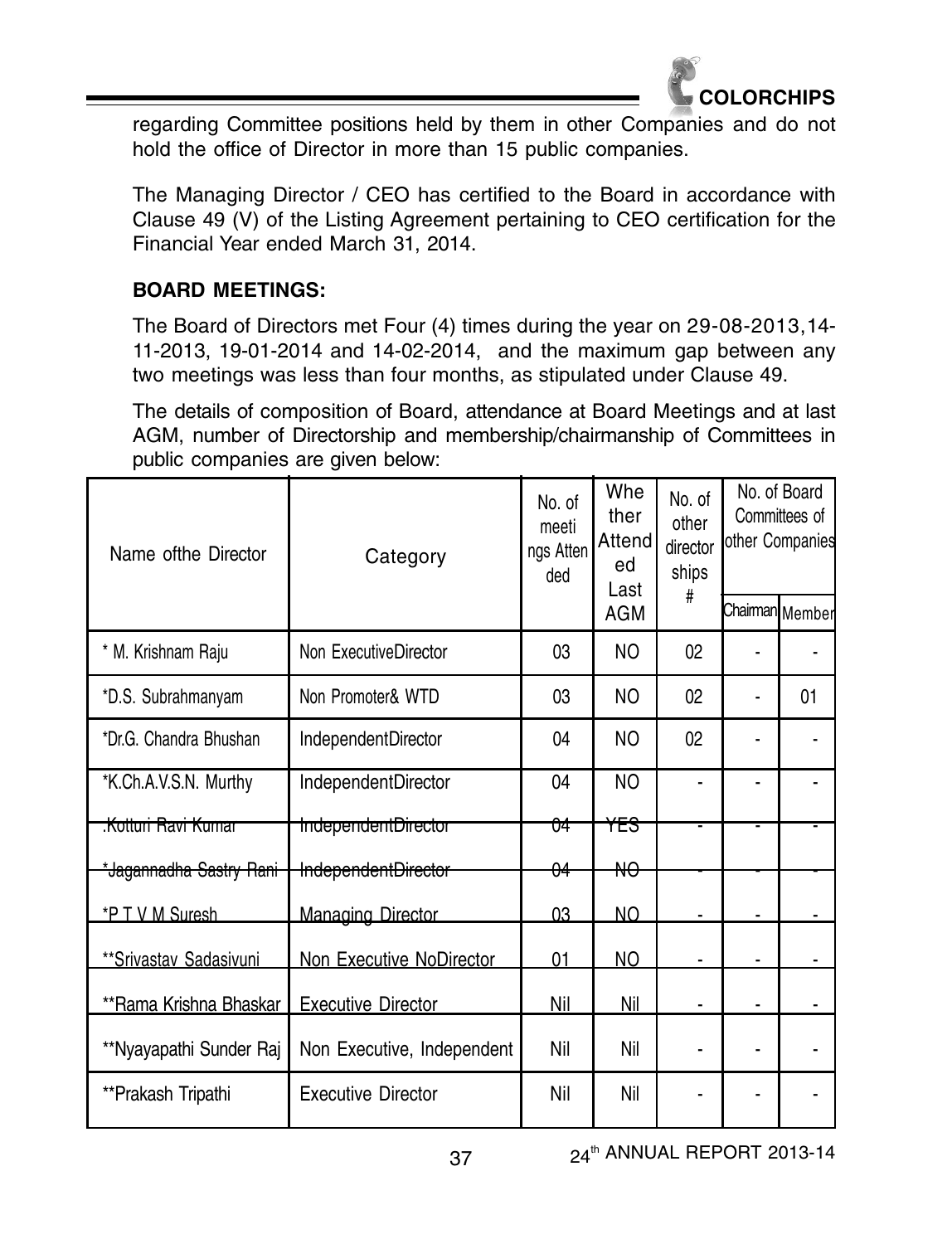

# excluding private, foreign and companies registered under Section 8 of the Companies Act, 2013.

\* Resigned w.e.f 22.06.2014, 14.05.2014, 06.08.2014 & 14.08.2014 respectively.

\*\* Appointed w.e.f 19.01.2014, 26.07.2014 & 27.08.2014 respectively.

The Board has adopted Code of Conduct for all its Directors and members of Senior Management in its meeting held on August 25, 2006. The same has been displayed on the Company's website.

All the Directors and members of Senior Management have affirmed compliance with the Code of Conduct for the financial year ended March 31, 2014.

# **I. AUDIT COMMITTEE:**

The Committee is empowered with the powers as prescribed under the said Clause 49 of the Listing Agreement and Section 292A of the Companies Act, 1956. The broad role of the Committee is to review:

- i. Financial reporting process;
- ii. Adequacy of internal control systems;
- iii. The financial statements for approval of the Board; and
- iv. The performance of statutory and internal auditors.The members of the Audit

| Name of Member             | Category        | Designation | No. of<br>Meetings |
|----------------------------|-----------------|-------------|--------------------|
| Mr. K. Ravi Kumar          | Independent     | Chairman    | פ                  |
| *Mr. Nyayapathi Sunder Raj | Independent     | Member      |                    |
| *Mr. Rama Krishna Bhaskar  | Non-Independent | Member      |                    |

Committee are as follows:

Audit committee met three times on the following dates: 28-08-2013, 14-11-2013 and 14-02-2014.

\* Appointed w.e.f 26.07.2014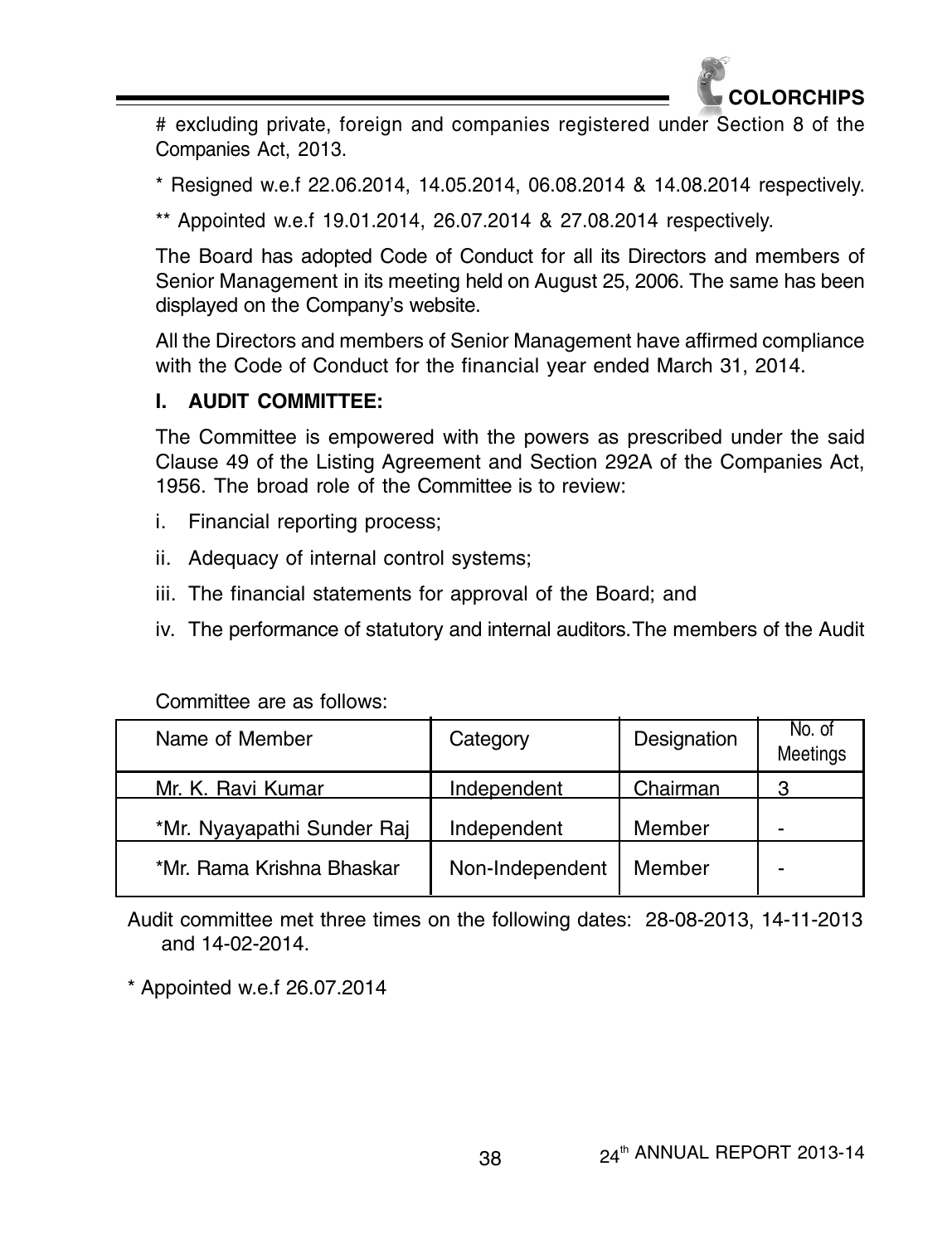

# **I. NOMINATION & REMUNERATION COMMITTEE:**

The terms of reference of the Committee are:

- to decide all elements of remuneration package of all the directors i.e. salary, benefits,bonus, pension etc.
- to decide details of fixed component and performance linked incentive along with the performance criteria.
- to decide service contracts, notice period, severance fees.
- to decide stock options details if any.

During the year under review, there was no meeting of Remuneration Committee conducted.

The Remuneration Committee consists of all Independent Directors under the Chairmanship of Mr. K.Ravi Kumar

# **COMPOSITION, NAME OF MEMBERS AND CHAIRPERSON:**

| Name of the member         | Category        | <b>Designation</b> |
|----------------------------|-----------------|--------------------|
| Mr. K.Ravi Kumar           | Independent     | Chairman           |
| *Mr. Nyayapathi Sunder Raj | Independent     | Member             |
| * S.R.S.Srivastav          | Non-Independent | Member             |

# **\* Appointed w.e.f 19.01.2014 & 26.07.2014 respectively.**

# **Remuneration Policy:**

To recommend/review the remuneration package periodically, to the executive directors. The remuneration policy is in consonance with the existing industry practice and also with the provisions of the Companies Act, 1956.

# **I. STAKEHOLDERS RELATIONSHIP COMMITTEE:**

The basic function of the Committee is to address shareholders' complaints / grievances pertaining to:

- i. transfer of shares;
- ii. dividends;
- iii. Dematerialization of shares;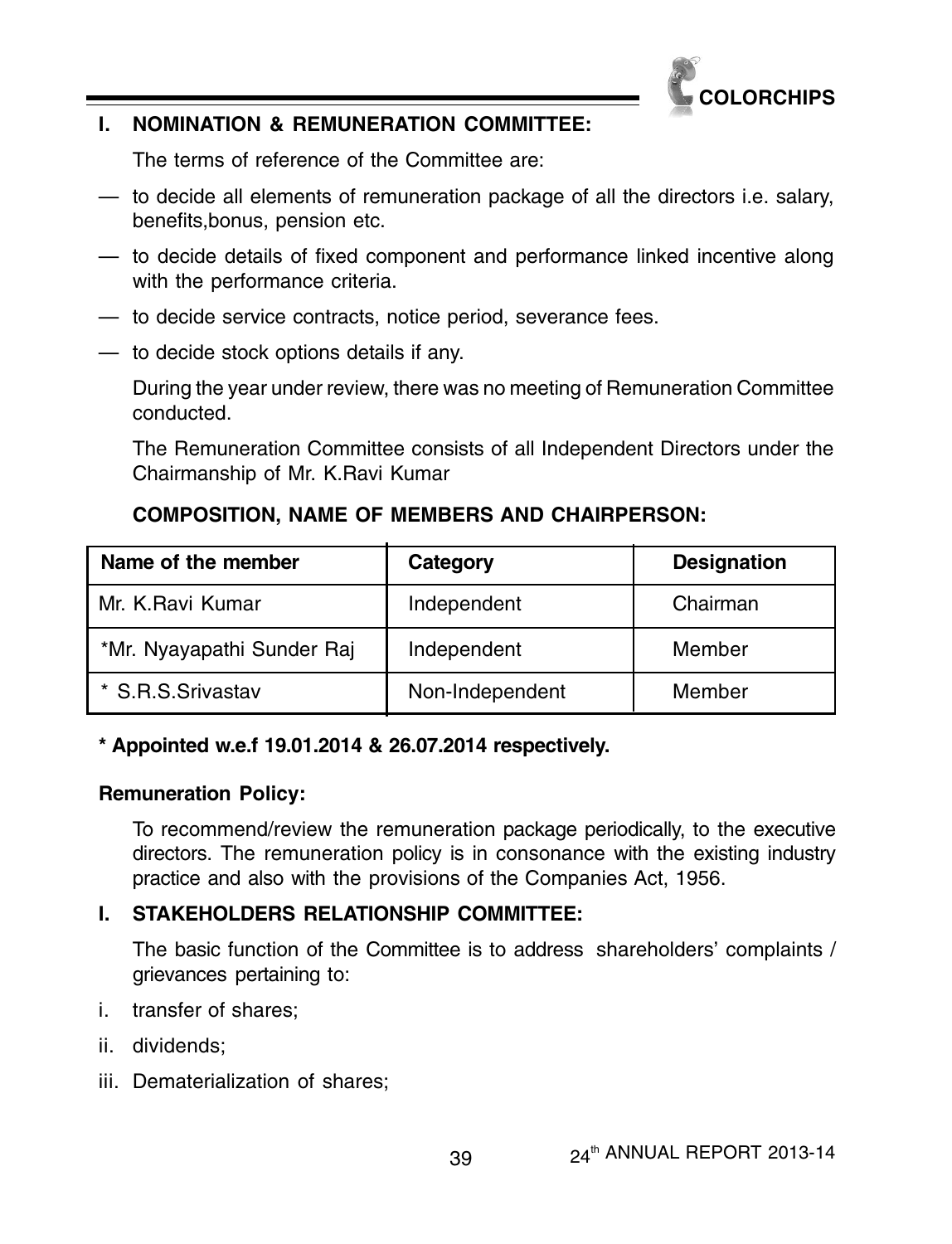

iv. replacement of share torn / mutilated share certificates;

v. non receipt of rights / bonus / split share certificates; and

vi. Other related issues.

There was no investor complaint during the year under review.

There are no pending Investor complaints as on 31-03-2014.

There are no pending transfer/complaints as on 31-03-2014.

# **Composition:**

| Name of the member         | Category        | <b>Designation</b> |
|----------------------------|-----------------|--------------------|
| Mr. K. Ravi Kumar          | Independent     | Chairman           |
| *Mr. Nyayapathi Sunder Raj | Independent     | Member             |
| *Mr. Rama Krishna Bhaskar  | Non-Independent | Member             |

**\*** Appointed w.e.f 26.07.2014.

The Shareholder/Investor grievances committee specially looks into redressing of Shareholders and Investors' complaints and ensures expeditious share transfer process.

# **I. GENERAL BODY MEETINGS:**

a) The details of Annual General Body Meetings held in the last three years are as under:

| <b>Financial Year</b> | Location                                                                                            | Date and Time      | <b>Special</b><br><b>Resolution</b> |
|-----------------------|-----------------------------------------------------------------------------------------------------|--------------------|-------------------------------------|
| 2010-2011             | Plot No.91, Road No.7-B,<br>Jubilee Hills, Hyderabad-500033                                         | 11.00 AM31.12.2011 | NIL                                 |
| 2011-2012             | Hotel One place, P.R.R Estate,<br>2-22-298, Behind K.P.H.B BusStop,<br>Hyderabad-500072.            | 12.00PM03.11.2012  | NIL                                 |
| 2012-13               | Plot No 91, Road No 7B, women's<br>Housing Co-operative society,<br>Jubilee Hills, Hyderaba-500033. | 09.00 AM30.12.2013 | NIL                                 |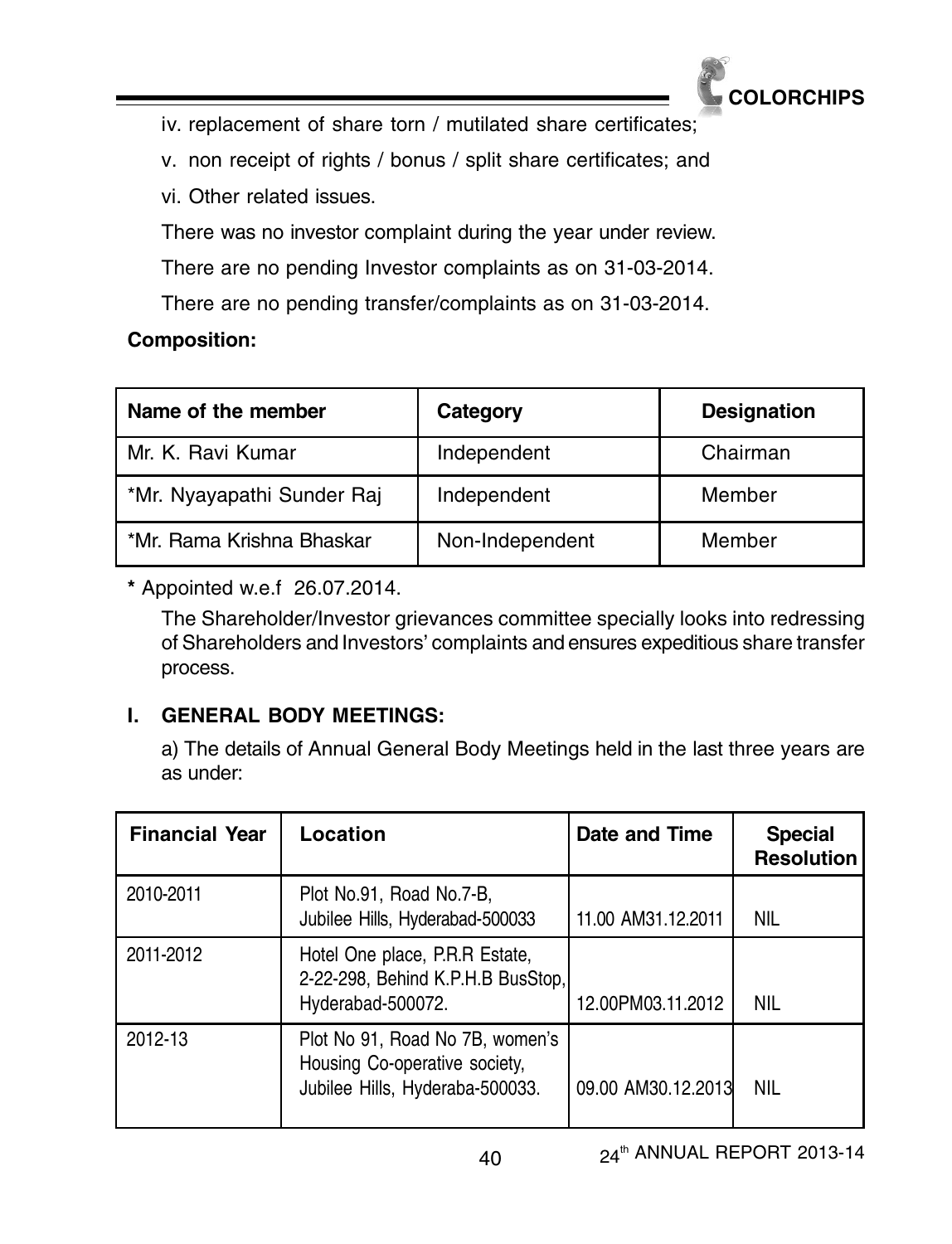

No resolution was passed through postal ballot for the financial year 2013-2014.

# **I. MEANS OF COMMUNICATION:**

The un-audited quarterly results and audited results for the year are generally published in one English newspaper (Financial Express) and at least one vernacular newspaper (Andhra Prabha) shortly after its submission to the Stock Exchanges. The results are also displayed on the Company's web-site i.e. www.colorchipsindia.com

# **IX) General Shareholders Information:**

a) 24<sup>th</sup> Annual General Meeting: Date and Time 20<sup>th</sup> DAY OF SEPTEMBER, 2014 AT 09.00 AM Venue PLOT NO 91, ROAD NO 7B, WOMENS HOUSING CO OPERATIVE SOCIETY, JUBILEE HILLS, HYDERABAD-500033

**b) Book Closure Date:** 13.09.2014 to 20.09.2014 (both days inclusive).

# **c) Financial Year and Calendar (Tentative) 2013-14:**

The Company follows April to March as its Financial Year. The results of every quarter beginning from 1st April are declared within the time prescribed under the provisions of Listing Agreement.

# **d) Listing on Stock Exchanges:** 1) National Stock Exchange of India Limited 2) Bombay Stock Exchange Limited

- **e) Listing Fees** : Listing fee for the year 2013-14 has been paid.
- **f) Stock Code :** NSE: COLORCHIPS; BSE: 532172
- **g) ISIN No.** : INE737B01033

# **h) Market Price Data**

During the financial year the equity shares of the Company are traded on Bombay Stock Exchange Limited. The shares are suspended from trading in NSE and BSE with effect from September 13, and September 14, 2007 respectively due to penal provisions.

However the suspension from trading in BSE has been revoked with effect from March 6, 2012 vide Circular 20120229-17 dated 29 Feb 2012

# **i) Registrar and share transfer Agents: (both Physical and Demat)**

# **M/s. Venture Capital and Corporate InvestmentsPrivate Ltd**

12-10-167, Bharat Nagar, Hyderabad-500018. Ph: 040-23818475/476; Fax: 040-23868024.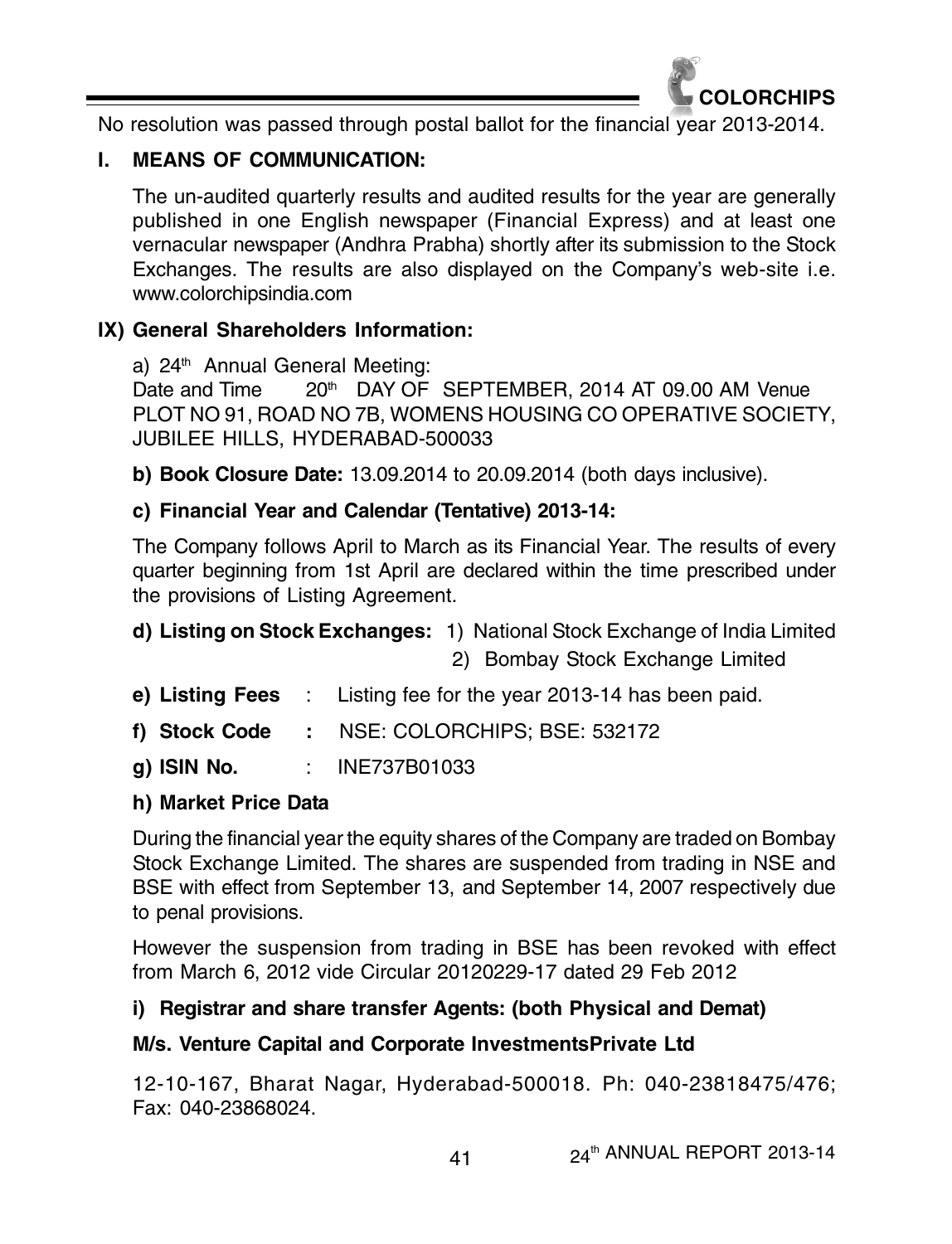

# **j) Share Transfer System:**

The Physical share transfers are processed and the share certificates are returned to the shareholders within a maximum period of fifteen days from the date of receipt, subject to the document being valid and complete in all respects.

Any transferee who wishes to Demat the shares may approach a Depository Participant along with a duly filled Demat Request Form, who shall, no the basis of the Share Certificate, generate a Demat request and send the same to the Registrar and Share Transfer Agents (RTA). On receipt, the Depository Registrar confirms the request.

All the requests for Dematerialization and shares are processed and the confirmation is given to the respective Depositories i.e., National Securities Depository Limited (NSDL) and Central Depository Services (India) Limited (CDSL) within 21 days on receipt.

| <b>Nominal Value</b>                       | <b>Holders</b> |            | Amount    |            |
|--------------------------------------------|----------------|------------|-----------|------------|
|                                            | <b>Number</b>  | % To Total | In Rs     | % To Total |
| Upto -5000                                 | 12105          | 95.44      | 9055260   | 5.18       |
| 10000<br>5001                              | 325            | 2.56       | 2467270   | 1.41       |
| 10001 -<br>20000                           | 134            | 1.06       | 1933440   | 1.11       |
| $20001 -$<br>30000                         | 48             | 0.38       | 1162660   | 0.67       |
| 40000<br>30001<br>$\overline{\phantom{a}}$ | 17             | 0.13       | 588480    | 0.34       |
| $40001 -$<br>50000                         | 12             | 0.09       | 550280    | 0.32       |
| 50001<br>100000                            | 19             | 0.15       | 1306280   | 0.75       |
| 100001 and above                           | 24             | 0.19       | 157625050 | 90.23      |
| Total                                      | 12684          | 100        | 174688720 | 100        |

# **k) Distribution of shareholding as on 31st March 2014:**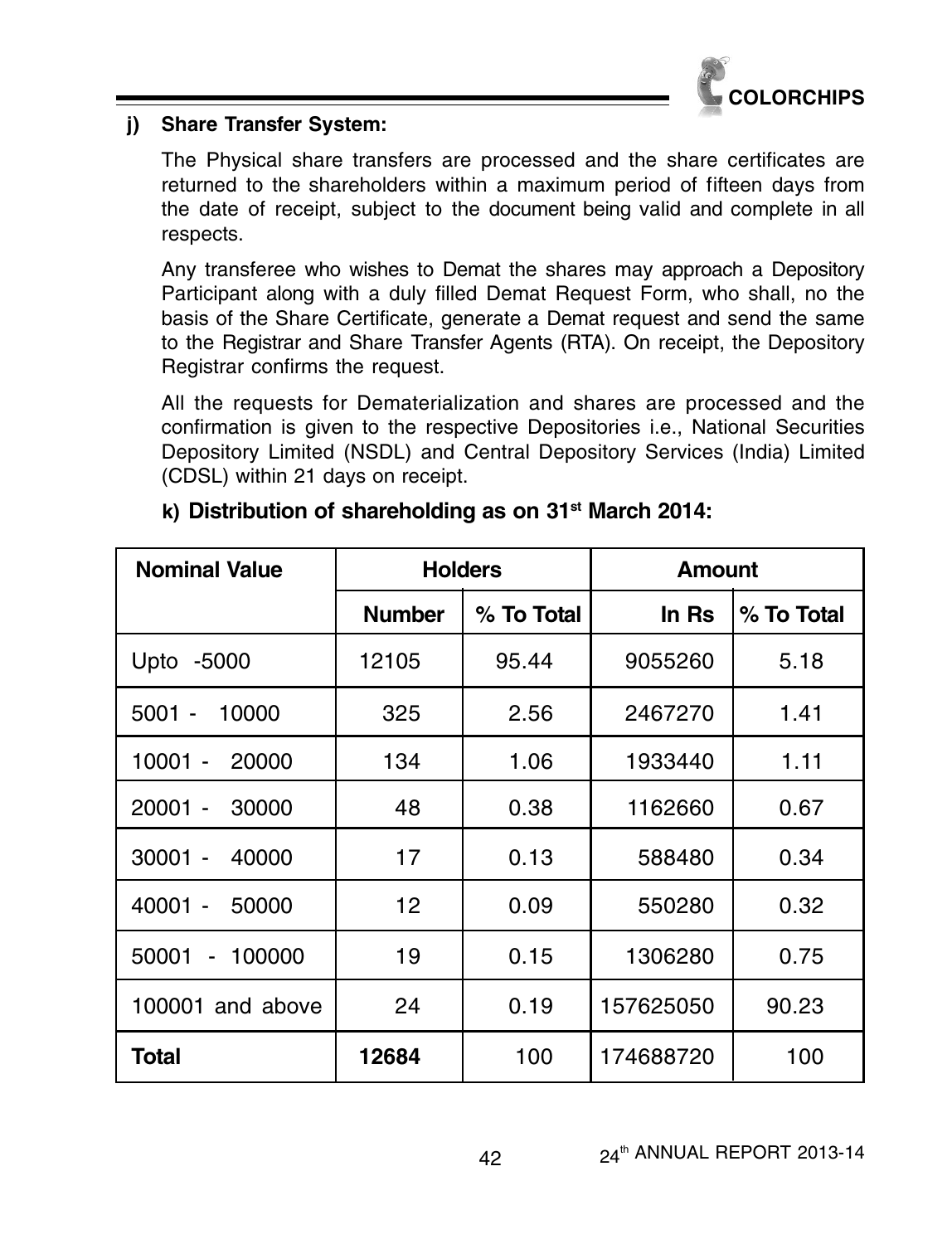

#### **l) Shareholding Pattern as on 31st March 2014:**

| Category                      | No. of shares | ℅      |
|-------------------------------|---------------|--------|
| Promoters                     | 13053056      | 74.72  |
| Mutual Funds and UTI          |               |        |
| <b>Financial Institutions</b> |               |        |
| Private Corporate Bodies      | 1314507       | 7.52   |
| Indian Public                 | 3016861       | 17.27  |
| NRI's OCB's                   | 62729         | 0.36   |
| <b>Others</b>                 | 21719         | 0.13   |
| Total                         | 17468872      | 100.00 |

#### **m) Dematerialization of Shares:**

The equity shares of the Company are in compulsory Demat segment. The Company has already entered into necessary agreements with NSDL and CDSL for Demat facility. As on 31<sup>st</sup> March 2013, 2352780 equity shares are in Demat form representing 13.47% of total equity share capital of the Company.

# **n) Outstanding GDRs/ADRs/Warrants or any Convertible instruments, conversion date and likely impact on equity:**

The Company has not issued any GDRs / ADRs / Warrants / any convertible instruments.

#### **o) Plant Locations:**

The Company does not have any plant locations; however the Company has its Animation facility centre at Plot No.91, Road No.7-B, Jubilee Hills, Hyderabad-500033, AP.

#### **p) Address for Investors Correspondence:**

Shareholders may address their communications/suggestions/grievances/ queries pertaining to share transfer/Demat including physical transfer requests and Demat requisition forms, to the Company's Registrar and Share Transfer Agents and/or to the Company at the following address: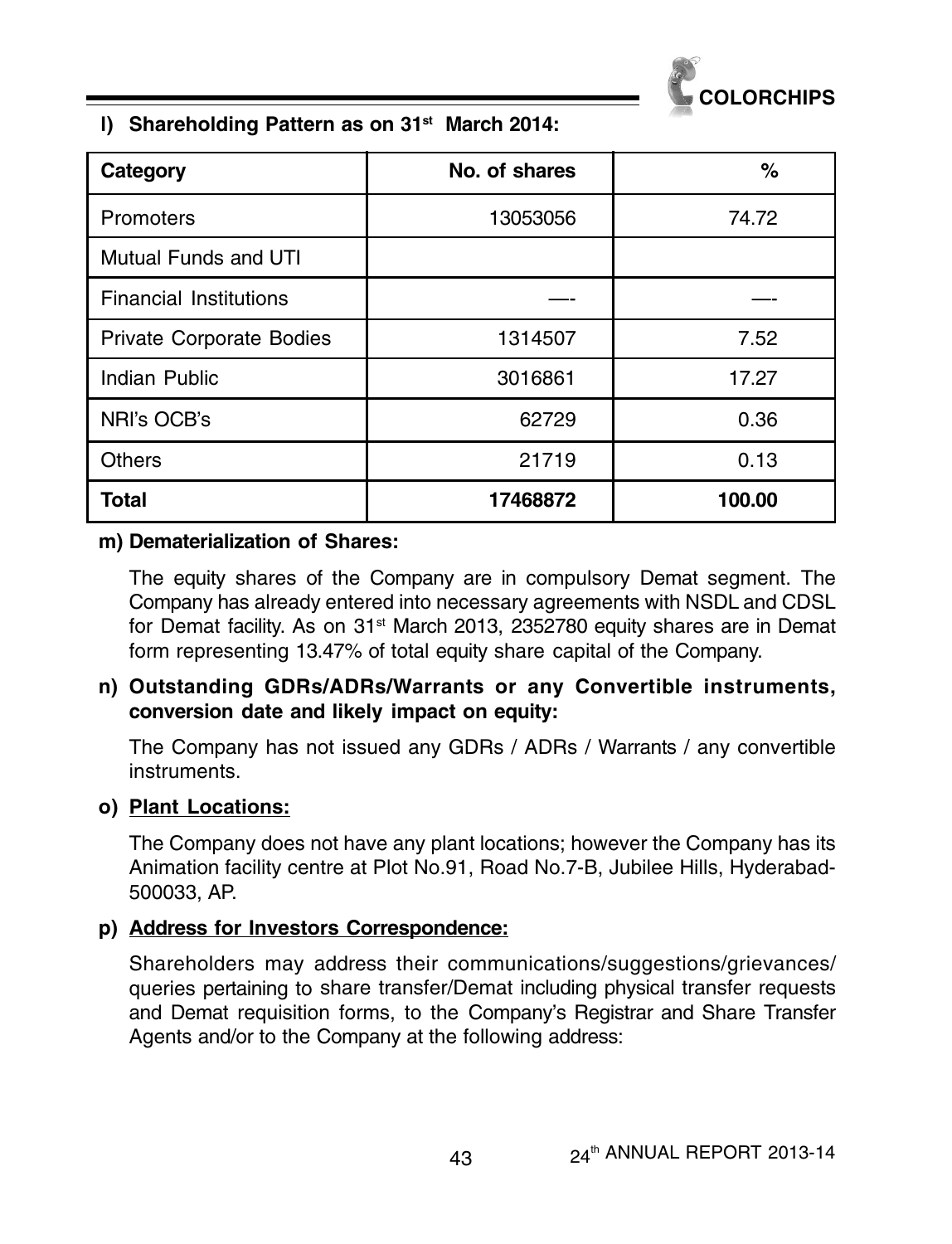

Plot No.91 Road no.7-B 12-10-167, Bharat Nagar, Jubilee Hills, Hyderabad – 500 033 Hyderabad – 500 018

# **Registered Ofice Registrar and Transfer Agent**

Color Chips (India) Limited Venture Capital and Corporate Investments Private Ltd Tel No. 040-23550268,23544862 Ph:040-23818475/476; Fax: 040-23868024.

# **q) CEO Certiication:**

As required by the revised clause 49 (V) of the Listing Agreement, the certificate from CEO was placed before the Board of Directors at their meeting held on August 29th, 2013.

#### **r) Compliance Certiicate of the Auditors:**

The Statutory Auditor has certified that the company has complied with the conditions of the Corporate Governance as stipulated in clause 49 of the listing agreement and the same forms part of the Annual Report. The Certificate from the statutory auditor will be sent to the stock exchange along with the Annual Report of the Company.

> On behalf of the Board Color Chips (India) Limited

Hyderabad Director August 14th,2014 (DIN 06926812)

Sd/- **Prakash Tripathi**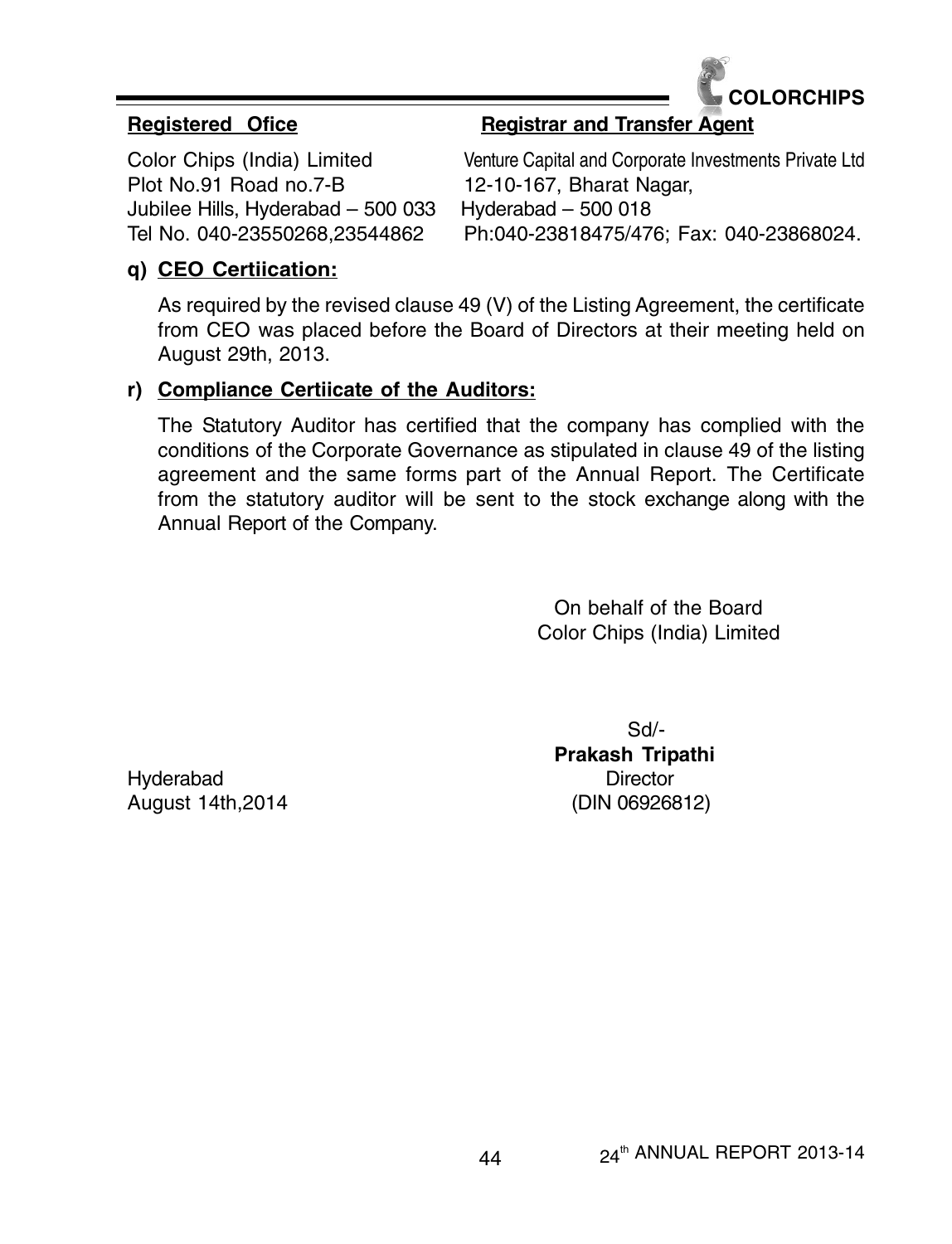

# **DECLARATION**

To

The Members of Color Chips (India) Limited

This is to declare that the Code of Conduct envisaged by the Company for Members of the Board and the Senior Management Personnel have been complied with by all the members of the Board and the Senior Management Personnel of the Company respectively.

> On behalf of the Board Color Chips (India) Limited

> > Sd/-  **Prakash Tripathi**

Hyderabad Director August 14th,2014 (DIN 06926812)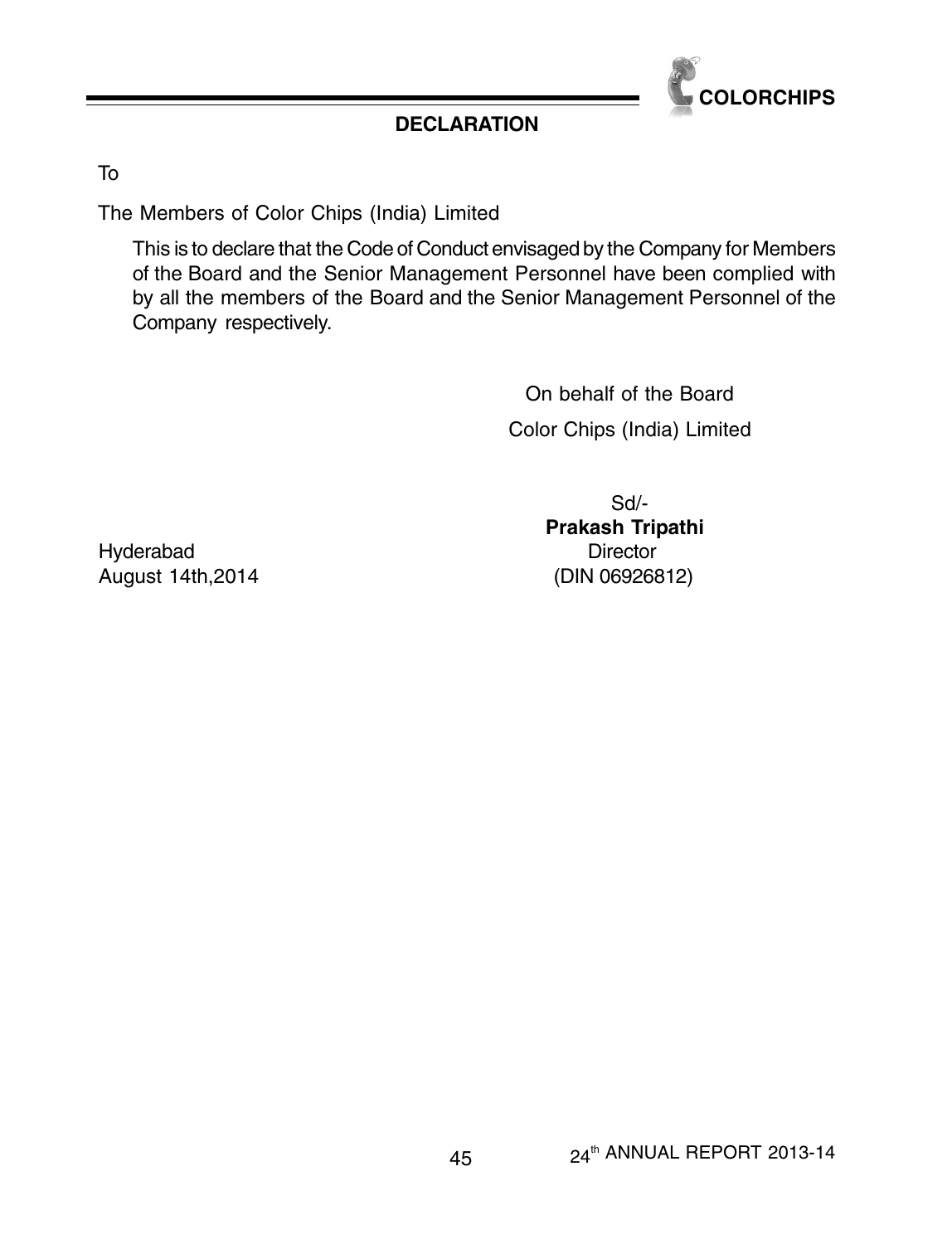

# **CERTIFICATE BY CEO / CFO:**

Pursuant to the provisions Clause 41 of the Listing Agreement with the Stock Exchanges, it is hereby certified that for the period ended March 31, 2014:

- a. We have reviewed financial statements and the cash flow statement for the year and that to the best of their knowledge and belief :
- i. these statements do not contain any materially untrue statement or omit any material fact or contain statements that might be misleading;
- ii. these statements together present a true and fair view of the company's affairs and are in compliance with existing accounting standards, applicable laws and regulations.
- b. There are, to the best of our knowledge and belief, no transactions entered into by the company during the year which are fraudulent, illegal or volatile of the company's code of conduct.
- c. We accept responsibility for establishing and maintaining internal controls for financial reporting and that we have evaluated the effectiveness of internal control systems of the company pertaining to financial reporting and we have disclosed to the auditors and the Audit Committee, deficiencies in the design or operation of such internal controls, if any, of which we are aware and the steps they have taken or propose to take to rectify these deficiencies.
- d. We have indicated to the auditors and the Audit committee
- i. significant changes in internal control over financial reporting during the year;
- ii. significant changes in accounting policies during the year and that the same have been disclosed in the notes to the financial statements; and
- iii. instances of significant fraud of which we have become aware and the involvement therein, if any, of the management or an employee having a significant role in the company's internal control system over financial reporting.

On behalf of the Board Color Chips (India) Limited

> Sd/-  **Prakash Tripathi**

Hyderabad Director August 14th,2014 (DIN 06926812)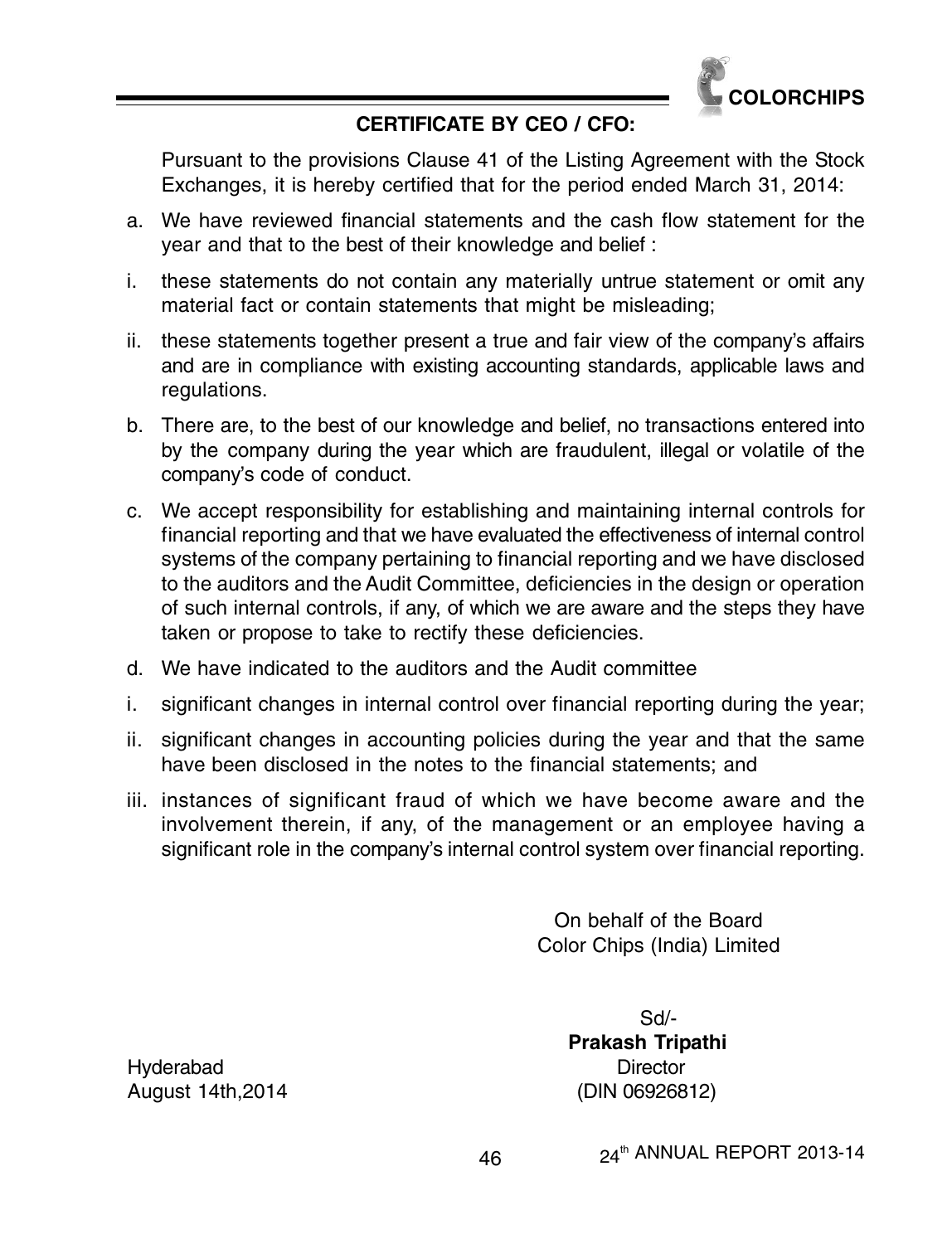

**AUDITOR'S CERTIFICATE ON CORPORATE GOVERNANCE**

To

The Members

Color Chips (India) Limited

We have examined the compliance of conditions of corporate governance by Color Chips (India) Limited for the year ended on March  $31<sup>st</sup>$ , 2014 as stipulated in clause 49 of the listing agreement of the said company with concerned Stock Exchange.

The compliance of conditions of corporate governance is the responsibility of the Management our examination has been limited to a review of the procedures and implementation thereof adopted by the company for ensuring the compliance the conditions of corporate governance. It is neither an audit not expression of opinion on the financial statements of the company.

In our opinion and best of our information and according to the explanation given to us and the representations made by the Directors and Management, we certify that the company has complied with the conditions of corporate governance as stipulated in the aforesaid listing agreement.

We further state that such compliance is neither an assurance as to the future viability of the company nor the efficiency or effectiveness with which the management has conducted the affairs of the company.

> For S.N.MURTHY & CO. Chartered Accountants

> > Sd/-

Place: Hyderabad P.S.N.MURTHY Date: August 14th, 2014 (Proprietor)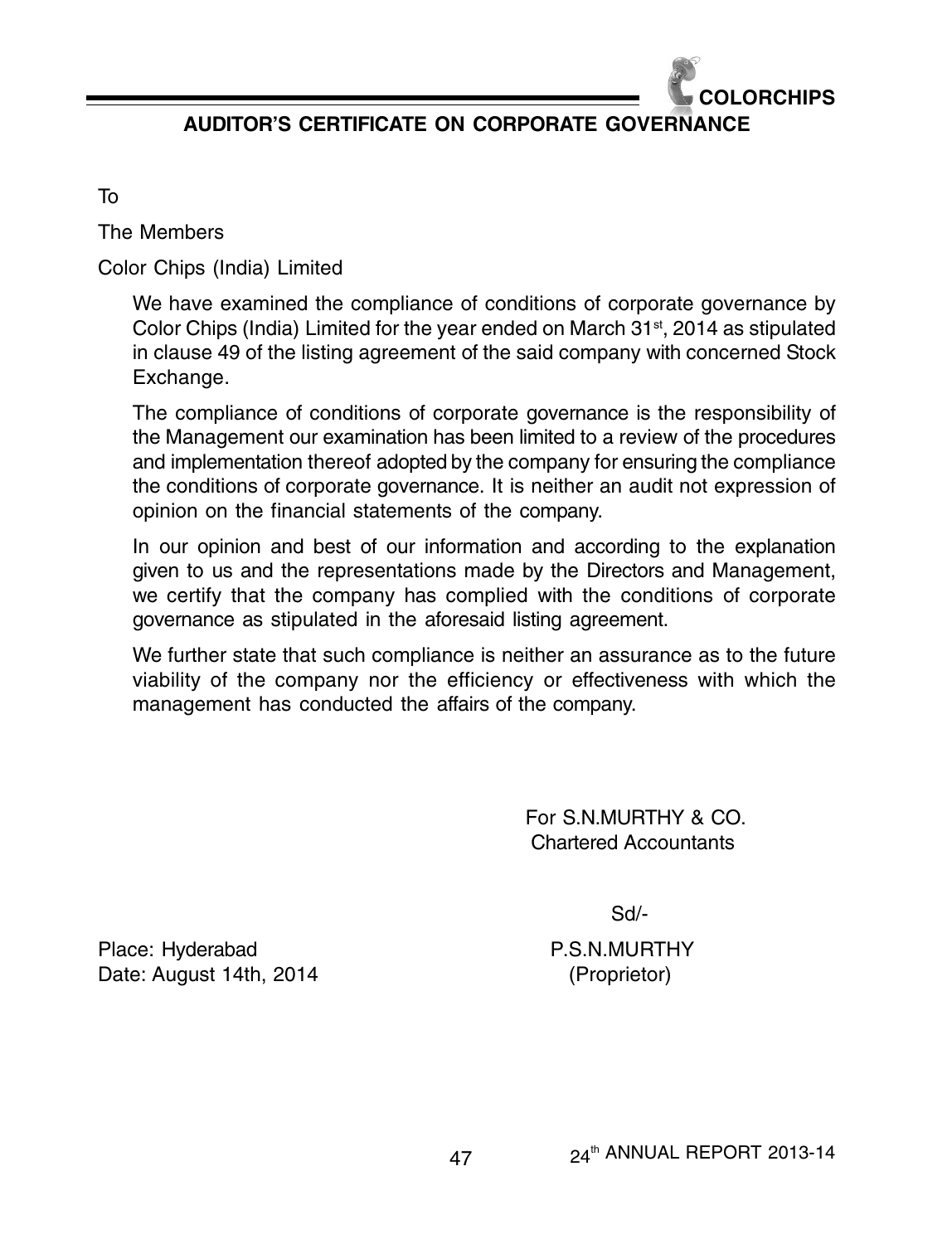

# **INDEPENDENT AUDITOR'S REPORT**

To

The Members of M/s. Color Chips (India) Limited

# **Report on the Financial Statements:**

1. We have audited the accompanying financial statements of M/s Color Chips (India) Limited ("the Company") which comprise the Balance sheet as at March  $31<sup>st</sup>$  , 2014, and the Statement of Profit and Loss account and the Cash Flow Statement for the year ended as on that date, and the summary of significant accounting policies and other explanatory information.

#### **Management's responsibility for the Financial Statements:**

2. Management is responsible for the preparation of these financial statements that give a true and fair view of the financial position and financial performance of the Company in accordance with the Accounting Standards referred to in sub-section (3C) of section 211 of the Companies Act, 1956 ("the Act"). This responsibility includes the design, implementation and maintenance of internal control relevant to the preparation and presentation of the financial statements that give a true and fair view and are free from material misstatement, whether due to fraud or error.

#### **Auditor's responsibility:**

- 3. Our responsibility is to express an opinion on these inancial statements based on our audit. We conducted our audit in accordance with the Standards on Auditing issued by the Institute of Chartered Accountants of India. Those Standards require that we comply with ethical requirements and plan and perform the audit to obtain reasonable assurance about whether the financial statements are free from material misstatement.
- 4. An audit involves performing procedures to obtain audit evidence about the amounts and disclosures in the financial statements. The procedures selected depend on the auditor's judgment, including the assessment of the risks of material misstatement of the financial statements, whether due to fraud or error. In making those risk assessments, the auditor considers internal control relevant to the Company's preparation and fair presentation of the financial statements in order to design audit procedures that are appropriate in the circumstances. An audit also includes evaluating the appropriateness of accounting policies used and the reasonableness of the accounting estimates made by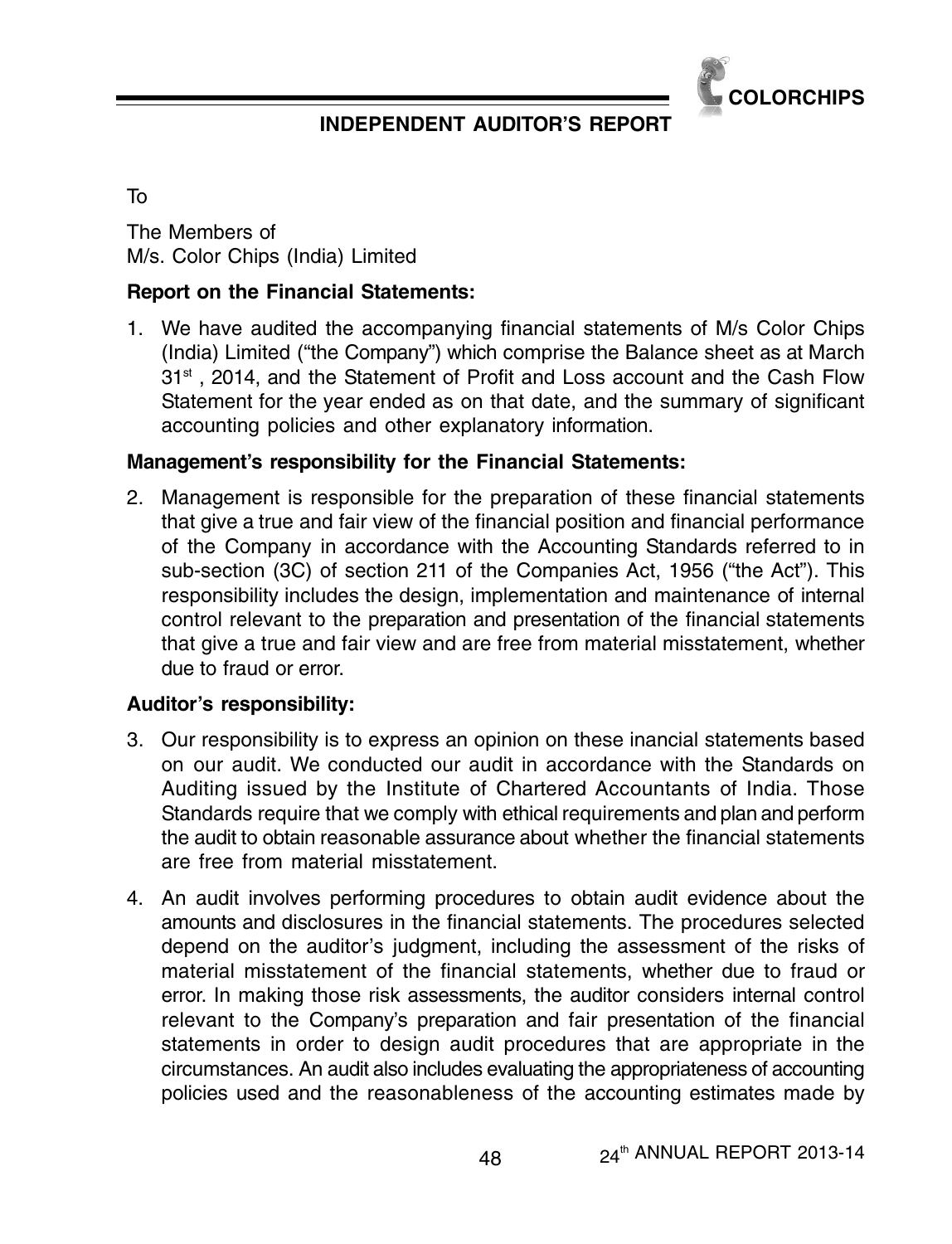

management, as well as evaluating the overall presentation of the financial statements.

- 5. We believe that the audit evidence we have obtained is sufficient and appropriate to provide a basis for our audit opinion.
- 6. In our opinion and to the best of our information and according to the explanations given to us, the financial statements give the information required by the Act in the manner so required and give a true and fair view in conformity with the accounting principles generally accepted in India:
- a) in the case of the Balance Sheet, of the state of affairs of the Company as at March 31<sup>st</sup>, 2014;
- b) in the case of the Profit and Loss Account, of the loss for the year ended on that date; and
- c) in the case of the Cash Flow Statement, of the cash lows for the year ended on that date.

# **Report on other Legal and Regulatory Requirements:**

- 7. As required by the Companies (Auditor's Report) Order, 2003 as amended by the Companies (Auditor's Report) (Amendment) Order, 2004 (together the 'Order'), issued by the Central Government of India in terms of Section 227 (4A) of the Companies Act, 1956 ('the Act'), since in our opinion and according to the information and explanations given to us, we enclose in the Annexure a statement on the matters specified in paragraphs 4 and 5 of the Order.
- 8. As required by section 227(3) of the Act, we report that:
- a) We have obtained all the information and explanations which to the best of our knowledge and belief were necessary for the purpose of our audit;
- b) In our opinion proper books of account as required by law have been kept by the Company so far as appears from our examination of those books
- c) The inancial statements dealt with by this Report are in agreement with the books of account.
- d) In our opinion, the Balance Sheet &Statement of Profit and Loss comply with the Accounting Standards referred to in subsection (3C) of section 211 of the Companies Act, 1956;
- e) On the basis of written representations received from the directors as on March 31, 2014 and taken on record by the Board of Directors, none of the directors is disqualified as on March 31, 2014 from being appointed as a director in terms of clause (g) of sub-section (1) of section 274 of the Companies Act, 1956.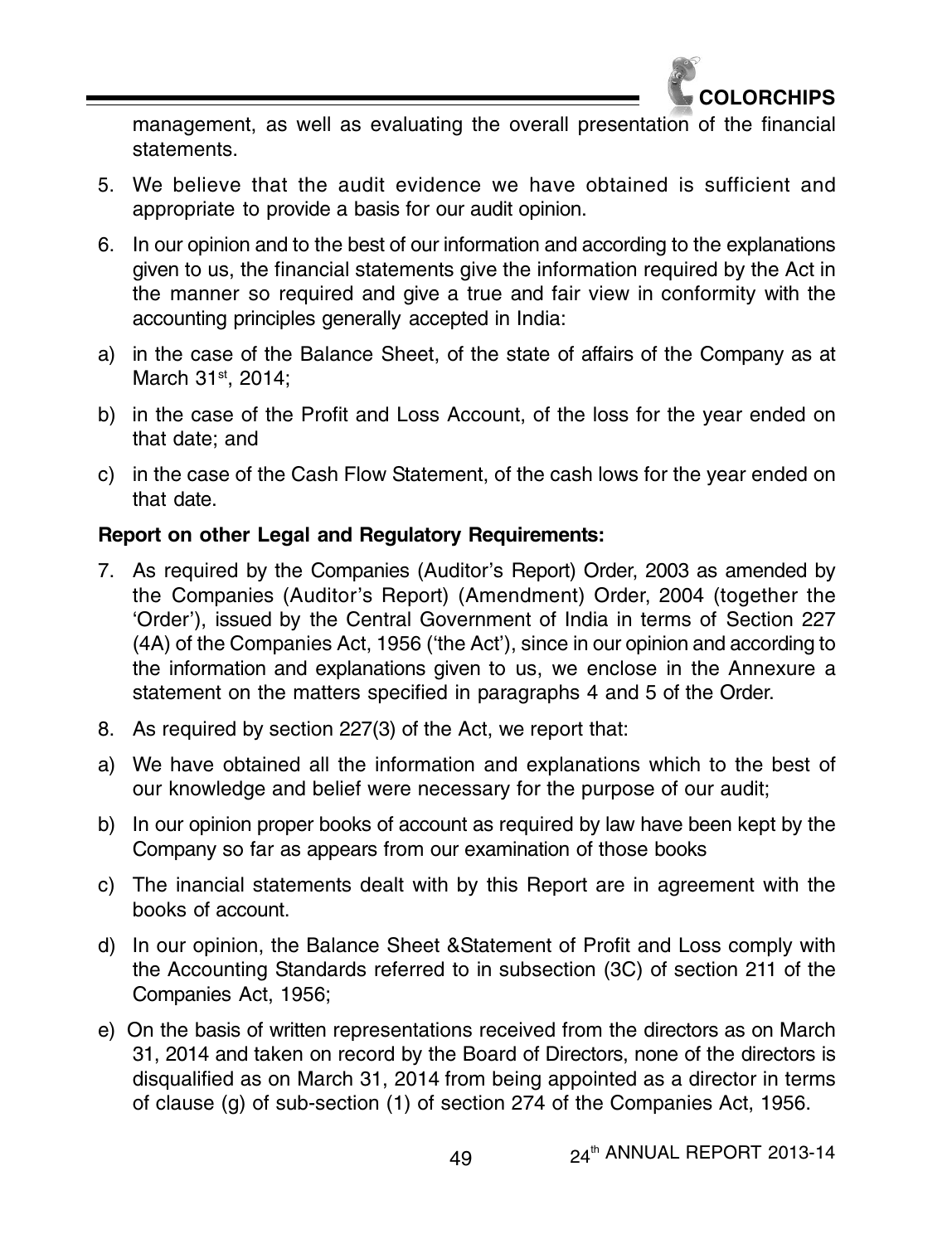

f) Since the Central Government has not issued any notification as to the rate at which the cess is to be paid under section 441A of the Companies Act, 1956 nor has it issued any Rules under the said section, prescribing the manner in which such cess is to be paid, no cess is due and payable by the Company.

> For S.N.MURTHY & CO. Chartered Accountants

> > Sd/-

Place: Hyderabad P.S.N.MURTHY Date: August 14th, 2014 (Proprietor)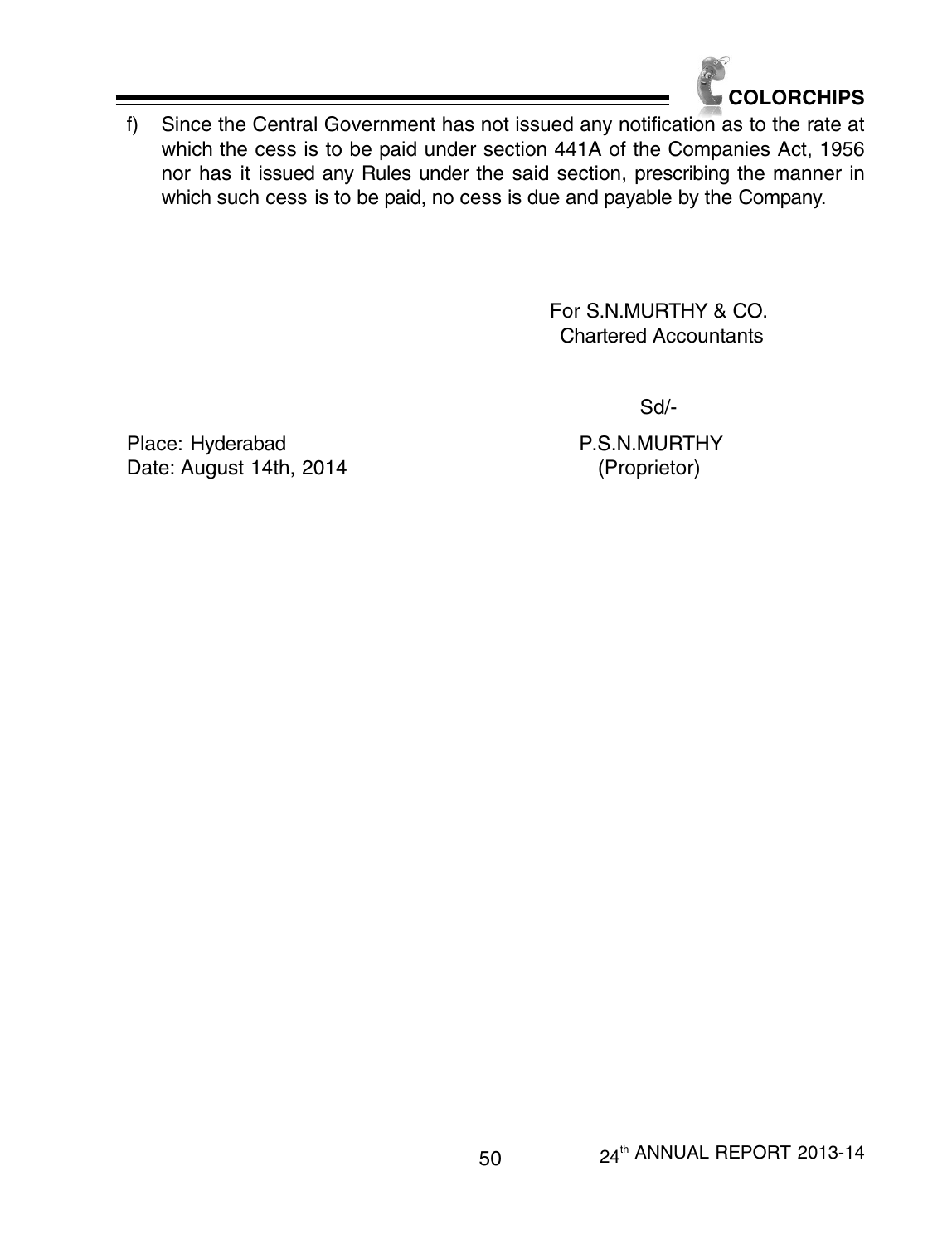

# **Annexure to the Independent Auditor's Report**

**Referred to paragraph 3 of the Auditors Report of even date to the members of Color Chips (India) Limited (And Reduced) on the Financial Statements as of and for the year ended March 31, 2014.We report that:**

- i. a. The Company has maintained proper records showing full particulars, including quantitative details and situation of fixed assets.
	- b. The fixed assets have been physically verified by the management during the year and no material discrepancies were noticed on such verification. In our opinion, the frequency of verification of the fixed assets is reasonable having regard to the size of the Company and the nature of its assets.
	- c. In our opinion, a substantial part of fixed assets has not been disposed off during the year.
- ii. a. The management has conducted physical verification of inventory at reasonable intervals during the year.
	- b. The procedures of physical verification of inventory followed by the management are reasonable and adequate in relation to the size of the Company and the nature of its business.
	- c. The Company is maintaining proper records of inventory and no material discrepancies between physical inventory and book records were noticed on physical verification.
- iii. The Company has neither granted nor taken any loans, secured or unsecured, to companies, firms or other parties covered in the register maintained under section 301 of the Act. Therefore, the provisions of Clause 4(iii)[(b), (c) and (d)/(f) and (g)] of the said order are not applicable to the company.
- iv. In our opinion, and according to the information and explanation given to us, there is an adequate control system commensurate with the size of the company and the nature of its business with regards to purchase of fixed assets and sale of services. The activities of the Company do not involve purchase of inventory and the sale of goods. We have not observed any major weakness in the internal control system during the course of the audit.
- v. (a) According to the information and explanation given to us, there have been no contracts or arrangements that need to be entered in the register maintained under Section 301 of the act.

(b) In our opinion, and according to the information and explanations given to us, there are no transactions made in pursuance of such contracts or arrangement exceeding the value of Rupees Five Lakhs in respect of any party during the year.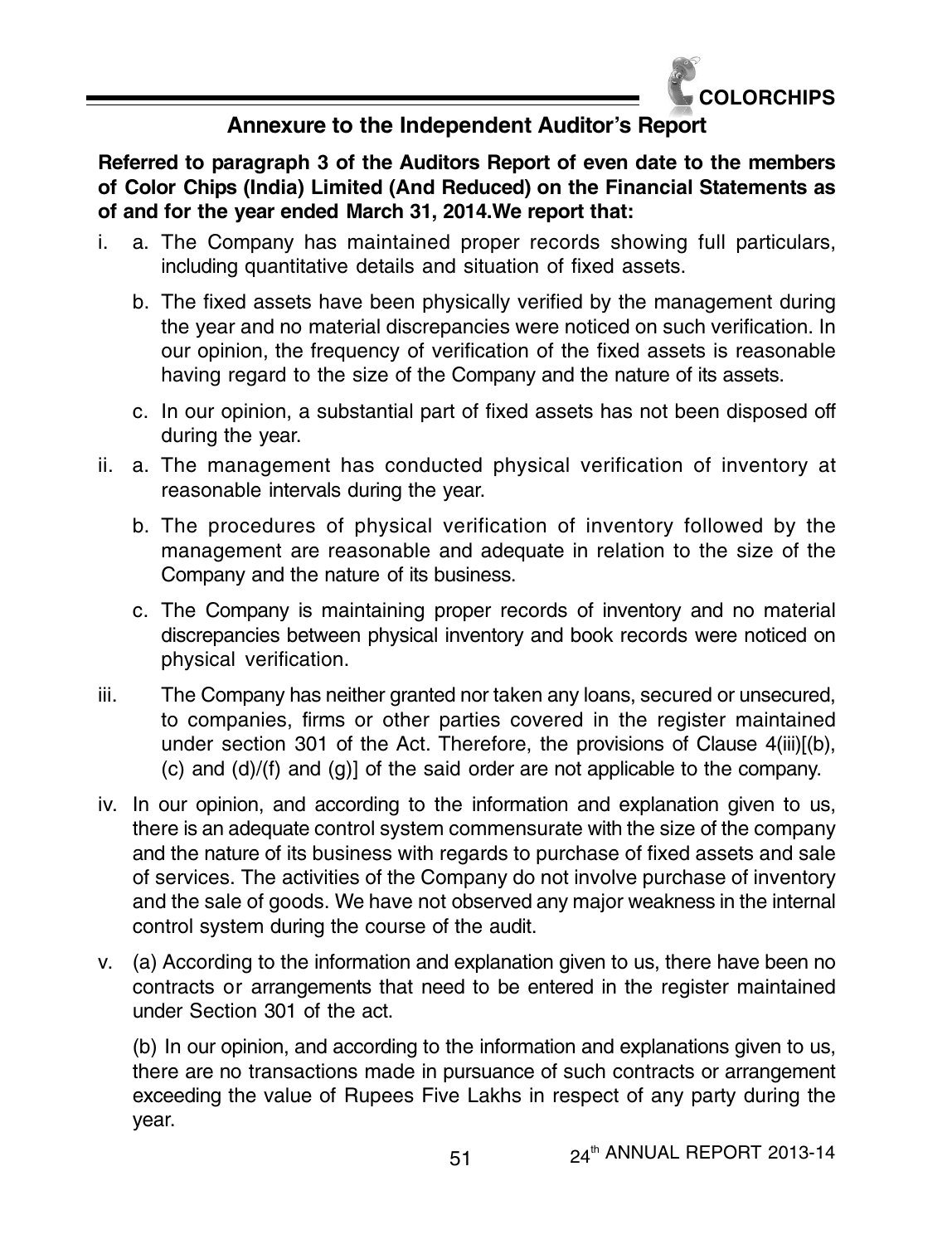

- vi. The company has not accepted any deposits from the public within the meaning of Sections 58A and 58AA of the Act and the rules framed there under.
- vii. In our opinion, the Company has an internal audit system commensurate with its size and nature of its business.
- viii. The Central Government of India has not prescribed the maintenance of cost records under clause (d) of sub-section (1) of Section 209 of the Act for any of the services provided by the company.
- ix. (a) According to the information and explanations given to us and the records of the company examined by us, in our opinion, the company is generally regular in depositing undisputed statutory dues including provident fund, employee's state insurance, income-tax, Sales-tax, wealth tax, service tax, custom duty, and other material statutory dues, as applicable, with the appropriate authorities. There are no undisputed amounts payable in respect of such applicable statutory dues as at March 31, 2014 for a period of more than six months from the date they became payable.
- (b) According to the information and explanations given to us and the records of the company examined by us, there are no dues of income-tax, sales-tax, wealth tax, service-tax, customs duty, and excise duty which have not been deposited on account of any dispute.
- x. The Company has accumulated losses as at the end of the financial year is more than Fifty percent of its Net worth. It has incurred cash losses in the financial year ended on that date.
- xi. According to the records of the Company examined by us and the information and explanation given to us, the Company has not defaulted in repayment of dues to any financial institution or bank or debenture holders as at the balance sheet date.
- xii. The Company has not granted any loans and advances on the basis of security by way of pledge of shares, debentures and other securities. Therefore, the provisions of Clause 4(xii) of the Order are not applicable to the Company.
- xiii. As the provisions of any special statute applicable to chit fund/nidhi/mutual benefit fund/societies are not applicable to the Company, the provisions of Clause 4(xii) of the Companies (Auditor's Report) Order 2003 as amended by the Companies (Auditor's Report) (Amendment) Order, 2004 are not applicable to the Company.
- xiv. In our opinion, the Company has maintained proper records of transactions and contracts, In respect of trading in shares, securities, debentures and other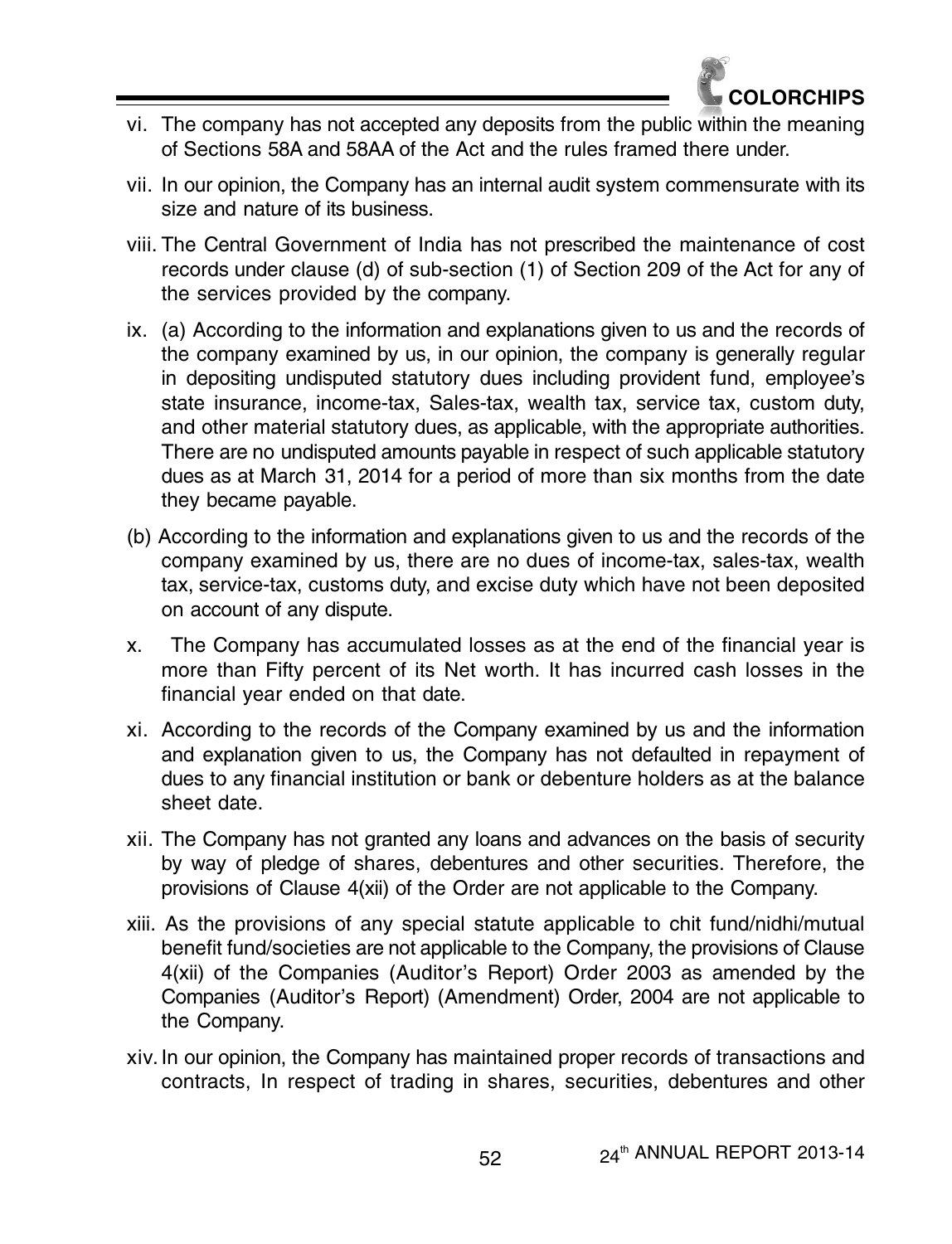

investments and timely entries have been made therein. All shares, debentures and other investment have been held by the Company in its own name.

- xv. In our opinion, and according to the information and explanations given to us, the company has not given any guarantee for loans taken by others from bank or financial institutions.
- xvi.The Company has not raise any term loans. Accordingly, the provisions of Clause 4(xvi) of the Order are not applicable to the Company.
- xvii. According to the cash flow statement and other records examined by us and the information and explanation given to us and on an overall examination of the balance sheet of the Company, we report that the no funds raised on short term basis have been used for long- term investment.
- xviii. The Company has not made any preferential allotment of shares to parties and companies covered in the register maintained under section 301 of the Act during the year. Accordingly, the provisions of Clause 4(xviii) of the Order are not applicable to the Company.
- xix.The Company has not issued any debentures during the year and does not have any debentures outstanding as at the beginning of the year and at the year end. Accordingly the provisions of Clause 4(xix) of the Order are not applicable to the Company.
- xx. The Company has not raised any money by public issues during the year. The Management has disclosed the end use of monies during the year, out of public issue raise in the earlier year.
- xxi. During the course of our examination of the books and records of the Company, carried out in accordance with the generally accepted auditing practices in India, and according to the information and explanations given to us, we have neither come across any instance of fraud on or by the Company, noticed or reported during the year, nor have we been informed of any such case by the Management.

For S.N.MURTHY & CO. Chartered Accountants

Sd/-

M.No. 21862

Place: Hyderabad P.S.N.MURTHY Date: August 14th, 2014 (Proprietor)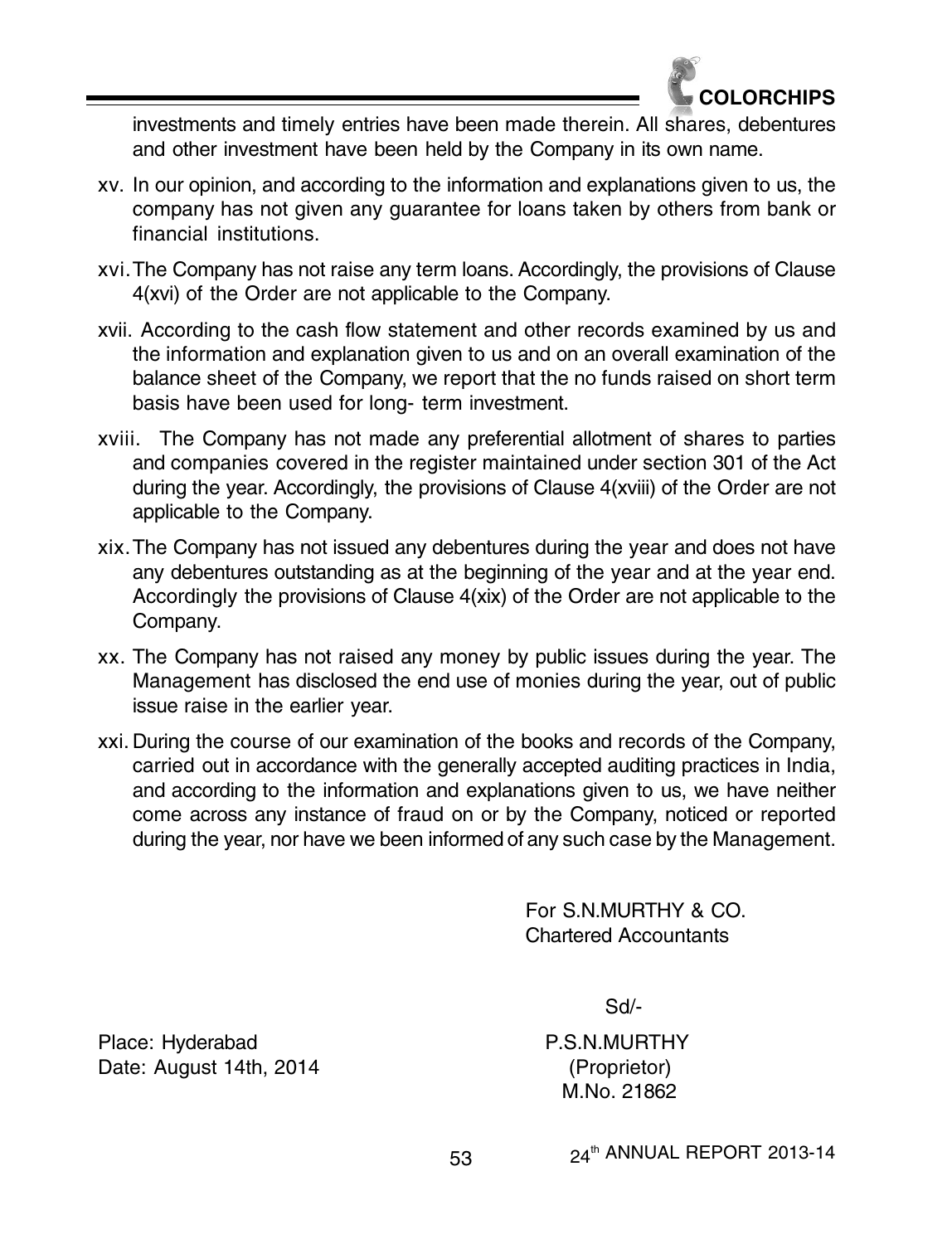

# **Balance Sheet as at March 31, 2014**

| <b>Particulars</b>                                                | Note No.       | As at March<br>31, 2014 INR | As at June<br>30, 2013 INR |
|-------------------------------------------------------------------|----------------|-----------------------------|----------------------------|
| <b>EQUITY AND LIABILITIES</b>                                     | $\mathbf{1}$   | 174,688,720                 | 174,688,720                |
| Shareholders' funds                                               |                |                             |                            |
| Share capital                                                     |                |                             |                            |
| Reserves and surplus<br>Share application money pending allotment | 2              | (15, 153, 706)              | (13,695,185)               |
| <b>Non-current liabilities</b>                                    |                |                             |                            |
| Long-term borrowings                                              | 3              |                             |                            |
| Deferred tax liabilities (Net)                                    |                |                             |                            |
| <b>Other Liabilities</b>                                          |                |                             |                            |
| Long-term provisions                                              |                |                             |                            |
| <b>Current liabilities</b>                                        |                |                             |                            |
| Short-term borrowings<br>Trade payables                           | 4              | 1,384,492                   | 1,384,492                  |
| Other current liabilities                                         | 6              | 893,000                     | 893,000                    |
| Short-term provisions                                             |                |                             |                            |
|                                                                   | <b>TOTAL</b>   | 161,812,506                 | 163,271,027                |
| <b>ASSETS</b>                                                     | 5              | 22,313,311                  | 23,297,875                 |
| <b>Non-current assets</b>                                         |                |                             |                            |
| Fixed assets<br>- Tangible assets                                 |                |                             |                            |
| - Intangible assets                                               |                |                             |                            |
| Non-current investments                                           |                |                             |                            |
| Deferred tax assets (Net)                                         | $\overline{7}$ | 3,340,584                   | 3,340,584                  |
| Long-term loans and advances                                      |                |                             |                            |
| Other non-current assets                                          |                |                             |                            |
| Current assets                                                    |                |                             |                            |
| <b>Current investments</b><br>Inventories                         | 12             |                             |                            |
| Trade receivables                                                 | 8              | 98,876,583<br>15,192,429    | 98,876,583<br>15,192,429   |
| Cash and cash equivalents                                         | 9              | 2,552,563                   | 3,026,520                  |
| Short-term loans and advances                                     | 10             | 19,537,036                  | 19,537,036                 |
| Other current assets                                              |                |                             |                            |
| <b>TOTAL</b>                                                      |                | 161,812,506                 | 163,271,027                |

#### For and on behalf of the Board

#### **For S.N.MURTHY & CO**

P.S.N.MURTHY Sd/- Sd/- Sd/- Sd/- Sd/- Sd/-<br>(Proprietor) (Proprietor) (Proprietor) (Proprietor) M.No. 21862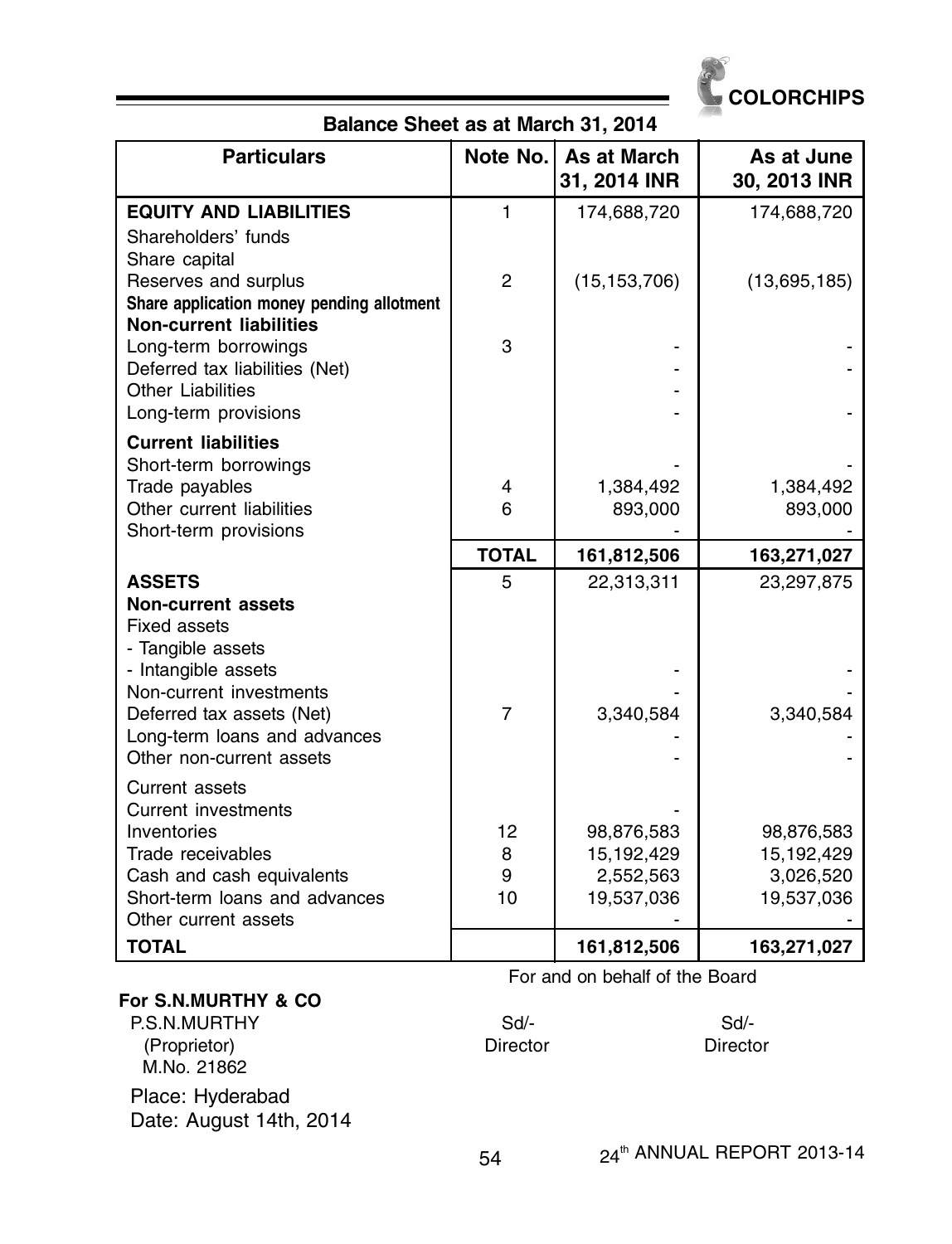

**Profit and loss for the period ended March, 31 2014**

| <b>Particulars</b>                                      | Note No. | As at March<br>31, 2014INR | As at June<br>30, 2013INR |
|---------------------------------------------------------|----------|----------------------------|---------------------------|
| <b>Continuing Operations</b>                            | 11       | 445,000                    | 4,082,000                 |
| Income                                                  |          |                            |                           |
| Revenue from Services                                   |          |                            |                           |
| - Income from Sales                                     |          |                            |                           |
| Total Revenue (A)                                       |          | 445,000                    | 4,082,000                 |
| <b>Expenses:</b>                                        |          |                            |                           |
| Purchase of Stock-in-Trade                              |          |                            |                           |
| Changes in inventories of finished goods,               |          |                            |                           |
| work-in-progress and Stock-in-Trade                     | 12       | 0                          | 3,007,000                 |
| - Employee Benefit Expenses                             | 13       | 587,000                    | 541,242                   |
| - Depreciation and Amortization Expenses                | 5        | 9,84,565                   | 1,268,000                 |
| - Other Expenses                                        | 14       | 331,656                    | 1,477,469                 |
| Total expenses (B)                                      |          | 1,903,521                  | 6,293,711                 |
| Profit before exceptional and                           |          | (1,458,521)                | (2,211,711)               |
| extraordinary items and tax $C=(A)-(B)$                 |          |                            |                           |
| Exceptional items                                       |          |                            |                           |
| Profit before extraordinary items and tax               |          | (1,458,521)                | (2,211,711)               |
| <b>Extraordinary Items</b>                              |          |                            |                           |
| Profit before tax                                       |          | (1,458,521)                | (2,211,711)               |
| Tax expense:                                            |          |                            |                           |
| - Current tax                                           |          |                            |                           |
| - Previous Year                                         |          |                            |                           |
| - Deferred tax                                          | 7        |                            | 488,718                   |
| Profit (Loss) for the period from continuing operations |          | (1,458,521)                | (2,700,429)               |
| Profit/(loss) from discontinuing operations             |          |                            |                           |
| Tax expense of discontinuing operations                 |          |                            |                           |
| Profit/(loss) from Discontinuing operations (after tax) |          |                            |                           |
| Profit/(Loss) for the period                            |          | (1,458,521)                | (2,700,429)               |
| Earnings per equity share:                              |          | (0.08)                     | (0.15)                    |
| - Basic                                                 |          |                            |                           |
| - Diluted                                               |          | (0.08)                     | (0.15)                    |

#### **For S.N.MURTHY & CO**

#### For and on behalf of the Board

| P.S.N.MURTHY | $Sd/$ -  | Sd/-     |
|--------------|----------|----------|
| (Proprietor) | Director | Director |
| M.No. 21862  |          |          |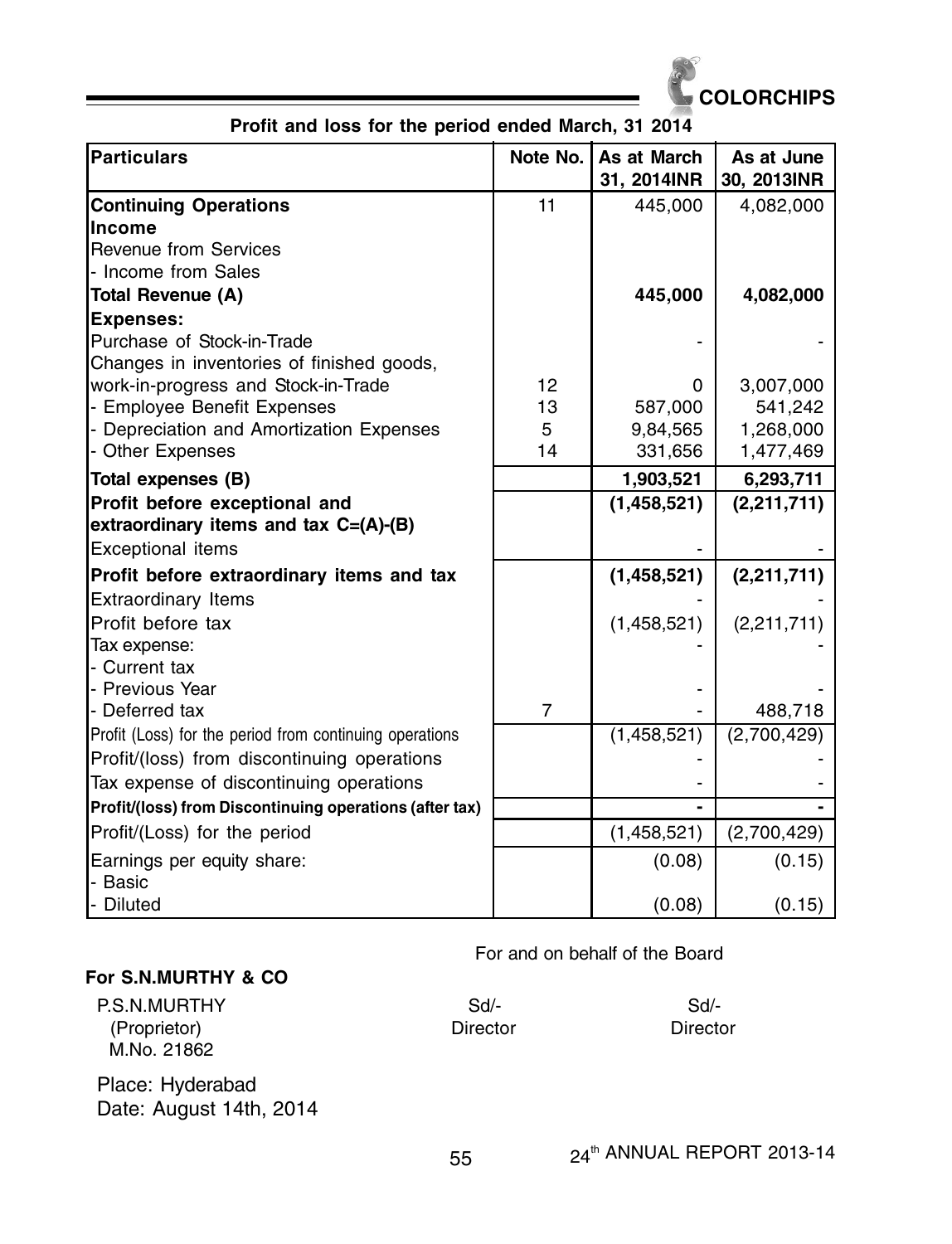

# **Cash Flow Statement March, 31, 2014**

|    | <b>Particulars</b>                                                                                                                        | (Rs)<br>As at<br>31-Mar-14 | (Rs)<br>As at<br>30-June-13           |
|----|-------------------------------------------------------------------------------------------------------------------------------------------|----------------------------|---------------------------------------|
| A. | Cash Flow from operating activities<br>Net profit/loss aftertaxation and extraordinary items                                              | (1,458,521)                | (2,211,711)                           |
|    | Adjustmentfor:<br>Depreciation<br>Speculation Profit                                                                                      | 984,565                    | 1,268,000                             |
|    | Dividend Misc. Income<br>Loss on Sale of Assets                                                                                           |                            |                                       |
|    | Loss on Sale of Investments<br>Income tax for the Earlier Years                                                                           |                            |                                       |
|    | Preliminary & Issue Expenses W/off<br>Deferred Tax Liability                                                                              | (473,956)                  | (943, 711)                            |
|    | Operating profit before working capital changes<br>Adjustment for:                                                                        |                            |                                       |
|    | Increase/Decrease in inventory<br>Increase/Decrease in Trade & Other Receivables<br>Increase/Decrease in Trade & Other Advances and Loans |                            | 3007000<br>(4,082,000)<br>(1,800,000) |
|    | Increase/Decrease in Trade payables<br>Increase/Decrease in Other Liabilities                                                             |                            | (200,000)<br>868000                   |
|    | Cash generation from operating activity<br>Direct Taxes paid                                                                              | (473,956)                  | (3, 150, 711)                         |
|    | Net Cash from operating activity                                                                                                          | (473,956)                  | (3,150,711)                           |
| B. | Cash low from investing activities<br>Saleofinvestments                                                                                   |                            |                                       |
|    | Profit/Loss on Sale of Fixed<br>Assets Fixed Assets Written Back                                                                          |                            |                                       |
|    | Depreciation WrittenBack on Sold Assets<br>Assets Acquired                                                                                |                            |                                       |
|    | Increase / Decrease in investments<br>Decrease in Noncurrentassets                                                                        |                            |                                       |
|    | Netcash from investing activity                                                                                                           |                            |                                       |
| Iс | Cash Flow From Financing Activities                                                                                                       |                            |                                       |
|    | Increase /Decrease in secured Borrowings<br>Increase in Share Capital                                                                     |                            |                                       |
|    | Interest Received                                                                                                                         |                            |                                       |
|    | Dividend & Misc. Income                                                                                                                   |                            |                                       |
|    | NetCash Flowfrom Financing activities<br>Net Increase / (decrease) in cash & Cash equivalents (A+B+C)                                     | (473,956)                  | (3,150,711)                           |
|    | Cash and cash equivalents as at the beginning of the year                                                                                 | 3,026,520                  | 6,177,231                             |
|    | Cash and cash equivalents as at the end of the year                                                                                       | 2,552,563                  | 3,026,520                             |
|    | Net Flow Asshown above                                                                                                                    | (473,956)                  | (3, 150, 711)                         |

#### **For S.N.MURTHY & CO**

#### For and on behalf of the Board

| P.S.N.MURTHY | Sd       | Sd/-     |
|--------------|----------|----------|
| (Proprietor) | Director | Director |
| M.No. 21862  |          |          |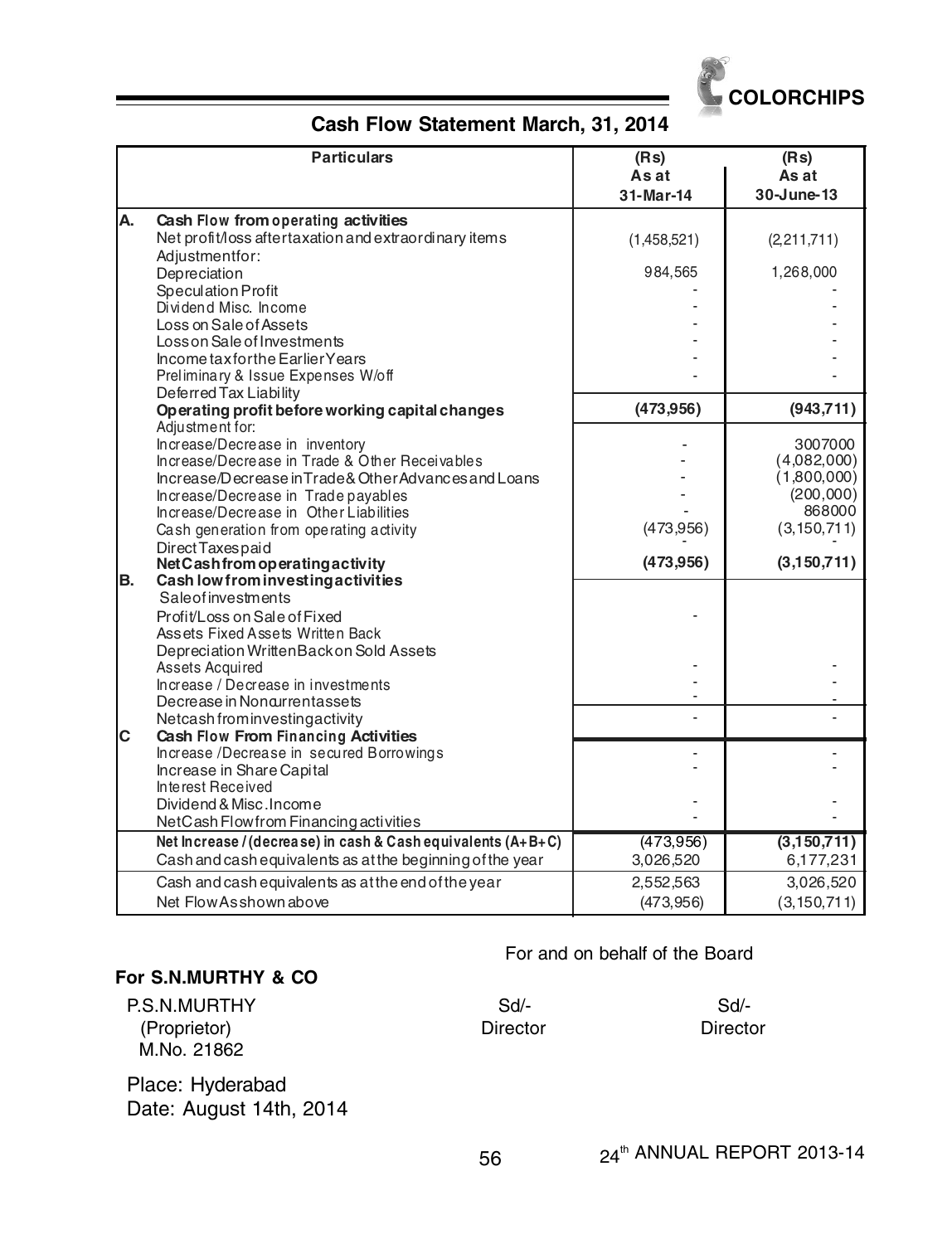

# **Note 1 Share Capital**

| <b>Particulars</b>                                                                                           | As at 31 March 2014 |             | As at 30 June 2013 |             |
|--------------------------------------------------------------------------------------------------------------|---------------------|-------------|--------------------|-------------|
|                                                                                                              | <b>Number</b>       | <b>Rs</b>   | <b>Number</b>      | <b>Rs</b>   |
| <b>Authorised</b>                                                                                            |                     |             |                    |             |
| Equity Shares of 10/- each                                                                                   | 39,315,000          | 393,150,000 | 39,315,000         | 393,150,000 |
| <b>Issued</b>                                                                                                |                     |             |                    |             |
| Equity Shares of 10/- each fully paid                                                                        | 17,468,872          | 174,688,720 | 17,468,872         | 174,688,720 |
| Subscribed & Paid up<br>Equity Shares of 10/- each fully paid                                                | 17,468,872          | 174,688,720 | 17,468,872         | 174,688,720 |
| Less: Calls in arrears<br>(3,17,035 shares @ Rs 7.50/-)                                                      |                     |             |                    |             |
| <b>Subscribed but not fully Paid up</b><br>Equity Shares not fully paid<br>$(3, 17, 035$ shares @ Rs 2.50/-) | 17,468,872          | 174,688,720 | 17,468,872         | 174,688,720 |
| Total                                                                                                        | 17,468,872          | 174,688,720 | 17,468,872         | 174,688,720 |

# **Reconciliation of number of shares outstanding for the period**

| <b>Particulars</b>                             | <b>As at 31 March 2014</b> |             | As at 30 June 2013 |             |
|------------------------------------------------|----------------------------|-------------|--------------------|-------------|
|                                                | <b>Number</b>              | <b>INR</b>  | <b>Number</b>      | INR.        |
| <b>Equity Shares</b>                           |                            |             |                    |             |
| Sharesoutstanding at the beginning of the year | 23,962,050                 | 239,620,500 | 23,962,050         | 239,620,500 |
| Shares Issued during the year                  | 15,096,445                 | 150,964,450 | 15,096,445         | 150,964,450 |
| Sharesbought back/Reduced during the year      | 21,589,623                 | 215,896,230 | 21,589,623         | 215,896,230 |
| Sharesoutstanding at the end of the year       | 17,468,872                 | 174,688,720 | 17,468,872         | 174,688,720 |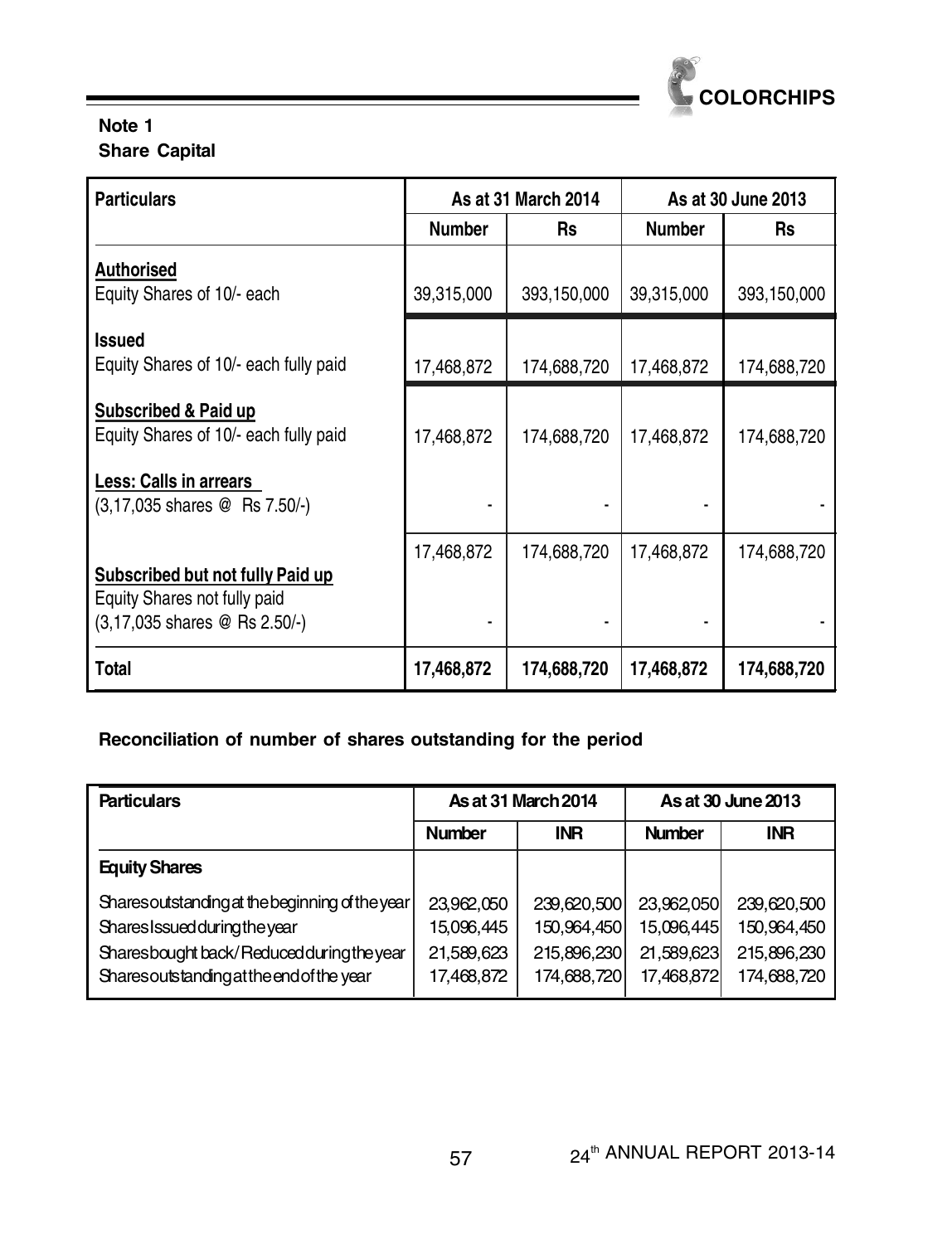

| <b>Particulars</b>                                                                                                                                                                         | As at 31 March 2014                                            |                                       |                                                                |                                      | As at 30 June 2013 |  |
|--------------------------------------------------------------------------------------------------------------------------------------------------------------------------------------------|----------------------------------------------------------------|---------------------------------------|----------------------------------------------------------------|--------------------------------------|--------------------|--|
|                                                                                                                                                                                            | No. of Shares % of Holding<br>held                             |                                       | No. of Shares<br>held                                          | % of Hdding                          |                    |  |
| <b>Equity Shares</b>                                                                                                                                                                       |                                                                |                                       |                                                                |                                      |                    |  |
| Color Chips Animation Park Limited<br>Ravikaanth Portfolio Services Private Limited<br>G Srinivasulu<br>Millitoons Animations Private Limited<br>Cybertoons Entertainments Private Limited | 10.478,899<br>1,310,055<br>11,97,842<br>1,264,106<br>1,158,757 | 59.99<br>7.50<br>6.86<br>7.24<br>6.63 | 10,478,899<br>1,310,055<br>1,217,842<br>1,264,106<br>1,158,757 | 59.99<br>7.50<br>6.97<br>724<br>6.63 |                    |  |

| <b>Particulars</b>                                                                                                                                                                                           | As at<br>31 March 2014    | As at<br>30 June 2013                                      |
|--------------------------------------------------------------------------------------------------------------------------------------------------------------------------------------------------------------|---------------------------|------------------------------------------------------------|
| <b>General Reserve</b>                                                                                                                                                                                       |                           |                                                            |
| Opening balance<br>(-) Transfer to Proit & Loss Account                                                                                                                                                      | 1,570,500<br>(1,570,500)  | 1,570,500<br>(1,570,500)                                   |
| <b>Closing Balance</b>                                                                                                                                                                                       | n                         | 0                                                          |
| <b>Share Premium</b><br>Opening balance<br>(-) Transfer to Proit & Loss Account                                                                                                                              | 732,600<br>(732,600)      | 732,600<br>(732,600)                                       |
| <b>Closing Balance</b>                                                                                                                                                                                       | 0                         | 0                                                          |
| <b>Proitand Loss Surplus</b>                                                                                                                                                                                 |                           |                                                            |
| Opening balance<br>(+) Net Proit/(Net Loss) For the current year<br>(+) Transferfrom Reserves<br>(+) Transfer to Share Capital<br>(-) Proposed Dividends<br>(-) Interim Dividends<br>(-) Transferto Reserves | (13695185)<br>(1,458,522) | (224, 513, 220)<br>(2,700,429)<br>2,303,100<br>213,518,464 |
| <b>Closing Balance</b>                                                                                                                                                                                       | $-15,153,706$             | $-13,695,185$                                              |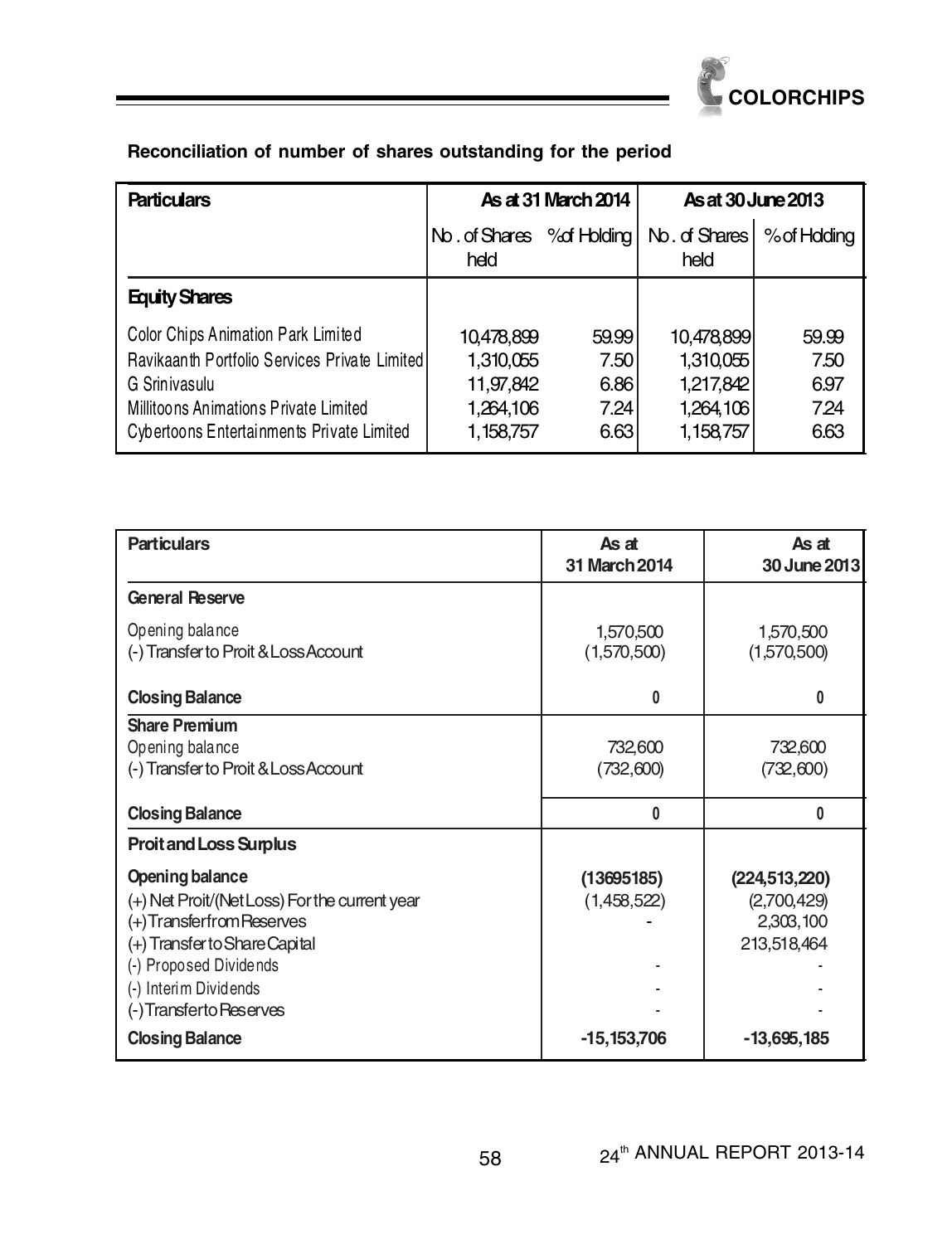

# **Note 3 Long Term Liabilities**

| <b>Particulars</b>                                                  | As at<br>31 March 2014 | As at<br>30 June 2013 |
|---------------------------------------------------------------------|------------------------|-----------------------|
| <b>From Associate Companies</b>                                     |                        |                       |
| Unsecured Loans<br>Less: Converted into Equity by issue of 15096445 | 150,964,446            | 150,964,446           |
| Equity Shares of Rs. 10/-each                                       | (150, 964, 446)        | (150.964.446)         |
| <b>Total</b>                                                        |                        |                       |

# **Note 4 Trade Payables**

| <b>Particulars</b>              | As at<br>31 March 2014 | As at<br>30 June 2012 |
|---------------------------------|------------------------|-----------------------|
| <b>From Associate Companies</b> |                        |                       |
| <b>Trade Payables</b>           | 1.384.492              | 1,384,492             |
| Total                           | 1,384,492              | 1,384,492             |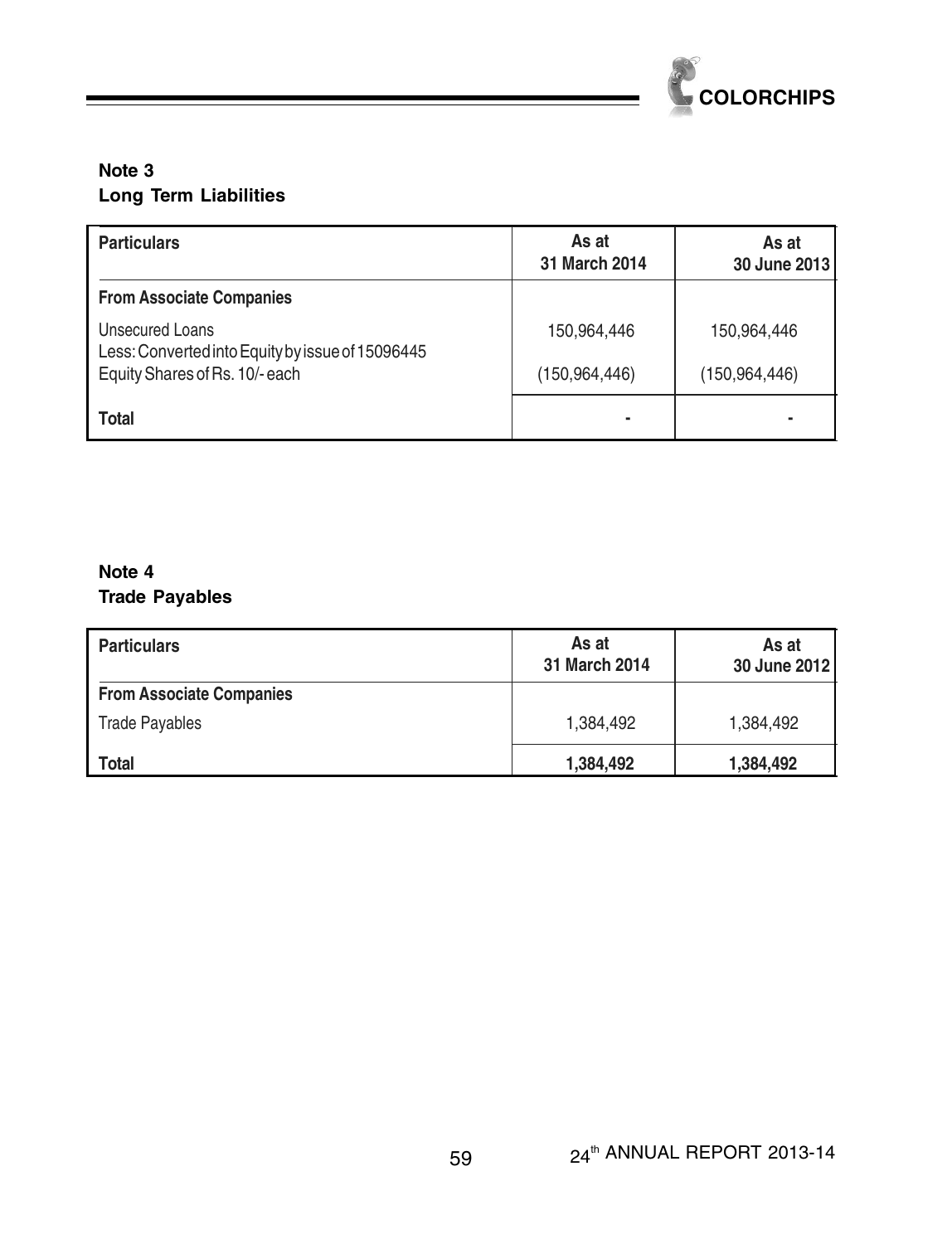Note - 5

# Depreciation and Amortization Expenses **Depreciation and Amortization Expenses**

# Fixed Assets for the year ended 31-03-2014 **Fixed Assets for the year ended 31-03-2014**

Г

|                    | $\mathbf{c}$                                  |                       |            |                   |                      |                      | ິ                         |
|--------------------|-----------------------------------------------|-----------------------|------------|-------------------|----------------------|----------------------|---------------------------|
| Net Blo            | $31 - 03 - 2014$<br>As on                     |                       | 10,469,839 | 414,845           | 8,786,899            | 2,641,727            | 22,313,311                |
|                    | <b>Balance</b><br>Closing                     |                       | 10,469,839 | 414,845           | 8,786,899            | 2,641,727            | 984,565 22,313,311        |
| Depreciation       | Forthe<br>year                                |                       | 512,977    | 15,325            | 324,597              | 131,667              |                           |
|                    | Opening<br><b>Balance</b>                     |                       | 10,982,816 | 430,170           | 9,111,496            | 2,773,394            |                           |
|                    | <b>Balance</b><br>Closing                     |                       | 10,982,816 | 430, 170          | 9,111,496            | 2,773,394            | 23, 297, 876 23, 297, 876 |
| <b>Gross Block</b> | <b>Addition   Deletions</b><br>During<br>year |                       |            |                   |                      |                      |                           |
|                    | During<br>S                                   |                       |            |                   |                      |                      |                           |
|                    | Opening<br><b>Balance</b>                     |                       | 10,982,816 | 430,170           | 9,111,496            | 2,773,394            | 23,297,876                |
| Name of the Assets |                                               | Tangible Fixed Assets | Computers* | Plant & Machinery | Electrical Equipment | Furniture & Fixtures | Total                     |

60 24<sup>th</sup> ANNUAL REPORT 2013-14

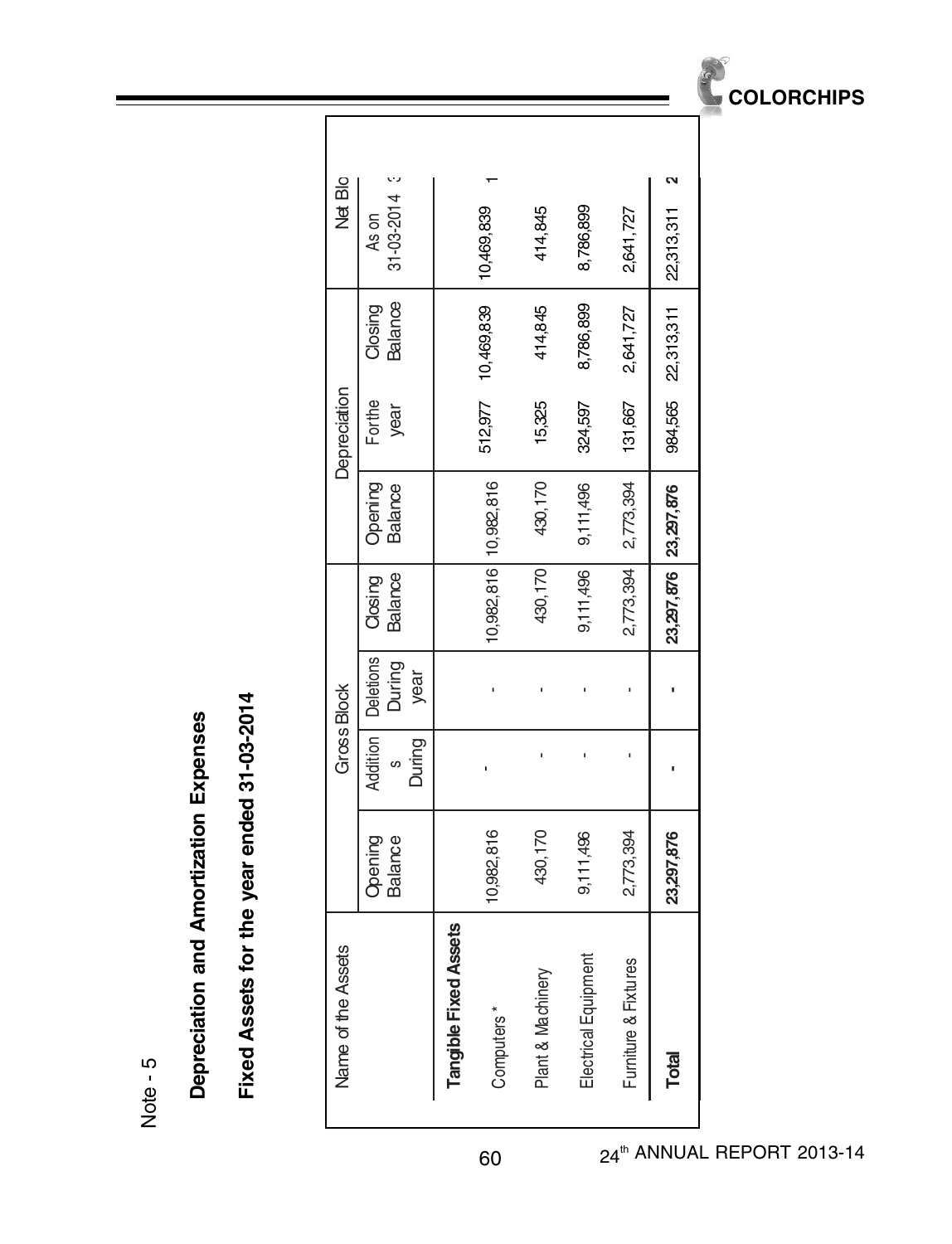

#### **Note - 6**

| <b>Particulars</b>        | As at<br>31 March 2014 | As at<br>30 June 2013 |
|---------------------------|------------------------|-----------------------|
| <b>Others - Unsecured</b> | 873,000                | 873,000               |
| Audit Fee Payable         | 20,000                 | 20,000                |
| Total                     | 893,000                | 893,000               |

#### **Note 7 Deferred Tax Assets**

| <b>Particulars</b>                                         | As at<br>31 March 2014 | As at<br>30 June 2013                 |
|------------------------------------------------------------|------------------------|---------------------------------------|
| <b>Opening Balance</b><br>Add: Additions during the period | 3,829,302              | 3,829,302                             |
| Less: Transfers                                            | 3,829,302              | 3,829,302<br>$\overline{\phantom{0}}$ |
| <b>Total</b>                                               | 3,829,302              | 3,829,302                             |

# **Note 8 Trade Receivables**

| <b>Particulars</b>                                                                                                                        | As at<br>31 March 2014 | As at<br>30 June 2013 |
|-------------------------------------------------------------------------------------------------------------------------------------------|------------------------|-----------------------|
| Trade receivables outstanding for a period less than six months<br>from the date they are due for payment<br>- Unsecured, considered good |                        |                       |
| Less: Provision for doubtful debts                                                                                                        |                        |                       |
| Trade receivables outstanding for a period more than<br>six months from the date they are due for payment                                 |                        |                       |
| - Unsecured, considered good<br>- Unsecured, considered doubtful<br>Less: Provision for doubtful debts                                    | 15,192,429             | 15,192,429            |
| <b>Total</b>                                                                                                                              | 15,192,429             | 15,192,429            |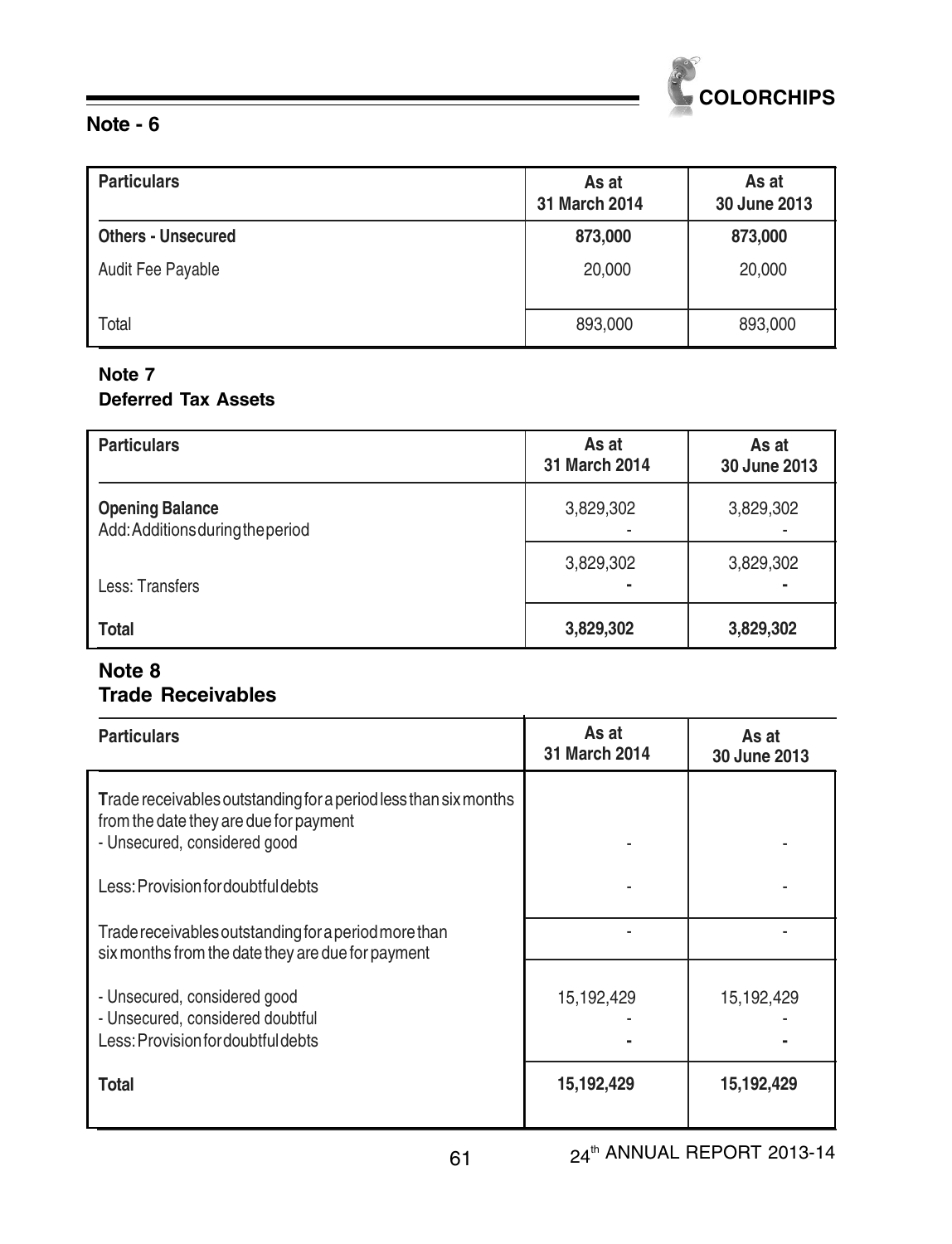

#### **Note 9**

| <b>Particulars</b>                              | As at | 31 March 2014  | As at<br>30 June 2013 |           |
|-------------------------------------------------|-------|----------------|-----------------------|-----------|
| <b>Balances with banks</b><br>This includes:    |       | 0              |                       | 131,369   |
| Bank deposits with more than 12 months maturity |       |                | ۰                     |           |
| Cheques, drafts on hand<br>Cash on hand         |       | ۰<br>2,552,563 |                       | 2,895,151 |
|                                                 |       | 2,552,563      |                       | 3,026,520 |

#### **Note 10 Short Term Loans and Advances**

| <b>Particulars</b>                                                        | As at<br>31 March 2014          | As at<br>30 June 2013           |
|---------------------------------------------------------------------------|---------------------------------|---------------------------------|
| <b>Trade Advances</b>                                                     |                                 |                                 |
| Trade Advances                                                            | 17,445,856                      | 17,445,856                      |
| Total (a)                                                                 | 17,445,856                      | 17,445,856                      |
| <b>Security Deposits</b>                                                  |                                 |                                 |
| - Electricity Deposit<br>- Sales Tax Deposit                              | 150,000<br>6,000                | 150,000<br>6,000                |
| Total (b)                                                                 | 156,000                         | 156,000                         |
| <b>Other Short Term Loans and Advances</b>                                |                                 |                                 |
| - Sales Tax Recovery<br>- ESI Recovery<br>- Investment Subsidy Receivable | 1,019,082<br>416,098<br>500,000 | 1,019,082<br>416,098<br>500,000 |
| Total (c)                                                                 | 1,935,180                       | 1,935,180                       |
| Total $(a+b+c)$                                                           | 19,537,036                      | 19,537,036                      |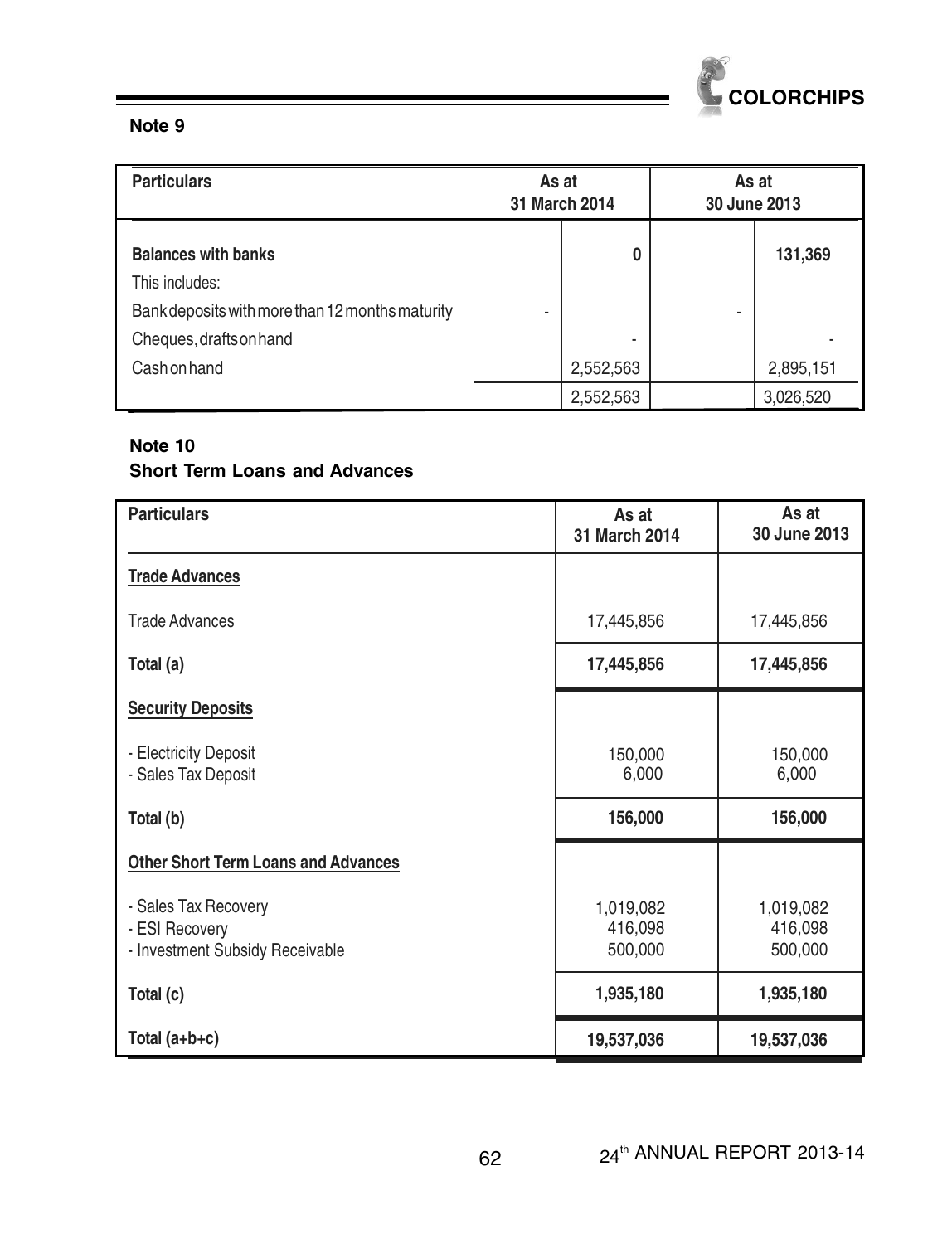

#### **Note 11: Income from Sales**

| <b>Particulars</b>                                                 | As at<br>31 March 2014 | As at<br>30 June 2013 |
|--------------------------------------------------------------------|------------------------|-----------------------|
| Income from Sale of Animation &<br>Feature Film IP Rights & Comics | 445,000                | 4.082.000             |
| Total                                                              | 445,000                | 4,082,000             |

# **Note 12 Changes in inventories of finished goods**

| <b>Particulars</b>                                                                                  | As at<br>31 March 2014   | As at<br>30 June 2013         |
|-----------------------------------------------------------------------------------------------------|--------------------------|-------------------------------|
| Stock of Animation & Feature Film IP Rights & Comics<br><b>Opening Stock</b><br>Less: Closing Stock | 3,007,000<br>(3,007,000) | 101,883,583<br>(98, 876, 583) |
| <b>Total</b>                                                                                        | 0                        | 3,007,000                     |

# **Note 13 Trade Receivables**

| <b>Particulars</b> | As at<br>31 March 2014 | As at<br>30 June 2013 |
|--------------------|------------------------|-----------------------|
| <b>Salaries</b>    | 5,87,300               | 541,242               |
| <b>Total</b>       | 5,87,300               | 541.242               |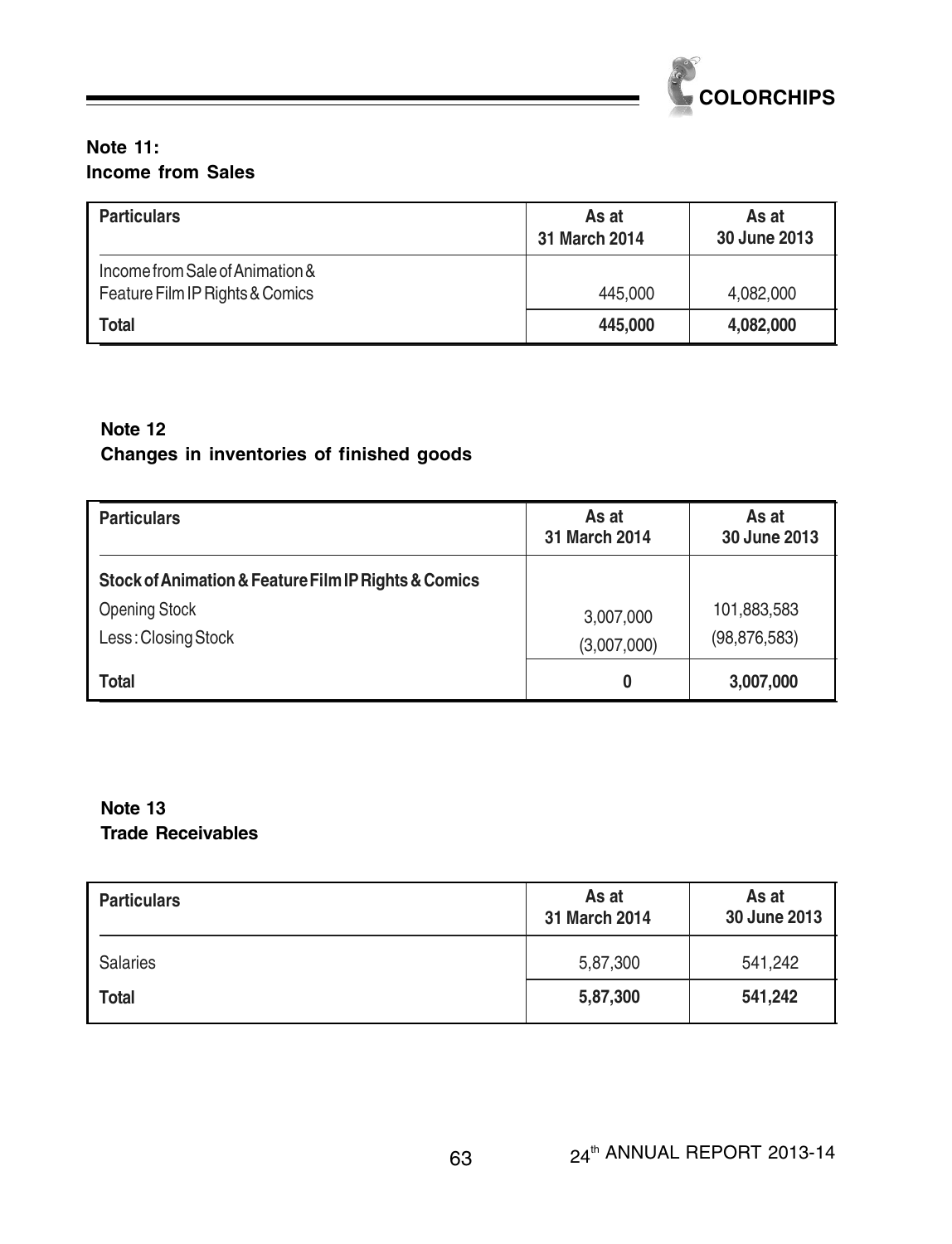

# **Note 14 Other Expenses**

| <b>Particulars</b>                | As at<br>31 March 2014 | As at<br>30 June 2013 |
|-----------------------------------|------------------------|-----------------------|
| <b>Advertisement Expenses</b>     | 0                      | 6,519                 |
| Audit Fee                         | 20,000                 | 20,000                |
| <b>Bank Charges</b>               | 6,238                  | 1.225                 |
| <b>Business Promotion Charges</b> | 33,703                 | 438,305               |
| Insurance                         |                        | 10,743                |
| <b>Listing Fees</b>               | 0                      | 310,440               |
| Legal & professional Charges      |                        |                       |
| Office Maintenance                | 1,34,000               | 48,811                |
| <b>Re Structuring Expenses</b>    | O                      | 100,000               |
| <b>RTA Charges</b>                | 45,000                 | 165,000               |
| <b>Security Charges</b>           | O                      | 108,000               |
| Tours & Travelling Expenses       | 83,833                 | 240,319               |
| <b>Telephone Expenses</b>         | 8,837                  | 28,107                |
| Total                             | 331,656                | 1,477,469             |

# **1. Significant Accounting Policies:**

# **a) Basis of Accounting:**

The financial statements have been prepared on an accrual basis of accounting and in accordance with the generally accepted accounting principles in India, provisions of the Companies Act, 1956 (the Act) and comply in material aspects with the accounting standards notified under Section 211 (3C) of the Act, read with the Companies (Accounting Standards) Rules, 2009.

# **b) Use of Estimates:**

The preparation and presentation of financial statements requires estimates and assumptions and/or revised estimates and assumptions to be made that affect the reported amount of assets and liabilities on the date of financial statements and reported amount of revenues and expenses during the reporting period. Differences between the actual results and estimates are recognized in the period in which the results are known/materialized.

# **c) Cash Flow Statement:**

Cash flows are reported using the indirect method, whereby profit/ (loss) before tax is adjusted with Cash and cash equivalents (with an original maturity of three months or less) held for the purpose of meeting short-term cash commitments.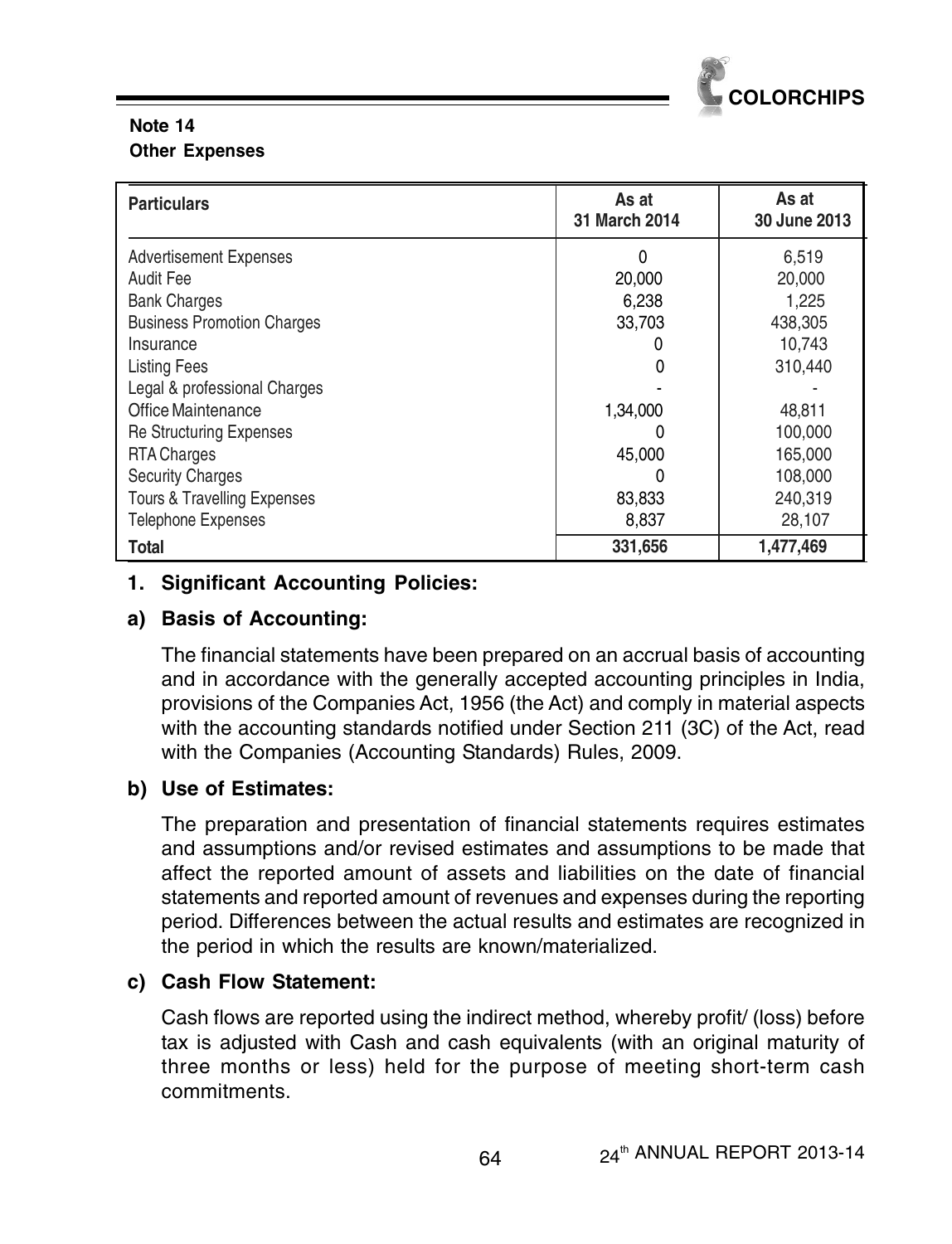

# **d) Revenue Recognition:**

Company generally follows the mercantile system of accounting and recognizes income and expenses on accrual basis, including provisions or adjustments for committed obligations and amounts demined as payable or receivable during the year.

# **e) Fixed Assets:**

Fixed Assets are stated at cost, less accumulated depreciation. Cost comprises the purchase price, including duties and other non-refundable taxes or levies any directly attributable cost of bringing the asset to its working condition and indirect costs specifically attributable to a fixed asset.

Assets retired from active use are carried at lower of book value and estimated net realizable value.

# **f) Method of Depreciation:**

As per the accounting standard – 6, Depreciation on Fixed Assets, is provided on the "Written down Value Method" (W.D.V) at the rates specified in the Schedule XIV to the Companies Act, 1956 from time to time. The Value of Computers is Rs. 1,00,75,693 out of which value Rs. 21,20,051 were put to use during the year. Hence Depreciation is calculated on computers which are put to use.

# **g) Investments:**

Investments are classified into Current and Long-term Investments. Current Investments are stated at lower of cost and fair value. Long-term Investments are stated at cost. A provision for diminution is made to recognize a decline, other than temporary, in the value of Long-term Investments. However, fixed income long term securities are stated at cost, less amortization of premium/ discount and provision for diminution to recognize a decline, other than temporary.

# **h) Foreign Currency transactions:**

As per the Accounting standard – 11, there are no foreign currency transactions undertaken by the Company during the year under review.

# **i) Employee Benefits:**

There is no employee in the company, particulars of whom are required to be furnished under section 217(2A), of the Companies Act, 1956.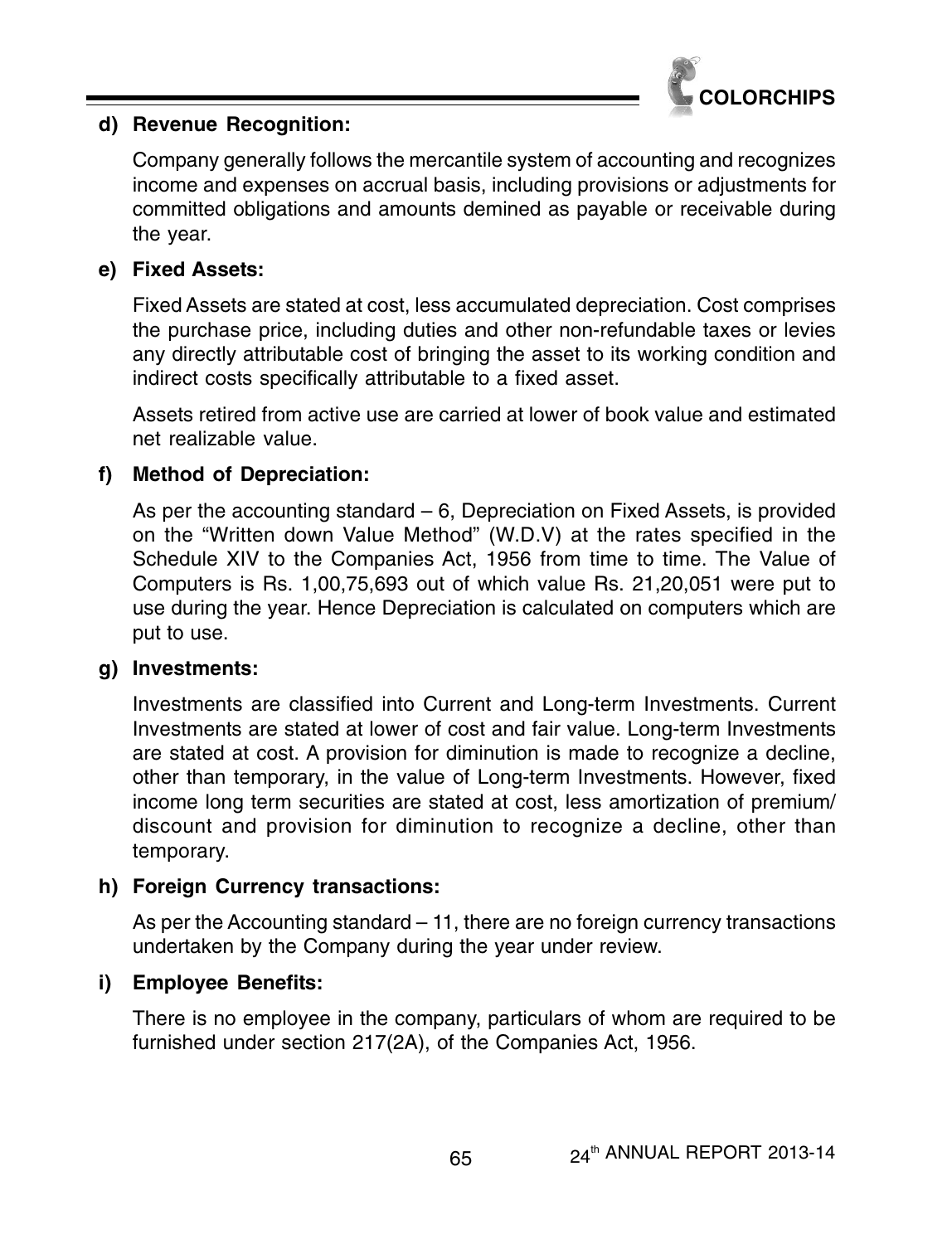

#### **Earnings per share:**

**j)**

Basic earnings per share is computed by dividing the proit/ (loss) after tax (including the post-tax effect of extraordinary items, if any) by the weighted average number of equity shares outstanding during the year.

The weighted average number of equity shares outstanding during the period is adjusted for events including a bonus issue, bonus element in a rights issue to existing shareholders, share split and reverse share split (consolidation of shares). For the purpose of calculating diluted earnings per share, the net profit or loss for the period attributable to equity shareholders and the weighted average number of shares outstanding during the period are adjusted for the effects of all dilutive potential equity shares.

#### **k) Related Party Transactions:**

During the Financial Year 2013-2014, there is no transaction made with related party, therefore the Accounting standard-18 "Related Party disclosure" is not required.

#### **l) Taxes on Income:**

Income-tax expense comprises current tax and deferred tax charge or credit. Provision for current tax is made on the basis of the assessable income at the tax rate applicable to the relevant assessment year.

Minimum Alternative Tax credit is recognized as an asset only when and to the extant there is convincing evidence that the company will pay normal tax during the specified period. In terms of our report attached.

For and on behalf of the Board

# **For S.N.MURTHY & CO**

Chartered Accountants

P.S.N.MURTHY Sd/- Sd/- Sd/- Sd/- (Proprietor) Director Director M.No. 21862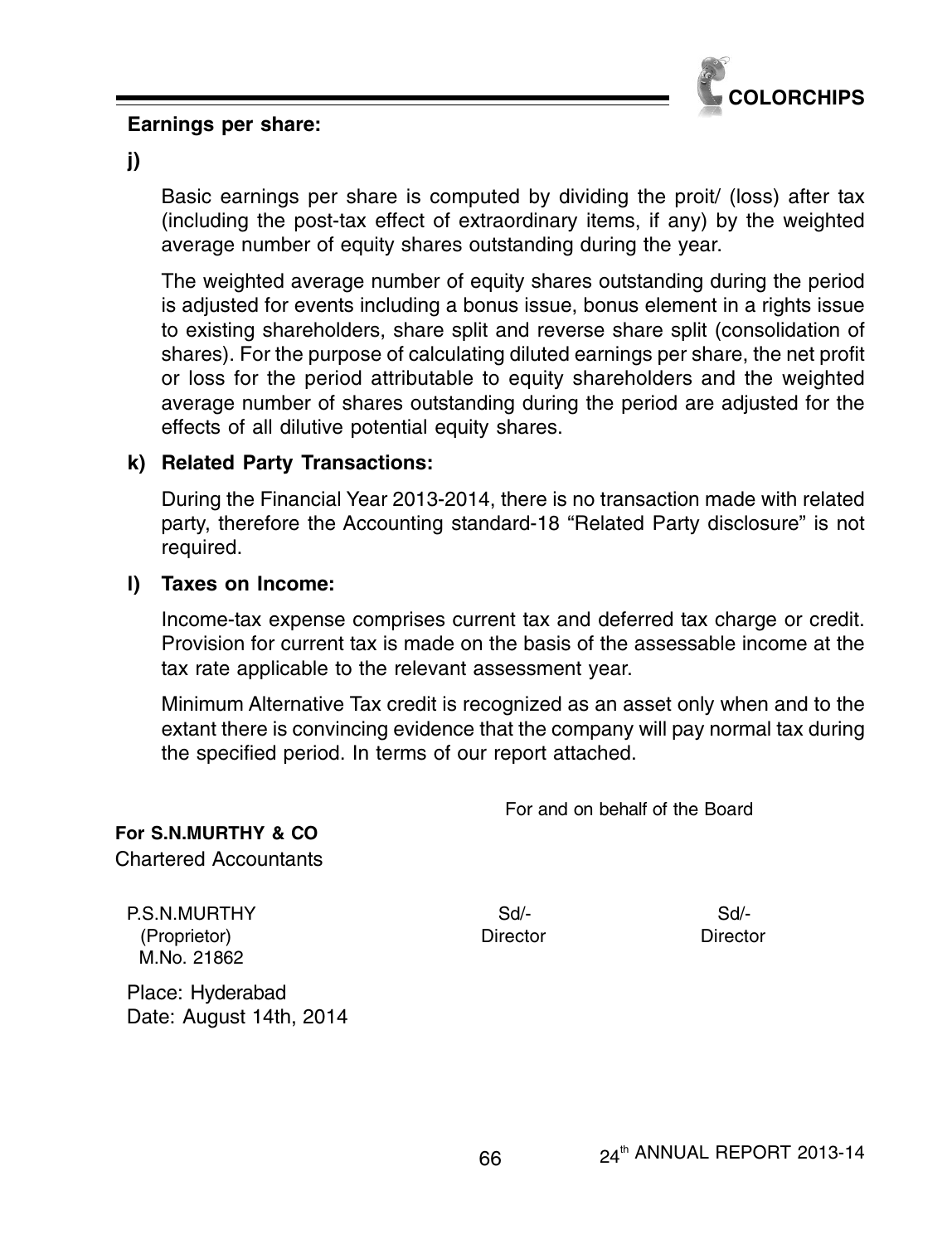

#### **Form No. MGT-11 Proxy form**

[Pursuant to section 105(6) of the Companies Act, 2013 and rule 19(3) of the Companies (Management and Administration) Rules, 2014]

| <b>CIN</b><br>Name of the company<br>Registered office<br>Jubilee Hills, Hyderbad- 500033<br>Telangana, India. | $\cdot$<br>$\overline{\phantom{a}}$ | L36999TG1990PLC011129<br>Colorchips (India) Limited<br>Plot No. 91 Road no. 7-B |
|----------------------------------------------------------------------------------------------------------------|-------------------------------------|---------------------------------------------------------------------------------|
| Name of the member(s)                                                                                          |                                     |                                                                                 |
| <b>Registered Address</b>                                                                                      |                                     |                                                                                 |
| E-mail Id                                                                                                      | ٠                                   |                                                                                 |
| Folio No./Client Id                                                                                            | ٠                                   |                                                                                 |
| DP ID                                                                                                          |                                     |                                                                                 |

I/We, being the member (s) of …… shares of the above named company, hereby appoint

|    | Name      |   |  |
|----|-----------|---|--|
|    | Address   | ٠ |  |
|    | E-mail Id |   |  |
| 2. | Name      |   |  |
|    | Address   |   |  |
|    | E-mail Id |   |  |
| 3. | Name      |   |  |
|    | Address   | ٠ |  |
|    | E-mail Id |   |  |

as my/our proxy to attend and vote (on a poll) for me/us and on my/our behalf at the 24<sup>th</sup> Annual General Meeting of the company, to be held on Saturday 20<sup>th</sup> day of September, 2014 at 09.00 a.m. at Plot No. 91, Road No. 7B, Women Housing Co operative Society, Jubilee Hills Hyderabad, India and at any adjournment thereof in respect of such resolutions as are indicated below:

Resolution Nos.

- 1. Approval of financial statements and the reports thereon for the year ended 31.03.2014.<br>2. Appointment of statutory auditors and fixation of their remuneration.
- Appointment of statutory auditors and fixation of their remuneration.
- 3. Appointment of Mr. Rama Krishna Bhaskar as an Additional Director.
- 4. Appointment of Mr. Rama Krishna Bhaskar as Whole Time Director.
- 
- 5. Appointment of Mr. Nyayapathi Sunder Raj as Independent Director.<br>6. Appointment of Mr. Sai Ramakrishna Srivastav Sadasivuni as Director. 6. Appointment of Mr. Sai Ramakrishna Srivastav Sadasivuni as Director..<br>7. Appointment of Mr. Prakash Tripathi as Director.
- Appointment of Mr. Prakash Tripathi as Director.
- 8. Alteration of Articles of Association.
- 9. Employee Stock Option Scheme.
- 10. Grant of option to the Employees of Subsidiary and Step Down Subsidiary Company under Employee Stock Option Scheme -2014.
- 11. Allotment of Equity Shares exceeding 1% of the Paidup Capital of the Company under ESOP Scheme -2014.
- 12. To approve the Borrowing limits of the Company.
- 13. Change of Name of the Company.

Signed this …..… day of………… 2014

Signature of shareholder



Signature of Proxy holder(s)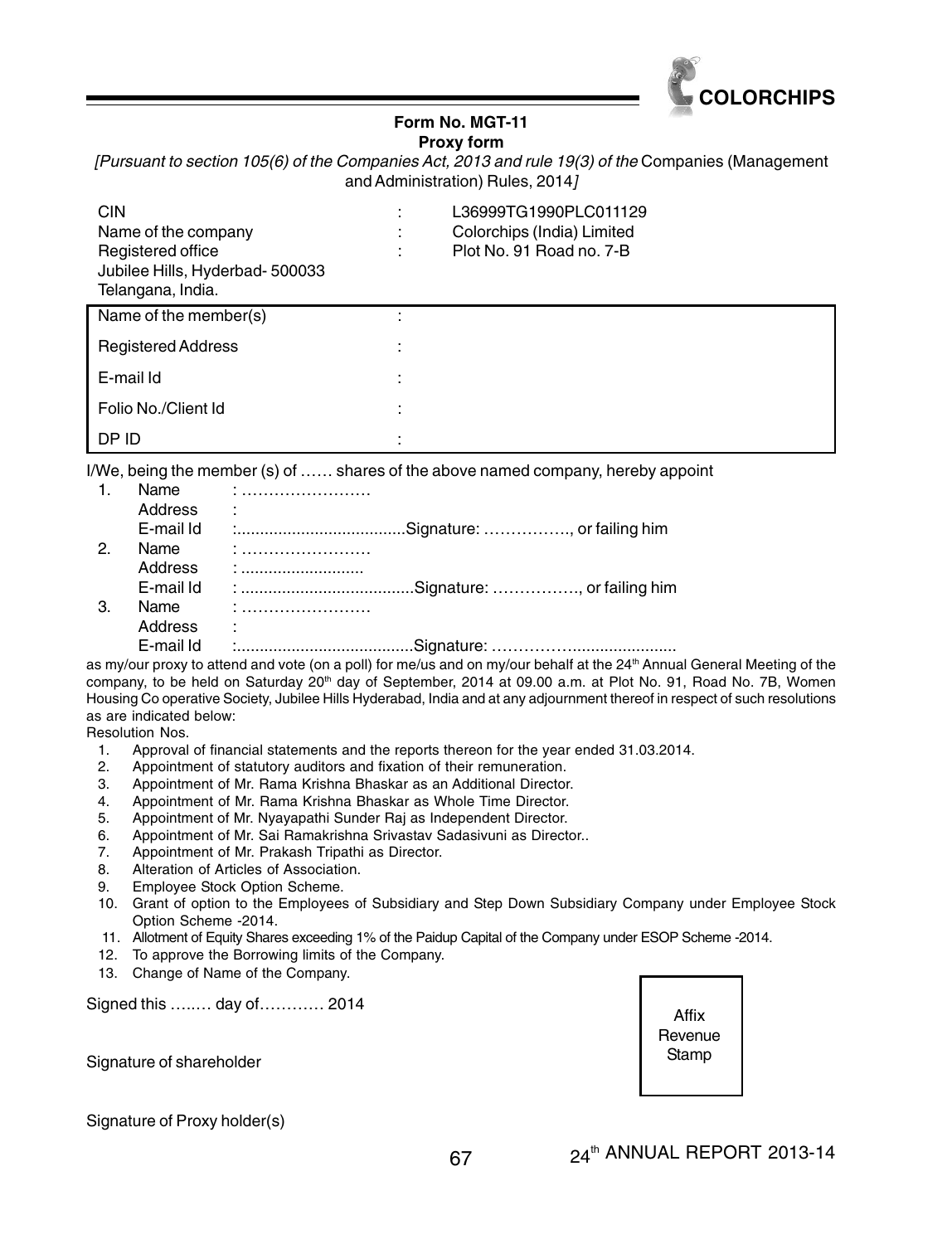

**Note: This form of proxy in order to be effective should be duly completed and deposited at the Registered Office of the Company, not less than 48 hours before the commencement of the Meeting.**

# **Colorchips (India) Limited**

Plot No. 91 Road no. 7-B, Jubilee Hills, Hyderabad - 500033, Telangana, India

# **ATTENDANCE SLIP**

(Please present this slip at the Meeting venue)

I hereby record my presence at the  $24<sup>th</sup>$  Annual General Meeting of the Company to be held on Saturday, 20<sup>th</sup> September, 2014 at 09.00a.m at Plot No. 91, Road No. 7B, Women Housing Co operative Society, Jubilee Hills Hyderabad, India.

Shareholders/Proxy's Signature\_\_\_\_\_\_\_\_\_\_\_\_\_\_\_\_\_\_\_\_\_\_\_\_\_\_\_\_\_\_\_\_\_\_\_\_\_\_\_

Shareholders/Proxy's full Name (In block letters)

Folio No. / Client ID\_\_\_\_\_\_\_\_\_\_\_\_\_\_\_\_\_\_\_\_\_\_\_\_\_\_\_\_\_\_\_\_\_\_\_\_\_\_\_\_\_\_\_\_\_\_\_\_

No. of shares held  $\Box$ 

Note:

Shareholders attending the meeting in person or by proxy are required to complete the attendance slip and hand it over at the entrance of the meeting hall.